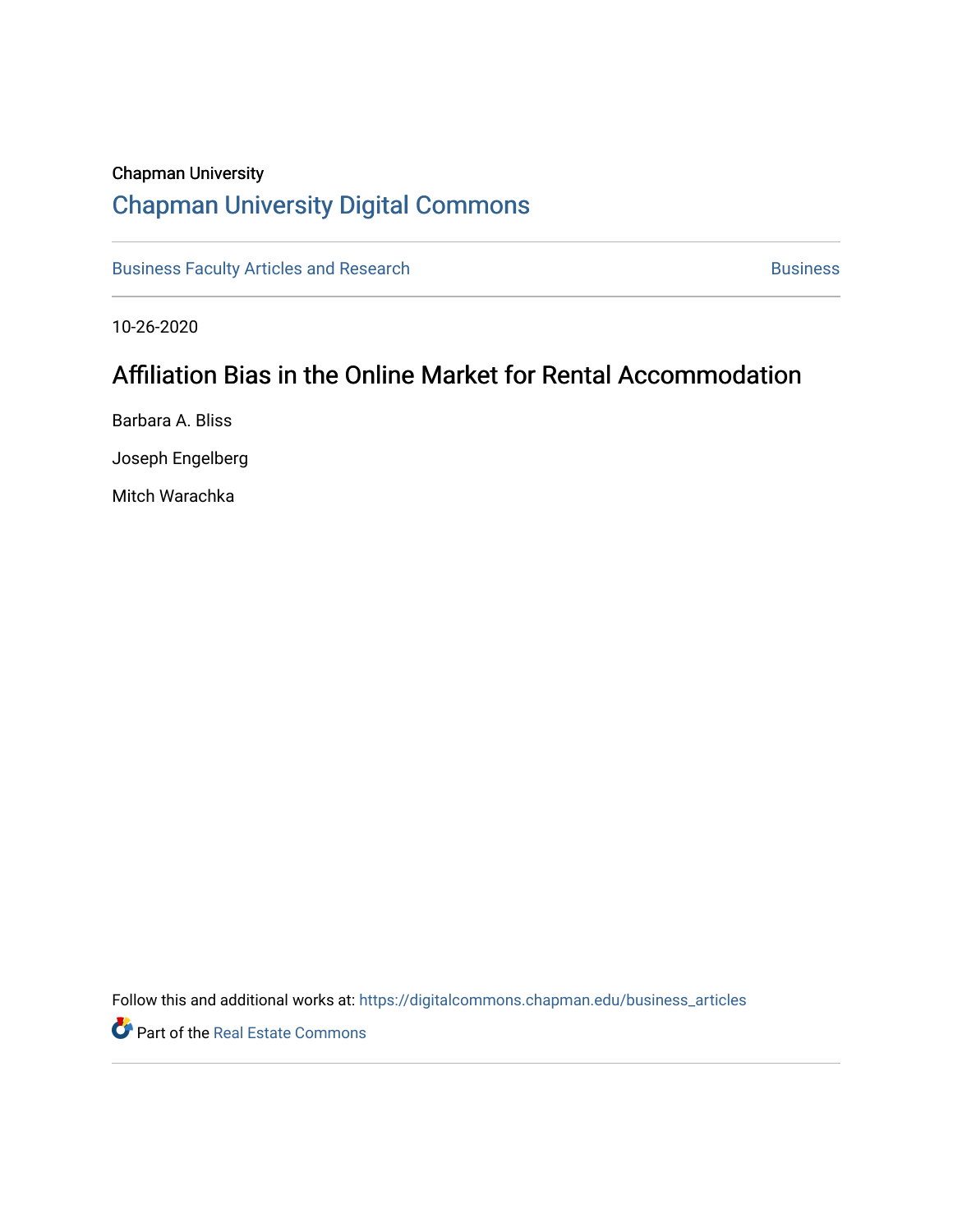## Affiliation Bias in the Online Market for Rental Accommodation

## **Comments**

This is the accepted version of the following article:

Bliss, B. A., Engelberg, J., & Warachka, M. (2020). Affiliation bias in the online market for rental accommodation. Real Estate Economics, 49(1), 224– 266.

which has been published in final form at <https://doi.org/10.1111/1540-6229.12339> . This article may be used for non-commercial purposes in accordance with [Wiley Terms and Conditions for Self-Archiving](http://olabout.wiley.com/WileyCDA/Section/id-820227.html#terms).

Copyright American Real Estate and Urban Economics Association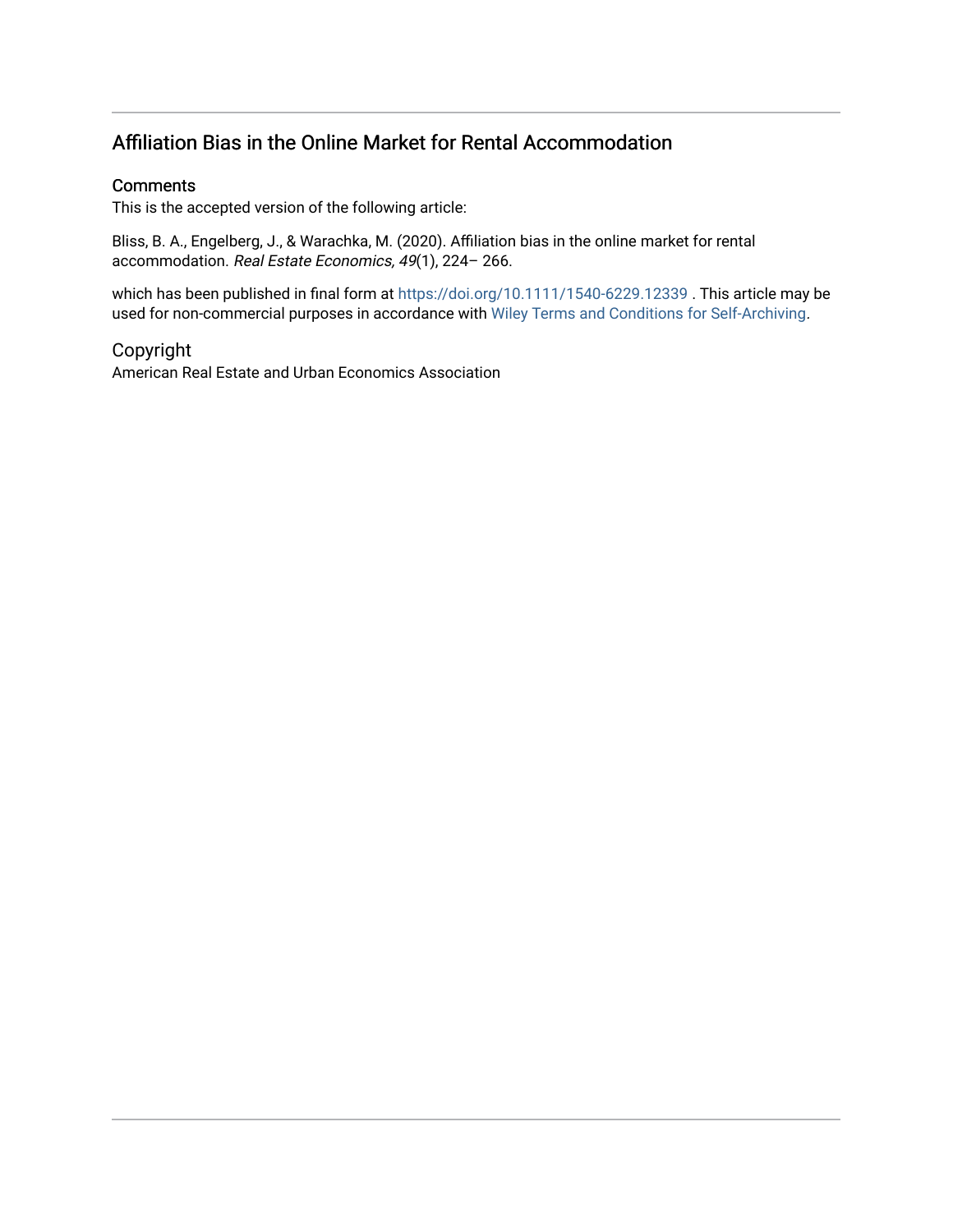

## Affiliation Bias in the Online Market for Rental Accommodation<sup>∗</sup>

Barbara A. Bliss<sup>†</sup>, Joseph Engelberg<sup>‡</sup> and Mitch Warachka<sup>§</sup>

October 2020

## Abstract

We find evidence of taste-based discrimination against rival affiliations in the online market for rental accommodation. Airbnb hosts in college towns increase their listing prices more than hotels on home football games against rival teams. By setting listing prices too high as a result of their affiliation bias against rival fans, hosts experience a 30% reduction in rental income. The overestimation of demand, the cost (inconvenience) of temporary relocation, and the likelihood of incurring damage cannot explain the inverse relation between listing price increases and rental incomes that is limited to games against rival teams. Instead, greater financial constraints are associated with smaller listing price increases and higher rental incomes on rival games, suggesting that taste-based discrimination is a luxury.

Keywords: Affiliation Bias, Rental Accommodation, Financial Constraints

<sup>∗</sup>We thank the editor, Brent Ambrose, as well as two anonymous referees along with Dave Bjerk, William Bazley, Vicki Bogan, Robert Bowen, Michael Brennan, Tom Chang, Lauren Cohen, Pingyang Gao, Diego Garcia, Daniel Greene, Samuel Hartzmark, Yaron Levi, Tim Loughran, William Mullins, Mikael Paaso, David Reeb, Jonathan Reuter, Alison Sanchez, Joshua Spizman, Richard Thaler, Fang Yu, Gaoqing Zhang, and conference participants at the 2019 Financial Intermediation Research Society, 2019 American Finance Association, 2018 Finance Down Under Conference, 2017 Oregon Summer Finance Conference, 2017 Helsinki Finance Summit, 2017 California Corporate Finance Conference at Loyola Marymount University, and 2017 Vietnam International Conference in Finance as well as seminar participants at Chapman University, CEIBS (China), and SWUFE (China) for their helpful comments and suggestions.

†University of San Diego, 5998 Alcala Park, San Diego, CA, 92110. Email: bbliss@sandiego.edu

‡UCSD Rady School of Management, Otterson Hall, La Jolla, CA, 92093. Email: jengelberg@ucsd.edu §Corresponding Author: Chapman University, 1 University Drive, Orange, CA, 92866. Email: warachka@chapman.edu

This article has been accepted for publication and undergone full peer review but has not been through the copyediting, typesetting, pagination and proofreading process, which may lead to differences between this version and the [Version of Record.](https://doi.org/10.1111/1540-6229.12339) Please cite this article as [doi: 10.1111/1540-6229.12339](https://doi.org/10.1111/1540-6229.12339)

This article is protected by copyright. All rights reserved.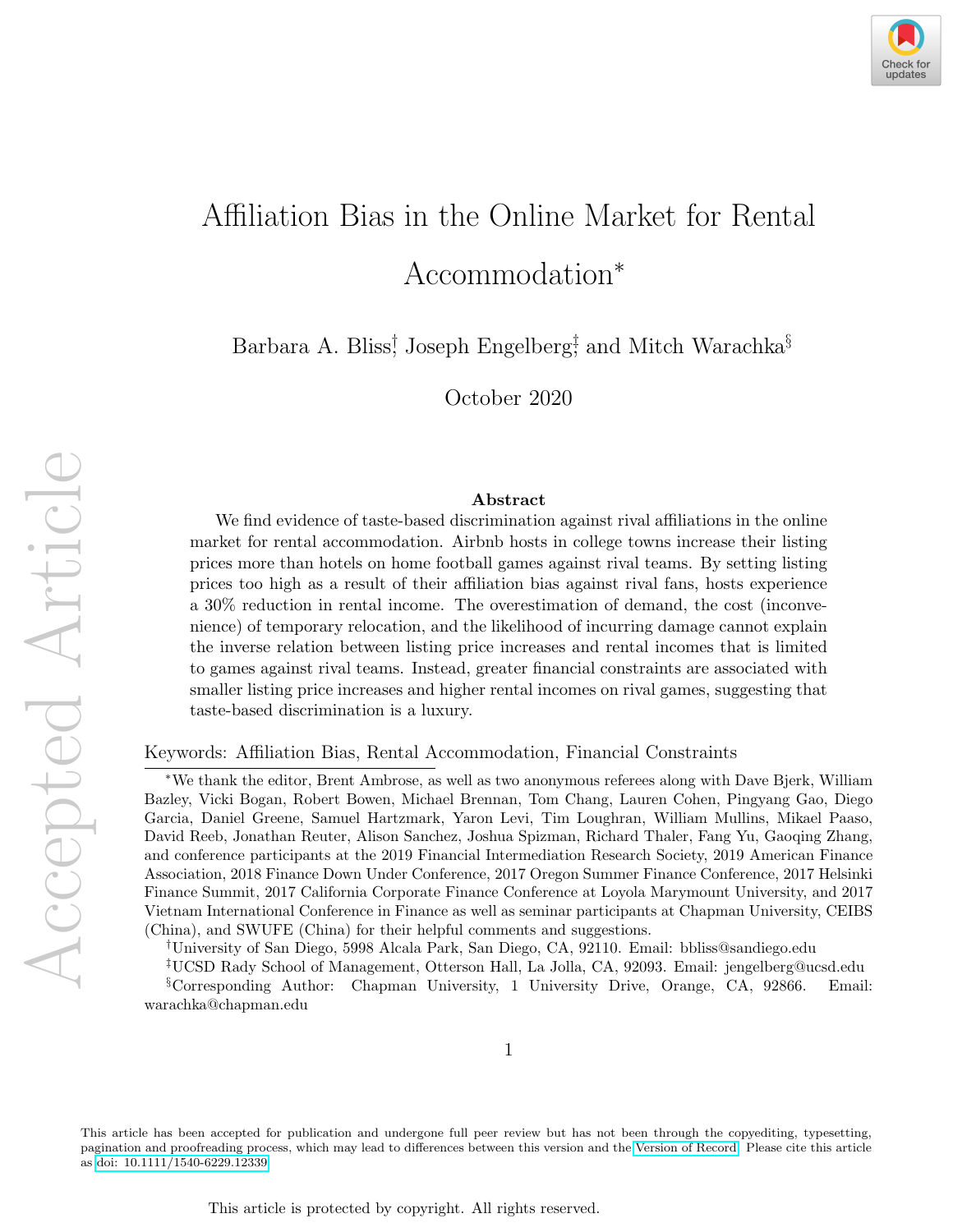## 1 Introduction

Our study involves Airbnb, an online marketplace for rental accommodation that enables households to monetize their real estate assets. While aggregate Airbnb usage has been shown to increase property prices and rents (Barron, Kung, Proserpio (2020), Horn and Merante (2017), Sheppard and Udell (2018)), success as an individual Airbnb host requires setting an appropriate listing price. One might think hosts set listing prices on Airbnb to maximize rental income. However, compared to hotels that have geographically diverse operations and established protocols for setting prices, the pricing decisions of Airbnb hosts may be subject to an affiliation bias that is related to personal experience in a specific geographical area.

Our first contribution is to document an affiliation bias in the online market for rental accommodation. As this analysis benchmarks Airbnb hosts to hotels, our second contribution is highlighting the ability of professional management to mitigate affiliation bias. Our third contribution is demonstrating that financial constraints also mitigate affiliation bias. Our fourth contribution is providing empirical support for the prediction that affiliation bias reduces income in a competitive market (Becker, 1957).

Carlsson and Eriksson (2014) as well as Ahmed and Hammarstedt (2008) find evidence of racial and gender discrimination in the rental market for accommodation, while Ahmed, Andersson, and Hammarstedt (2008) do not find evidence of discrimination based on sexual orientation. Furthermore, Ahmed, Andersson, and Hammarstedt (2010) report that discrimination is not mitigated by having prospective tenants provide additional information. Thus, learning is unlikely to reduce discrimination. Our empirical results also appear to arise from taste-based preferences that cannot be mitigated by learning.

In contrast to racial and gender discrimination, few studies examine discrimination based on affiliation. Furthermore, the relatively small literature on affiliation bias typically involves third-party intermediares (Puig and Strezhev (2017)) and conflicts on interest arising from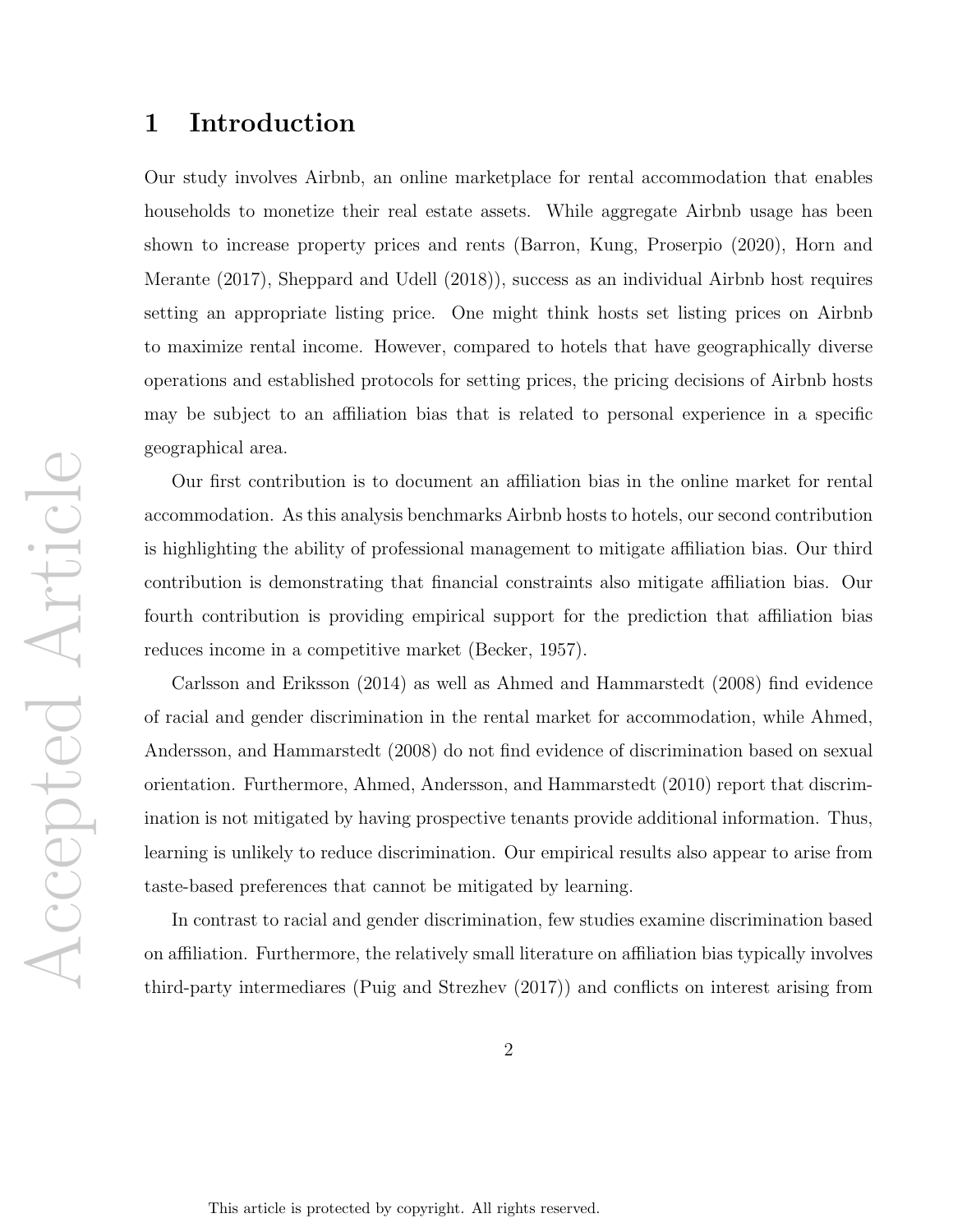economic incentives (Corwin, Larocquea, and Stegemoller (2017)). Affiliation bias in these settings differs from our study of affiliation bias that arises from personal experience in a specific geographical area, which has implications for political as well as religious affiliations.

Airbnb listings in college towns provide an ideal laboratory to identify affiliation bias for several reasons. First, college football rivalries create a mutual disdain between rival fans. Cikara, Botvinick, Fiske (2011) find that "us versus them" behavior spreads beyond competitors to fans. Therefore, an affiliation bias against rival fans may be embedded into Airbnb listing prices. Second, we can observe the same host's listing price and rental income on home games against rival teams and non-rival teams. Therefore, our empirical design enables us to hold the host fixed and vary their affiliation bias toward fans of the visiting team. Third, we can compare the price-setting behavior of Airbnb hosts to benchmark hotel prices that better reflect demand. Overall, unlike typical deviations between utility and wealth maximization due to risk aversion, we study the extent to which hosts are willing compromise their income (wealth) due to a bias against rival affiliations. While our results pertain to college affiliations, political affiliations also create a mutual disdain and are highly correlated with geography. Thus, the implications of our findings are not limited to athletic competitions.

Our data consist of 1,320 entire units on Airbnb in 26 college towns encompassing 236 games during the 2014 and 2015 football seasons. Entire units resemble hotel rooms, and provide self-contained accommodations that physically separate guests from hosts. Thus, rental transactions for these units typically do not involve any interaction or reciprocity between hosts and guests. Over 60% of the total rental income earned by Airbnb hosts during the football season occurs on six home-game weekends (Friday and Saturday nights). We create a rival indicator variable that equals one on home games against a "rival" visiting team.<sup>1</sup> This list of rivals is obtained from the sports media (e.g., ESPN and Sports Illus-

 $1$ Our list of rivals parallels the within-conference rivals obtained from Sports Illustrated in Quintanar, Deck, Reyes, and Sarangi (2015). However, their list excludes independent teams such as Notre Dame that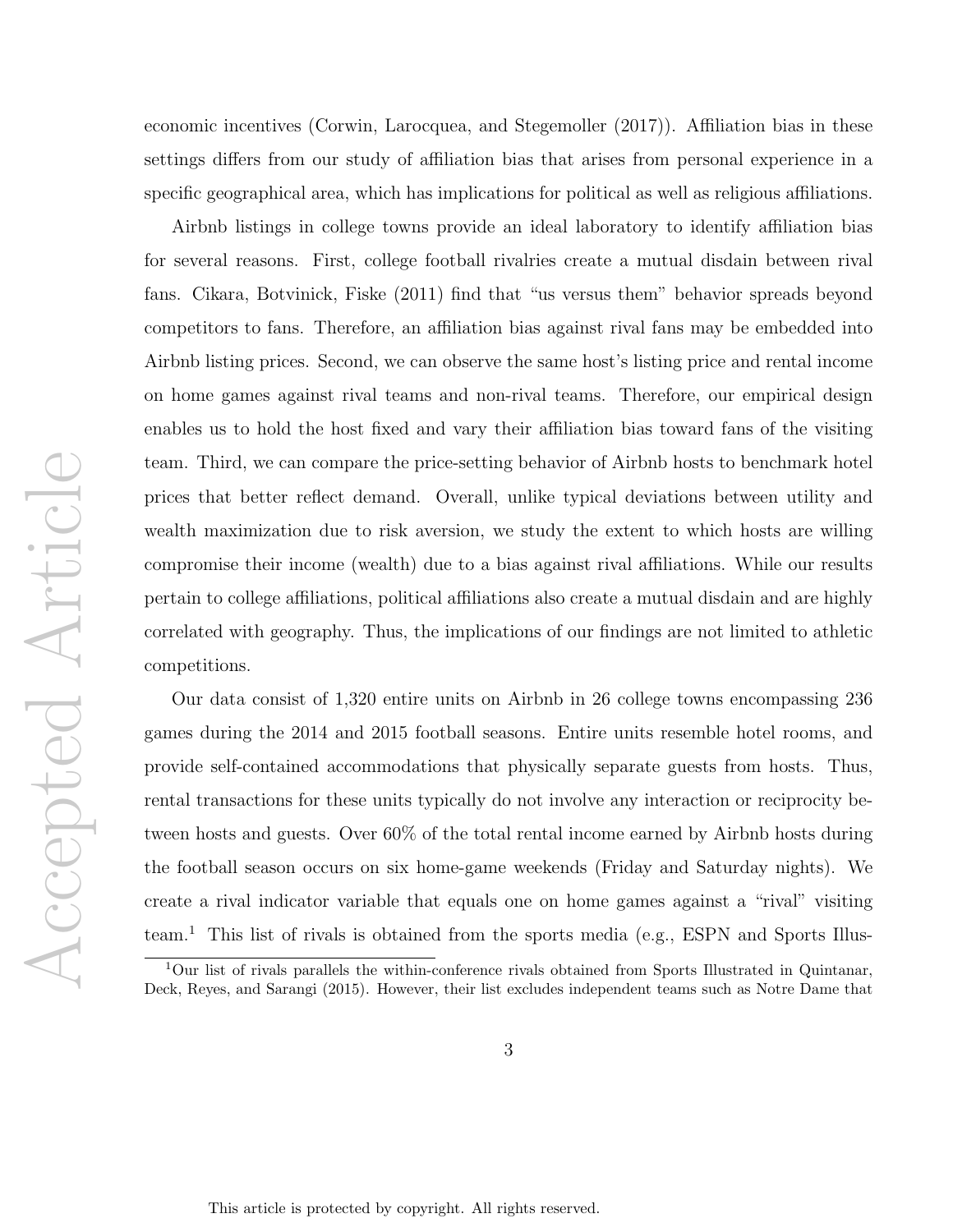trated) and include well-known examples such as Florida-Florida State, Notre Dame-USC, Ohio State-Michigan, and Alabama-LSU.

In the college towns we study, the Airbnb rental market is characterized by having a relatively fixed supply of units during each football season. In particular, a high average listing price is not associated with a larger or smaller number of Airbnb units being listed for rent. Thus, fluctuations in the demand for accommodation induce fluctuations in Airbnb listing prices but not the quantity of Airbnb units supplied. Consequently, the response of hosts to variation in demand is limited to varying their respective listing price. Moreover, hosts are limited to supplying indivisible units that are either booked at the listing price, generating a rental income equal to this listing price, or are not booked and generate zero rental income. Thus, a unit's occupancy status (booked or unbooked) is a discrete binary variable that determines whether or not a host receives their listing price as rental income. Our empirical tests focus on the interaction between unit-level listing prices and rental incomes since occupancy status and rental income are both functions of price and not quantity.

After controlling for unit-level heterogeneity and the demand for accommodations, we find that Airbnb hosts set higher listing prices on games against rival teams.<sup>2</sup> Nearly two thirds of units have higher listing prices on games against rivals, with an average increase of 22%. As listing prices reflect demand, we find a positive unconditional relation between listing prices and rental incomes for individual units. More important, we find that the interaction between unit-level listing prices and the rival indicator variable exerts a negative impact on rental incomes. Consequently, listing price increases on games against rivals reduce rental incomes. This inverse relation on games against rivals is confirmed after orthogonalizing listing price increases to multiple demand proxies.

As an illustration, Florida State had home games in Tallahassee against Notre Dame and the University of Florida during the 2014 college football season. For the home game

are not members of any conference.

<sup>2</sup>Unit fixed effects account for variation in the quality and average listing price of individual units.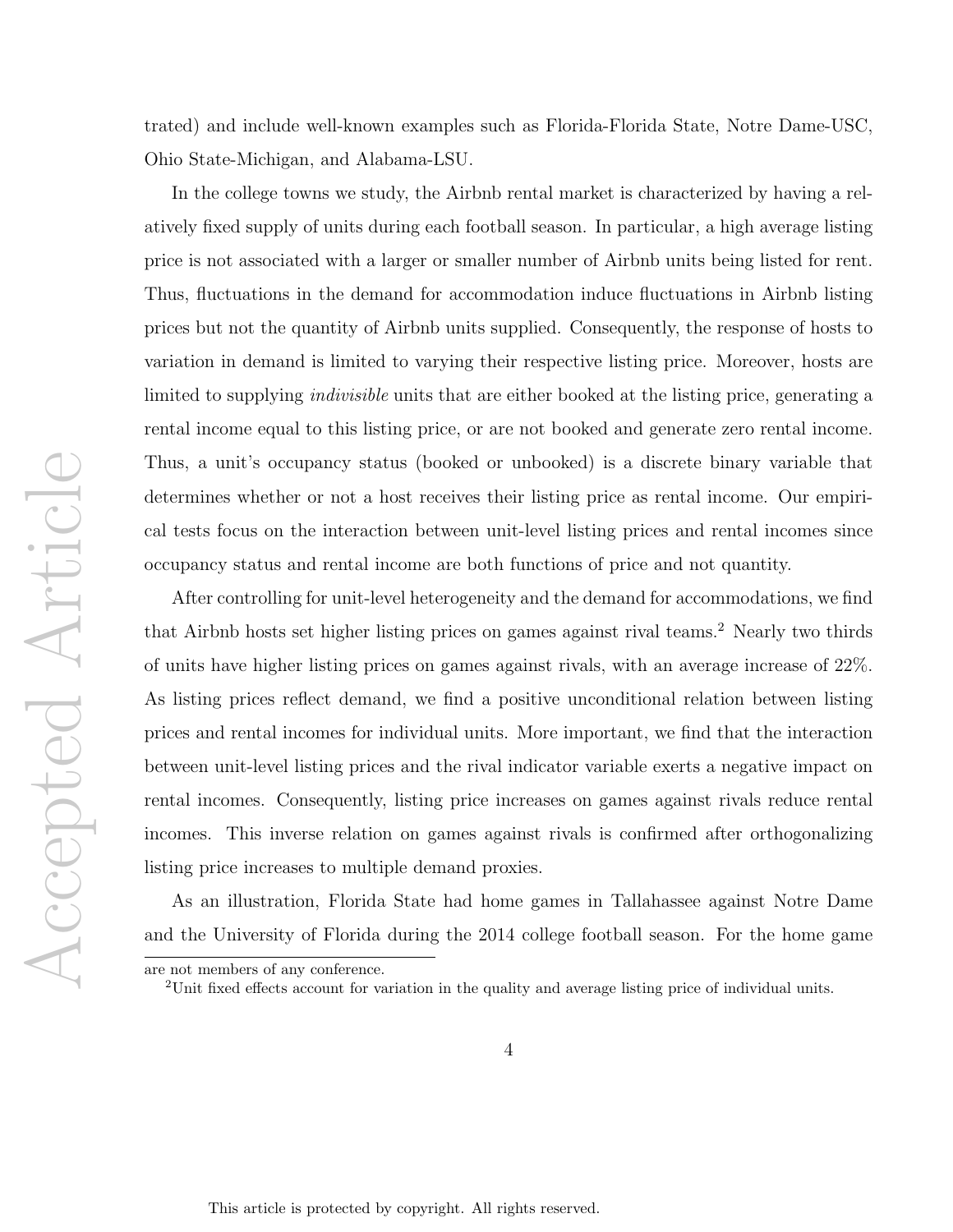against the fifth ranked team, Notre Dame, Airbnb units in Tallahassee were listed for an average listing price of \$201. Each unit was booked for this game, resulting in an average rental income of \$201. However, five weeks later, on the home game against the unranked but rival University of Florida team, the average listing price in Tallahassee was increased to \$267 but an average rental income of only \$67 materialized.<sup>3</sup> Across the full sample, the following table summarizes the unit-level relation between changes in listing prices and changes in rental incomes illustrated by the above example:

| Change in Listing Price | Change in Occupancy | Change in Rental Income |
|-------------------------|---------------------|-------------------------|
| Above $20\%$            | $-36.27\%$          | $-77.98\%$              |
| $10\%$ to $20\%$        | $-11.63\%$          | $-36.53\%$              |
| $-5\%$ to $10\%$        | 12.19\%             | $9.23\%$                |

Comparison of Games Against Rivals Versus Top Ranked Non-Rivals

Consequently, compared to home games against a top 25 ranked non-rival visiting team, an Airbnb host that increases their unit's listing price by 20% or more on a home game against a rival visiting team reduces their rental income by 78%.

Furthermore, across the full sample, for every dollar in rental income earned by Airbnb hosts on games against highly ranked non-rival teams, only \$0.71 is earned on games against rivals. For comparison, hotels obtain \$0.96 in revenue on games against rivals relative to games against highly ranked non-rival teams. Figure 1 illustrates the listing price differences for Airbnb units relative to hotel room prices on games against rivals. This figure also illustrates that hotel prices increase more than Airbnb listing prices on homecoming, which corresponds to a large influx of home team fans. Therefore, Airbnb hosts do not increase their listing prices more than hotels on every home game, indicating that hosts do not systematically overestimate the demand for accommodations. Placebo tests also confirm the uniqueness of games against rivals since there is no inverse relation between listing price

<sup>&</sup>lt;sup>3</sup>Individual Airbnb hosts can experience a larger loss than the average loss on rival games since each unit's occupancy is binary and zero rental income is the consequence of setting too high a listing price.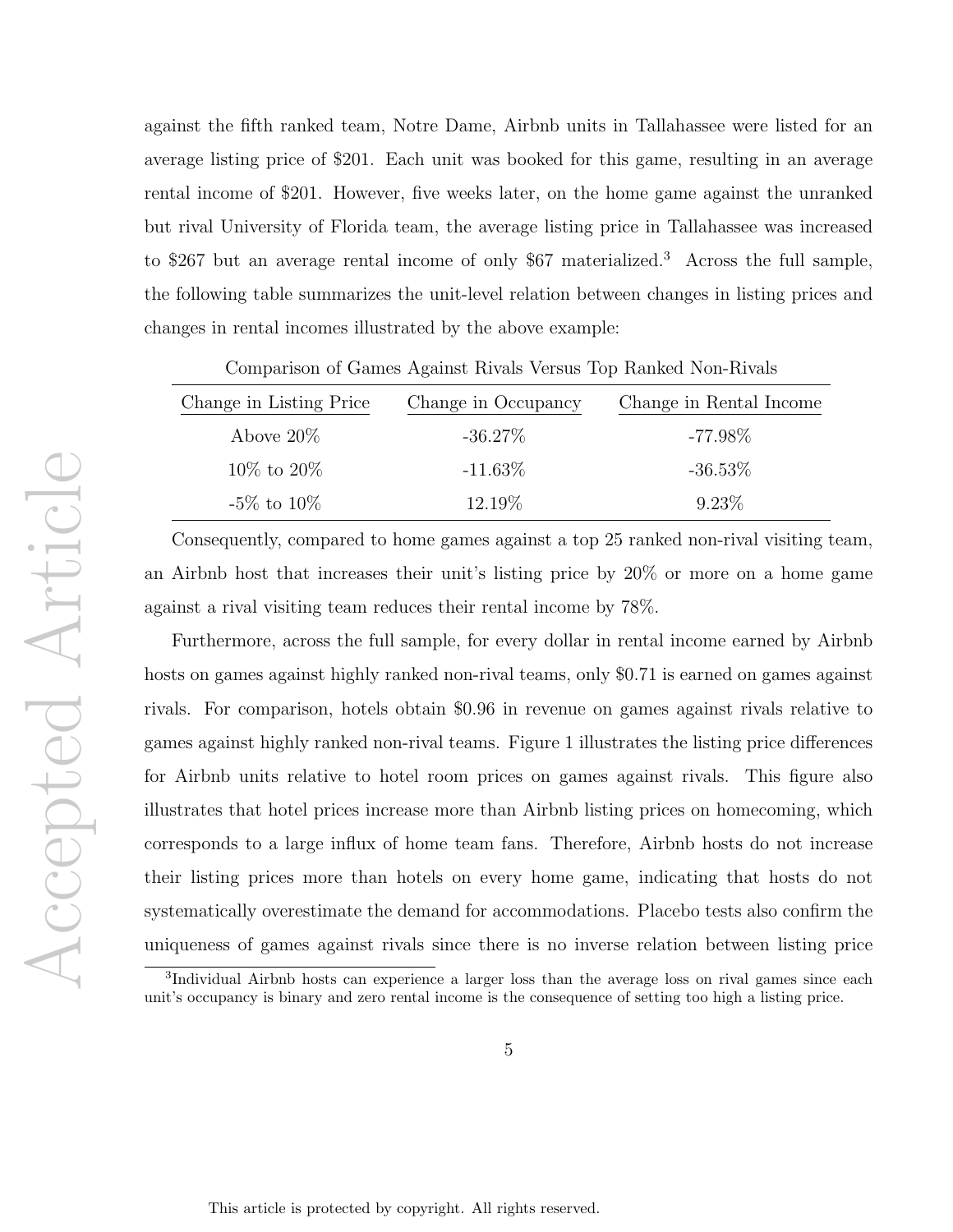increases and rental incomes on homecoming games or home games against highly ranked non-rival teams.<sup>4</sup>

A further analysis reveals that the financial constraints of hosts influence listing prices and rental incomes. Each college town is divided into areas where residents are either financially unconstrained or financially constrained based on their utilization of available credit. We find that higher listing prices on games against rivals are concentrated in zip codes with financially unconstrained hosts. On average, financially unconstrained hosts and financially constrained hosts earn similar rental incomes; \$189 and \$187 per night, respectively, on games against highly ranked non-rival visiting teams. However, on games against rivals, the average rental income of financially unconstrained hosts declines by over 20% to \$149, while the average for financially constrained hosts is nearly unchanged at \$183. This evidence indicates that financial constraints reduce the impact of affiliation bias. Intuitively, animosity toward rival affiliations is a luxury that financially constrained hosts cannot afford to incorporate into their listing prices as additional evidence finds that competition ensures affiliation bias reduces rental income.

In contrast to entire units, shared units on Airbnb have common facilities (bathroom, kitchen, etc) and are suitable for visiting fans of the home team such as alumni. Thus, selfselection in the real estate market (Longhofer and Peters (2005)) enables Airbnb hosts to infer whether prospective guests are fans of the rival team or home team based on their choice of an entire unit or shared unit, respectively. We find that both financially unconstrained hosts and financially constrained hosts of shared units do not increase their listing prices on games against rivals. This finding is consistent with rival visiting fans avoiding shared units to avoid interacting with the local population.

We examine several alternative hypotheses for the high listing prices on games against rivals. First, we find no evidence that high listing prices are needed to compensate hosts

<sup>4</sup>Although hosts without a booking may be more likely to attend a home game, this possibility cannot explain the inverse relation between listing price increases and rental incomes that is unique to rival games.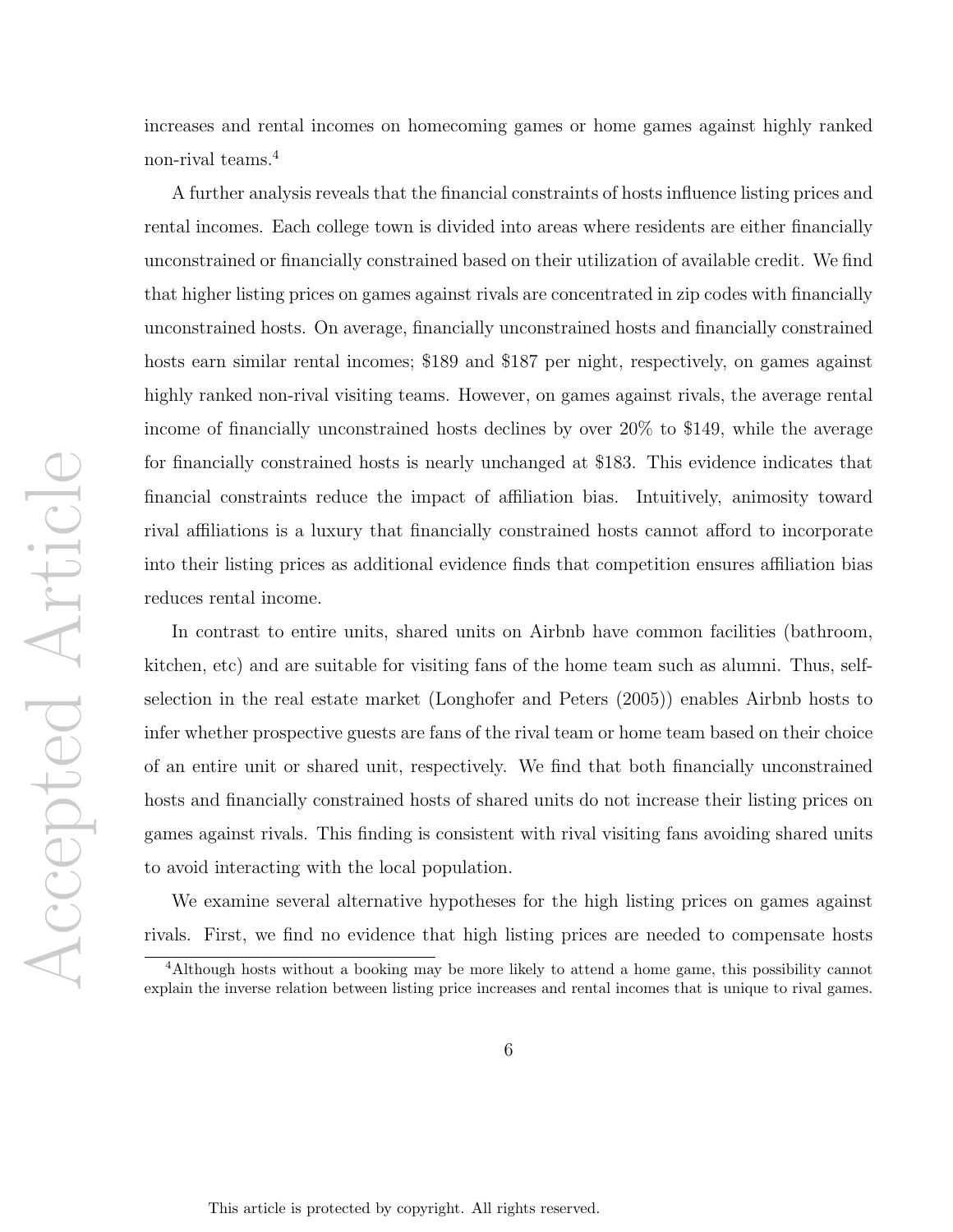for the cost (inconvenience) of having to vacate their Airbnb unit and temporarily relocate. This compensation would apply to any booking, including those on away games. However, as low listing prices on away games do not decrease the supply of Airbnb units, high listing prices are not necessary to compensate hosts for having to temporarily relocate.<sup>5</sup> Second, listing price variation across different weekends is difficult to reconcile with hosts having a lottery preference. Instead, a lottery preference implies hosts consistently set a high listing price and accept the low probability of their unit being booked. Third, the need to learn about demand is incompatible with a host's ability to lower their listing price anytime before the game, while conditioning on information available from Airbnb regarding the occupancy status and listing price of other units. Furthermore, both a lottery preference and learning are difficult to reconcile with the inverse unit-level relation between listing price increases and rental incomes being limited to games against rival teams. Fourth, we find no evidence that games against rivals are associated with a higher cost of providing accommodation as a result of greater damage. Airbnb hosts do not increase damage deposits on games against rivals and Airbnb provides hosts with a million dollars in property insurance.<sup>6</sup> In addition, Airbnb hosts are not more likely to block their unit from being rented on games against rivals. Moreover, while financial constraints mitigate the impact of rival visiting teams on listing prices, blocking by hosts is not sensitive to financial constraints. Moreover, providing accommodations on home games against rival teams does not increase subsequent blocking to facilitate repairs.

Overall, the ability of financial constraints to mitigate affiliation bias against rival fans is consistent with taste-based preferences in a competitive market. However, the importance of financial constraints to the relation between listing prices and rental incomes is difficult to reconcile with alternative explanations based on higher expected damage, the overestimation of demand, or the need for greater learning.

<sup>5</sup> Intuitively, the Airbnb units in our sample are unlikely to have full time occupants.

 $6$ The website www.airbnb.com/guarantee details the insurance provided by Airbnb to its hosts.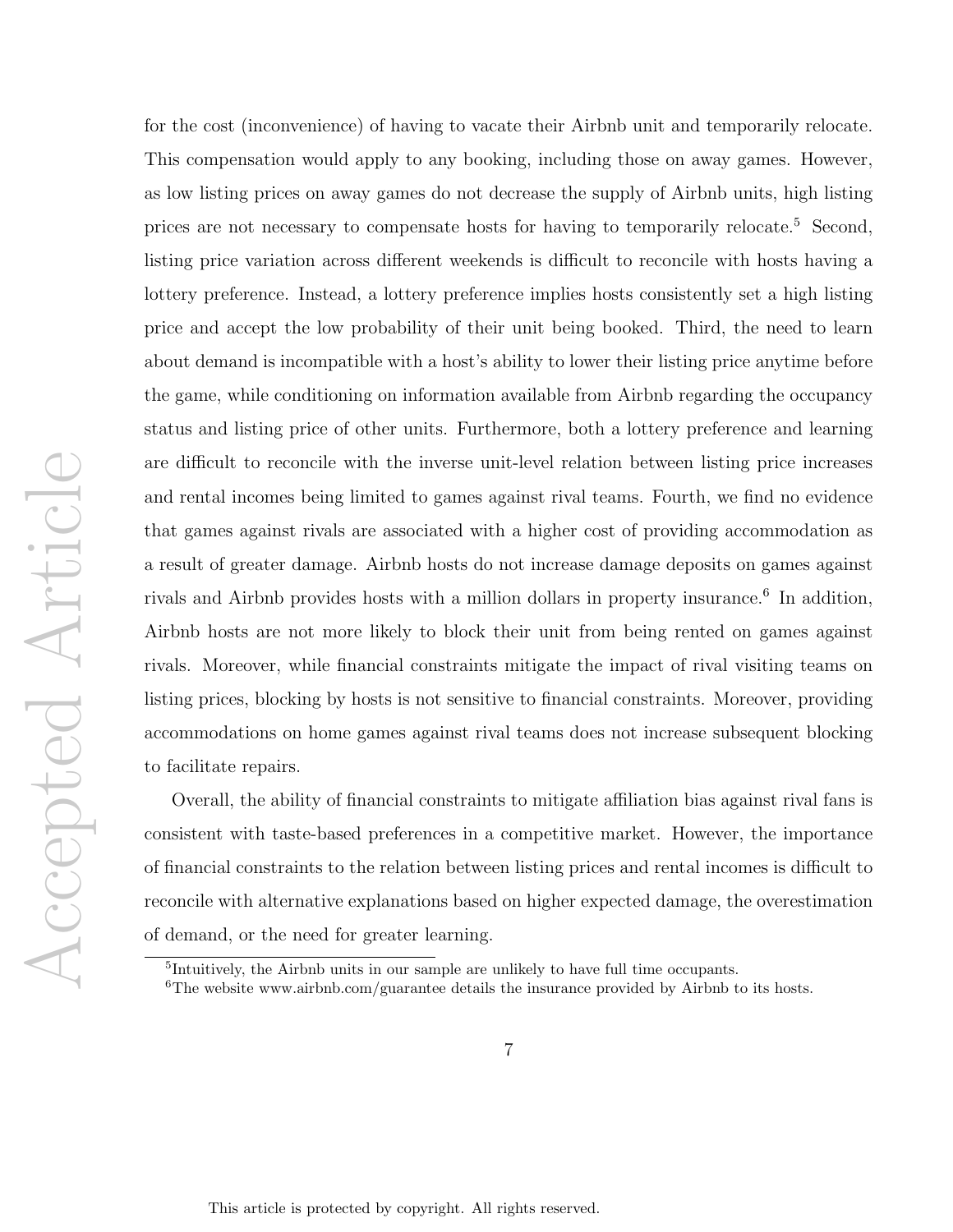In terms of economic significance, the inability to obtain a booking on the Saturday night of a home game against a rival team results in an average rental loss of \$325.06 or 33.9% of the unit's monthly mortgage payment. Similarly, the failure to obtain a booking for both Friday and Saturday night results in a \$662.37 loss, or 68.8% of the unit's monthly mortgage payment. The magnitude of this dollar-denominated loss parallels Agarwal, Ben-David, and Yao (2017)'s finding that poor mortgage decisions cost hosts an average of \$700 per refinancing. However, in contrast to these infrequent financial decisions, the failure to obtain bookings on home games due to affiliation bias represents a recurring loss.

Our study contributes to the literature that studies the impact of competition on lending discrimination (Bartlett, Morse, Stanton, and Wallace (2019)). Although Airbnb hosts with unique rental units have limited pricing power, Airbnb hosts operate in a competitive market that has low search costs and low entry barriers. Consistent with the importance of competition, Airbnb hosts who price discriminate suffer a loss of rental income.<sup>7</sup> Moreover, taste-based price discrimination against specific affiliations is more subtle than discrimination based on ethnicity or gender (Lu and Munneke (2017), Ge, Knittel, MacKenzie, and Zoepf (2016), Bertrand and Mullainathan (2004), King and Mieszkowski (1973)). Consequently, affiliation bias may be more difficult to eradicate, especially if affiliation (location) data becomes more available. In summary, our study motivates further research on the implications of affiliation bias in real estate since our results likely generalize to other affiliations correlated with geography such as political affiliations.

## 2 Data

Using the Airbnb platform, guests can book accommodations at the listing prices specified by hosts on specific dates. Our analysis uses Airbnb information obtained from AIRDNA

<sup>7</sup>Airbnb hosts incur a high cost (zero rental income) when affiliation bias results in their unit being vacant on a home game weekend.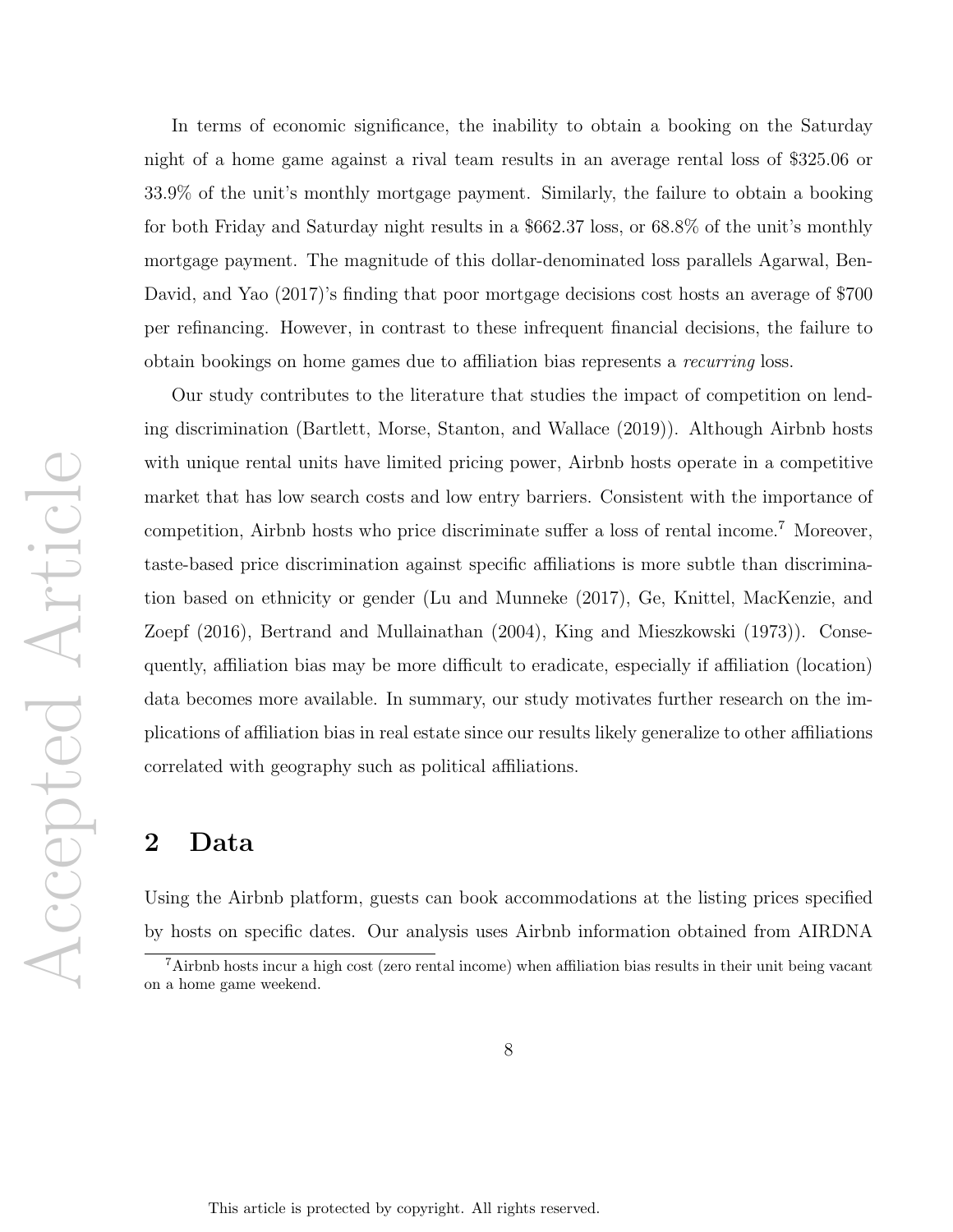(www.airdna.co), which specializes in collecting and processing Airbnb data. Our sample of Airbnb units are located in college towns during the 2014 and 2015 college football seasons. In this sample, Airbnb bookings are concentrated on home football games and typically involve two nights of accommodation. The start of the sample period ensures an adequate supply of Airbnb units in each college town, while the end of the sample period predates listing price recommendations provided by Airbnb. Thus, our results are not influenced by pricing algorithms that subsequently became available to Airbnb hosts.

Variation in listing prices during the football season is dramatic for Airbnb units located in college towns since home games represent large anticipated demand increases for accommodations. We examine units whose listing price changes at least once during the football season to ensure the Airbnb hosts in our sample are active. Requiring at least one price change during the football season removes inactive hosts whose listing prices fail to account for the difference between home games versus away games. Throughout the remainder of the paper, all results pertain to units whose listing price changed at least once. This subset comprises 39.2% of all units and produces qualitatively similar results as the full sample. The average number of units per college town increases from 10 in 2014 to 45 in 2015 as Airbnb increased in popularity. Initially, we focus on entire units that resemble large hotel rooms with self-contained facilities. Entire units are appropriate for visitors who prefer being physically separate from fans of the home team, although a later empirical test examines shared units.

We examine the top 30 ranked college football programs for the 2014 and 2015 football seasons. In alphabetical order, these teams include: Arizona State University, University of Alabama, University of Arkansas, Auburn University, University of California-Los Angeles, Clemson University, University of Florida, Florida State University, University of Georgia, University of Iowa, University of Kentucky, Louisiana State University, University of Michigan, Michigan State University, Mississippi State University, University of Nebraska, University of Notre Dame, Ohio State University, University of Oklahoma, University of Oregon,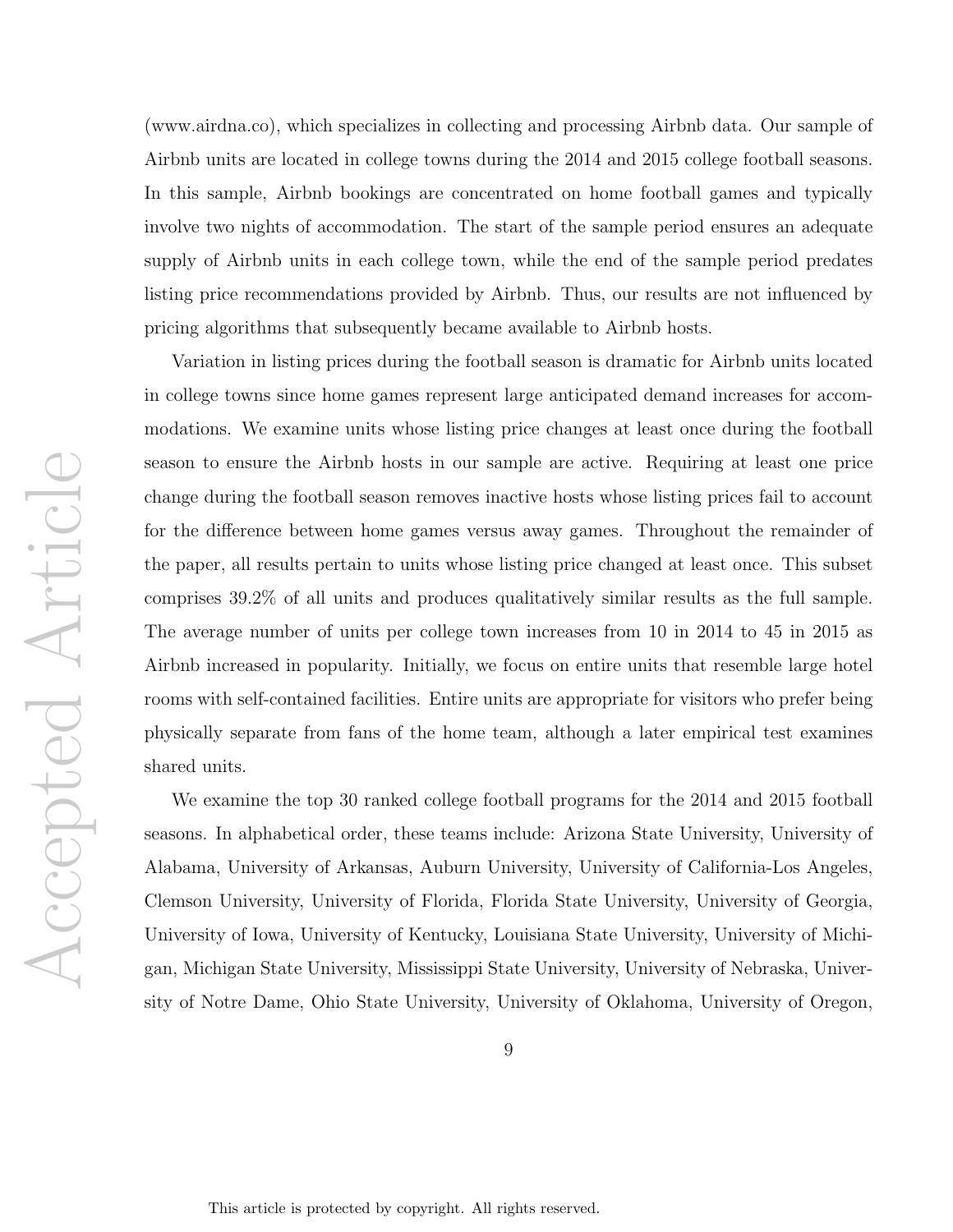Oregon State University, Stanford University, University of Southern California, University of South Carolina, Texas Christian University, University of Tennessee, University of Texas, Texas Tech University, University of Utah, and University of Wisconsin. This collection of teams spans the entire United States. After dividing college towns into three regions (South, Midwest, and West), unreported results indicate that our main results are similar within each region. However, later reported results indicate that greater competition among rental accommodation providers within a college town increases the financial repercussions of affiliation bias.

To identify pairs of rival teams, we require at least 50 prior games between the two teams. If a team does not have at least one home game against a rival, the team's entire season is eliminated from the sample. Our final sample consists for 236 unique home games, of which 42 games are against a rival. Appendix A contains a complete list of rivals. We identify two determinants of a college football rivalry: rival teams have played each other for many years and have a won-loss record near parity. As the first game between rivals often occurred before long-distance travel was made convenient by interstate highways and aviation, rivals are often located in the same state or contiguous states. However, our empirical results are robust to controlling for the log distance between college football stadiums and to controlling for teams in the same athletic conference.<sup>8</sup> This robustness is consistent with many visiting fans being alumni who do not reside in the visiting team's college town after graduation.

We limit our main analysis to college towns with fewer than 1,000 entire unit listings on Airbnb per football season to exclude home games in urban areas such as Los Angeles (teams excluded: USC, UCLA, Stanford, and Texas). We also restrict our sample of Airbnb listings to units located within 15 miles of the stadium.

A unit-level Airbnb Listing Premium is calculated as the listing price on a specific game

<sup>8</sup>To clarify, there is little variation in stadium attendance across home games, although the composition of home team versus visiting team fans may vary if, for example, lower ranked visiting teams have fewer fans in attendance.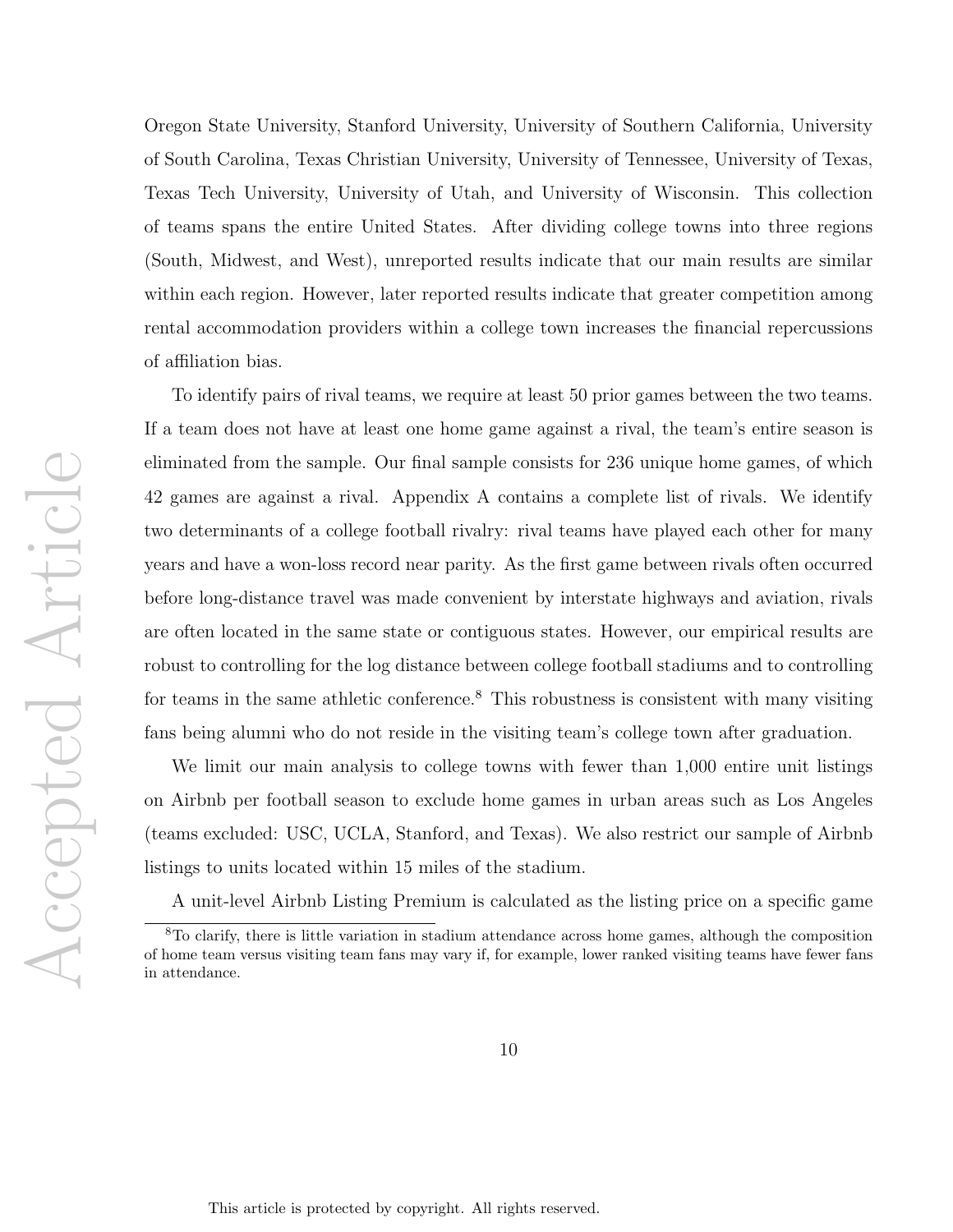minus the unit's average listing price across all home games. A later robustness test computes the Airbnb Listing Premium as a percentage deviation rather than a dollar-denominated deviation. However, prospective guests are more likely to be concerned with dollar-denominated quantities than percentages since the former are posted on Airbnb. Our study also utilizes average hotel prices, occupancy rates, and income from STR, formerly known as Smith Travel Research, within a 15 mile radius of each college football stadium. A description of the hotel data provided by STR is accessible from str.com, with specific information pertaining to academic research accessible from str.com/training/academic-resources. Corgel, Liu, and White (2015) among many other academic studies also use STR data on hotels.

A college town-level Hotel Premium is then computed as the average hotel price on a specific game minus the average hotel price across all home games, with a later robustness test also computing the Hotel Premium as a percentage deviation. The average number of hotel rooms in a college town is 7,646 and the median number of rooms is 5,121. College towns that receive more visitors throughout the year may have a larger supply of hotel rooms, and therefore a more competitive market for rental accommodation. A later analysis examines the impact of competition on both the listing prices and rental incomes of Airbnb hosts.

## 3 Empirical Results

To illustrate our testable joint-hypothesis regarding unit-level listing price increases and rental incomes, the absence of affiliation bias implies the host sets the listing price to maximize their unit's rental income

$$
Rental Income = Listing Price \times Probability (Occupancy | Listing Price) . (1)
$$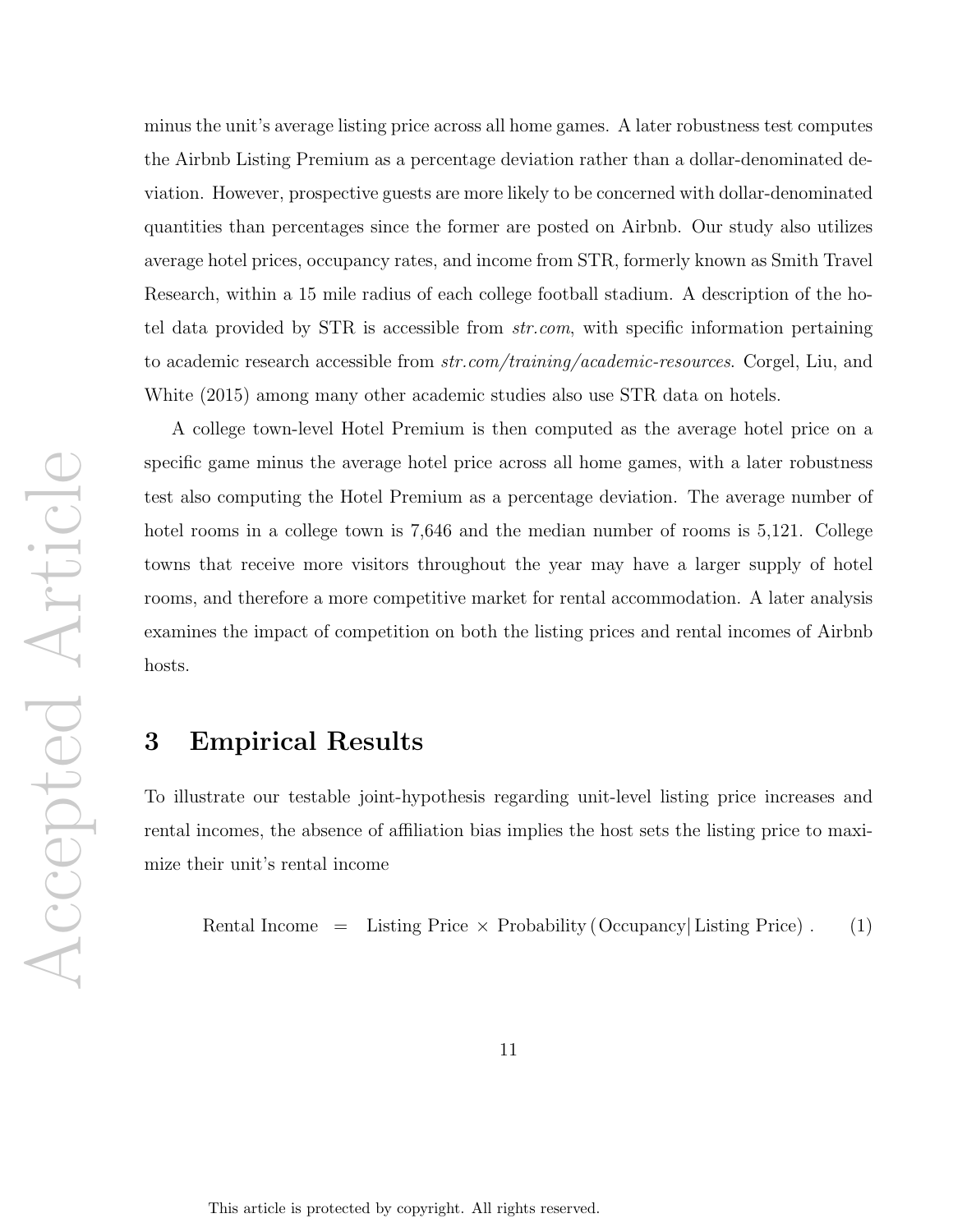For simplicity, assume occupancy is determined by the following decreasing linear function

Probability (Occupancy | Listing Price) = 
$$
1 - \alpha P
$$

where  $\alpha > 0$  defines the demand curve for accommodations. In our empirical estimation, variation in  $\alpha$  across home games is captured by hotel prices, team rankings, and game characteristics. With  $P$  denoting the unit's listing price, the maximization in Equation  $(1)$ is equivalent to maximizing  $P \times [1 - \alpha P]$ , which obtains its maximum at  $\frac{1}{4\alpha}$  by setting  $P = \frac{1}{2}$  $\frac{1}{2\alpha}$ . Observe that increased demand reflected in a lower  $\alpha$  simultaneously increases listing prices as well as occupancy. This dual impact of demand is captured by later results in Table 3.

To incorporate affiliation bias against rival fans, let  $P_R = P + D$  denote a host's listing price on games against rivals. D differs from  $\alpha$  along two dimensions. First, our empirical implementation only allows D to be non-zero on games against rivals, while  $\alpha$  can vary across home games due to differences in demand. Second, in contrast to  $\alpha$ , D can vary across hosts. As bias against rival fans increase listing prices beyond levels justified by demand, rental income is reduced to  $\frac{1}{4\alpha} - \alpha D^2$  on games against rivals.<sup>9</sup>

Overall, evidence that affiliation bias confound host financial decisions requires both higher listing prices and lower rental incomes on games against rivals. This inverse relation occurs when listing price increases induce a sufficiently large reduction in occupancy.

## 3.1 Summary Statistics

Table 1 reports the average number of units listed, listing price, rental income, listing premium, and occupancy rate on different home games for entire units listed on Airbnb. For comparison, the average price, revenue, hotel premium, and occupancy rate of hotels are

<sup>&</sup>lt;sup>9</sup>The constraint  $D \leq \frac{1}{2\alpha}$  prevents the host's occupancy, and rental income, from being negative by preventing the host from setting a listing price that is twice the amount justified by demand.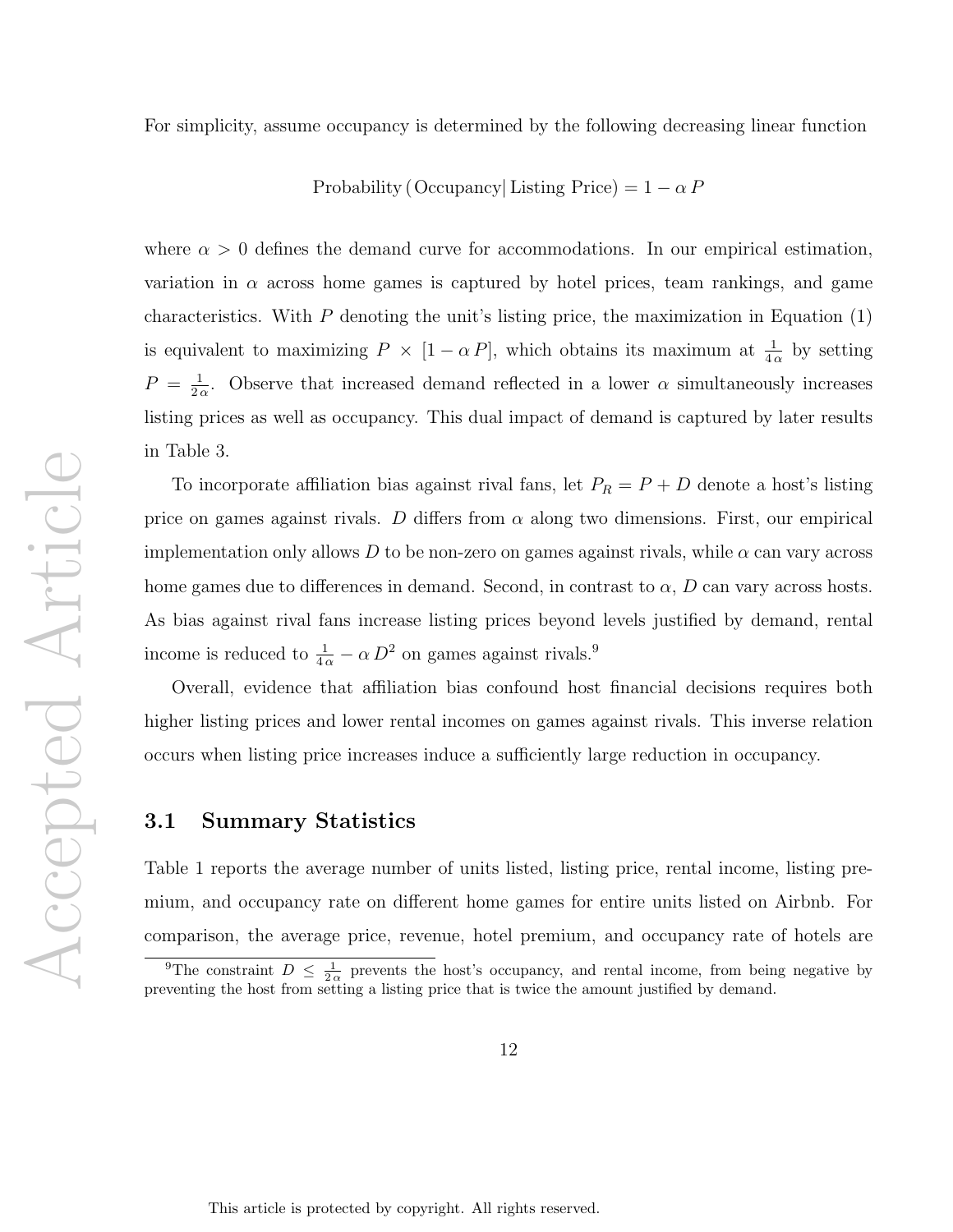also reported. The average Airbnb listing price of \$277.06 across home games is highest on games against rival visiting teams, which corresponds to the highest Airbnb listing premium of \$28.77 but a relatively low occupancy rate of 65.03%. Consequently, home games against rival teams fail to generate the highest average rental income.

In contrast to Airbnb units, hotel prices on games against rivals are not at their highest. Instead, hotel price increases are largest on games against top-ranked visiting teams (both incoming rankings and pre-season rankings), whereas Airbnb hosts only marginally increase their listing prices on games against top-ranked visiting teams. The occupancy rate of Airbnb units and hotels are both highest for games against top-ranked visiting teams, suggesting that these games are associated with the highest demand for accommodations.

Table 1 also reports that the supply of entire units listed on Airbnb is stable across both home and away games. Consequently, lower rental income on games against rivals cannot be attributed to an increased supply of Airbnb units. Moreover, the supply of Airbnb units does not decrease on away games when listing prices are low. If hosts did require compensation for the cost (inconvenience) of having to temporarily relocate, this compensation would apply to all bookings. However, the stable supply of Airbnb units at low listing prices on away games indicates that high listing prices are not necessary to compensate hosts for having to temporarily relocate. Hosts can also block their unit from being rented on dates they intend to occupy the unit. Blocking reflects demand by hosts for a unit, rather than the demand by guests. While blocking lowers the supply of Airbnb units, games against rivals correspond with the least amount of blocking. Instead, blocking is highest on homecoming.

In addition, the occupancy rate of hotel rooms is consistently below 100%, especially on games against rivals. Therefore, Airbnb listing prices are set in an environment where hotel rooms are available.<sup>10</sup> Competition from hotel rooms limits the pricing power of Airbnb

 $10$ Unreported results examine a subset of Airbnb units that accommodate between one and four adults, which is comparable to a standard hotel room. As few Airbnb units accommodate more than four adults, our results are similar for this "matched" subset.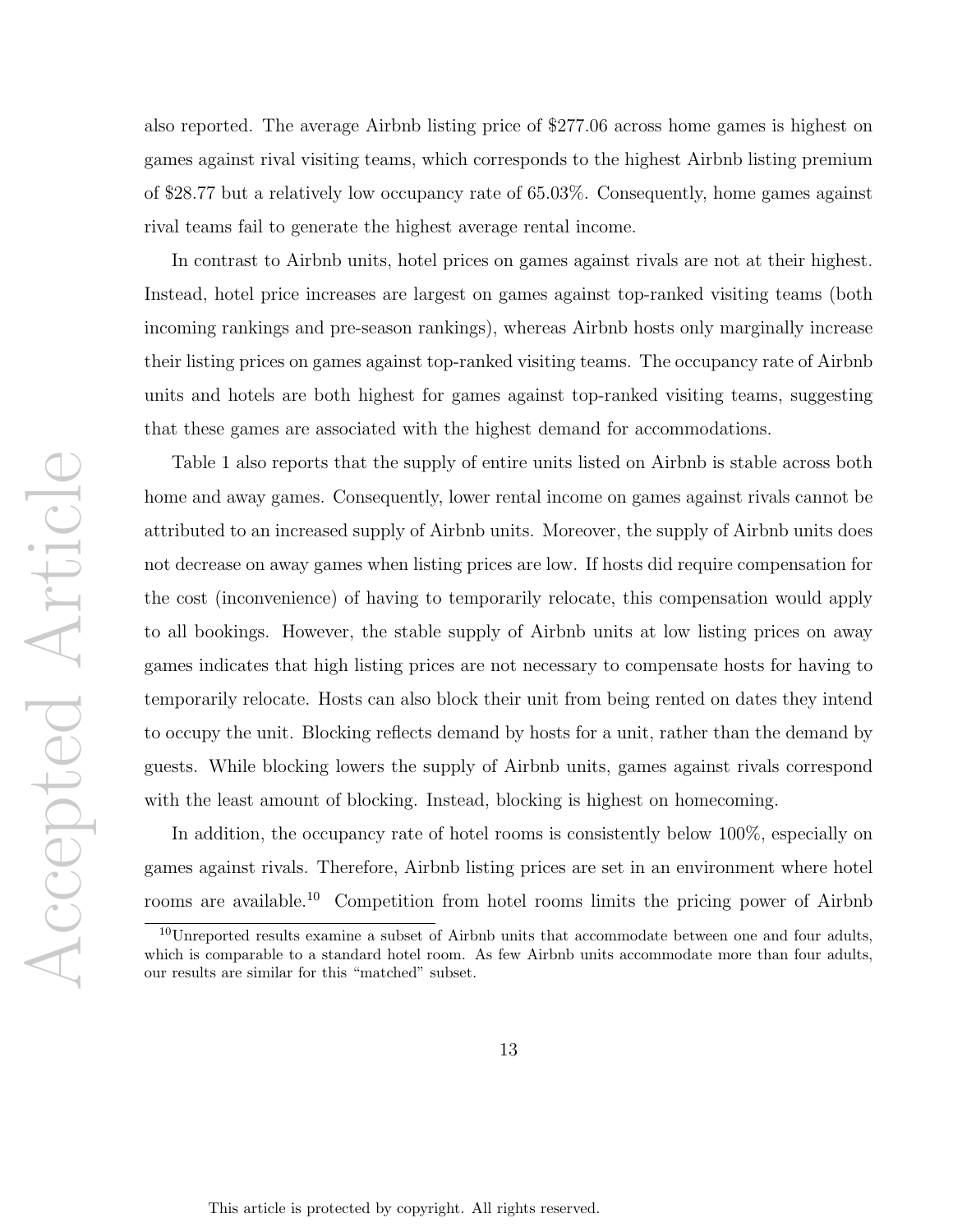hosts and is examined in a later analysis.

To clarify, there are minor differences between the average rental income in Table 1 versus the product of the average listing price and average occupancy rate. For example, the average rental income of \$176.36 on home games against rivals is slightly lower than the product of the averages,  $$277.06 \times 65.03\% = $180.17$ . This minor difference is explained by slightly less expensive units being rented on home games against rivals relative to the average listing price.

## 3.2 Listing Price

We now verify the assumption underlying Equation (1) that occupancy, which determines supply, is a function of price while price is independent of supply in our setting. While ex-post sporting outcomes (Edmans, Garcia, and Norli (2007)) can affect sentiment, the listing prices we study are set by hosts before the game. Specifically, the high average listing premium on games against rivals in Table 1 motivates an analysis of listing premiums using the following panel regression

Airbub Listing Premium<sub>i,t</sub> = 
$$
\beta_1 \text{Rival}_{i,t} + \gamma X_t + \epsilon_{i,t}
$$
, (2)

in which standard errors are clustered according to the home team. This specification includes unit fixed effects that control for the each unit's quality, including its location (distance to the stadium). Throughout our empirical tests, the constant term is not suppressed when estimating panel regressions. However, this coefficient is not reported since the constant's interpretation in the presence of unit fixed effects is unclear.

The control variables that define X are proxies for demand. These proxies include an indicator variable for games during prime time, which equals one if the game occurs after 5pm local time, and an indicator variable for homecoming games. The rank of the home team and the rank of the visiting team before the game are also included (specifically their

14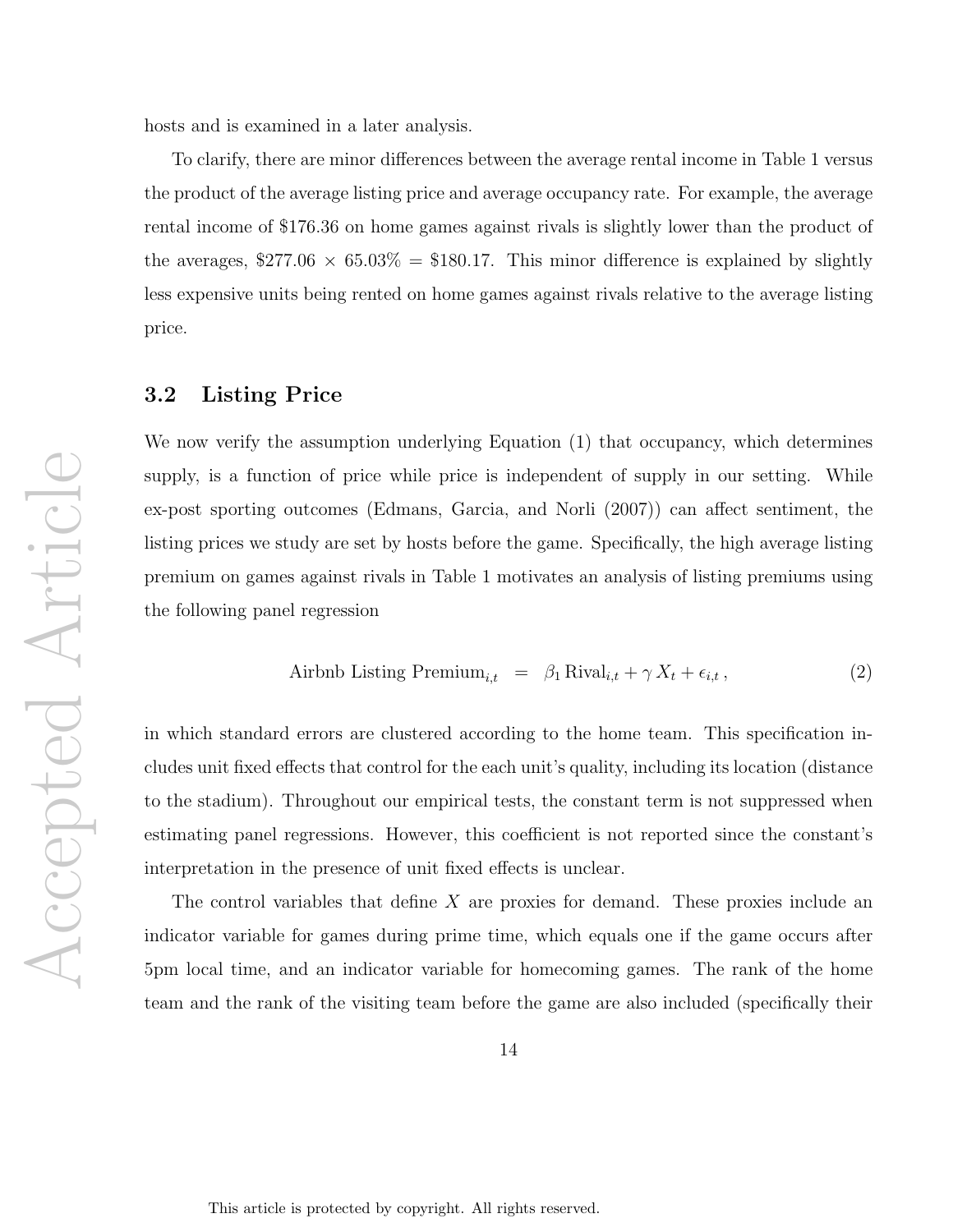respective natural log), along with an indicator variable for whether the opponent was ranked among the top 25 college football teams before the season started. To complement distance, a Same Conference indicator variable equals one if the home team and visiting team are in the same athletic conference. Furthermore, to complement the price premium of hotels as a proxy for demand on individual games, we include the occupancy of hotels. The number of entire units listed on Airbnb accounts for the supply of Airbnb accommodation. A full list of variable definitions is contained in Appendix B.

To clarify, a unit's Airbnb Listing Premium varies across different home games. While the inclusion of unit fixed effects also converts listing prices into a similar premium, our next analysis has rental income as the dependent variable and conditions on the Airbnb Listing Premium in order to examine the unit-level relation between listing price increases and rental incomes. Nevertheless, a later robustness test replaces the price premium with unadjusted listing prices as the dependent variable in Equation (2) and finds similar results.

The  $\beta_1$  coefficient for Rival in Equation (2) determines whether games against rivals are associated with a larger listing premium after controlling for a multitude of demand proxies. The positive  $\beta_1$  coefficients in Panel A of Table 2 indicate that Airbnb hosts significantly increase their listing prices on games against rivals. For example, the 19.497 coefficient (tstatistic of 4.431) in the last specification indicates that listing prices are higher on games against rivals compared to the average home game, after accounting for demand.

The results in Panel A of Table 2 indicate that Airbnb listing prices co-move with hotel prices as both respond to fluctuations in the demand for accommodations. In particular, the coefficients for Hotel Premium are positive, while the coefficients for Hotel Occupancy are negative. Thus, competition from hotels dampens the ability of Airbnb hosts to set high listing prices. The negative coefficients for Prime Time Game are at odds with the positive coefficients in Panel B of Table 2 for hotels. Intuitively, prime time games are important, although the interpretation of this indicator variable's coefficient is complicated by its correlation with Hotel Premium, which is higher on prime time games according to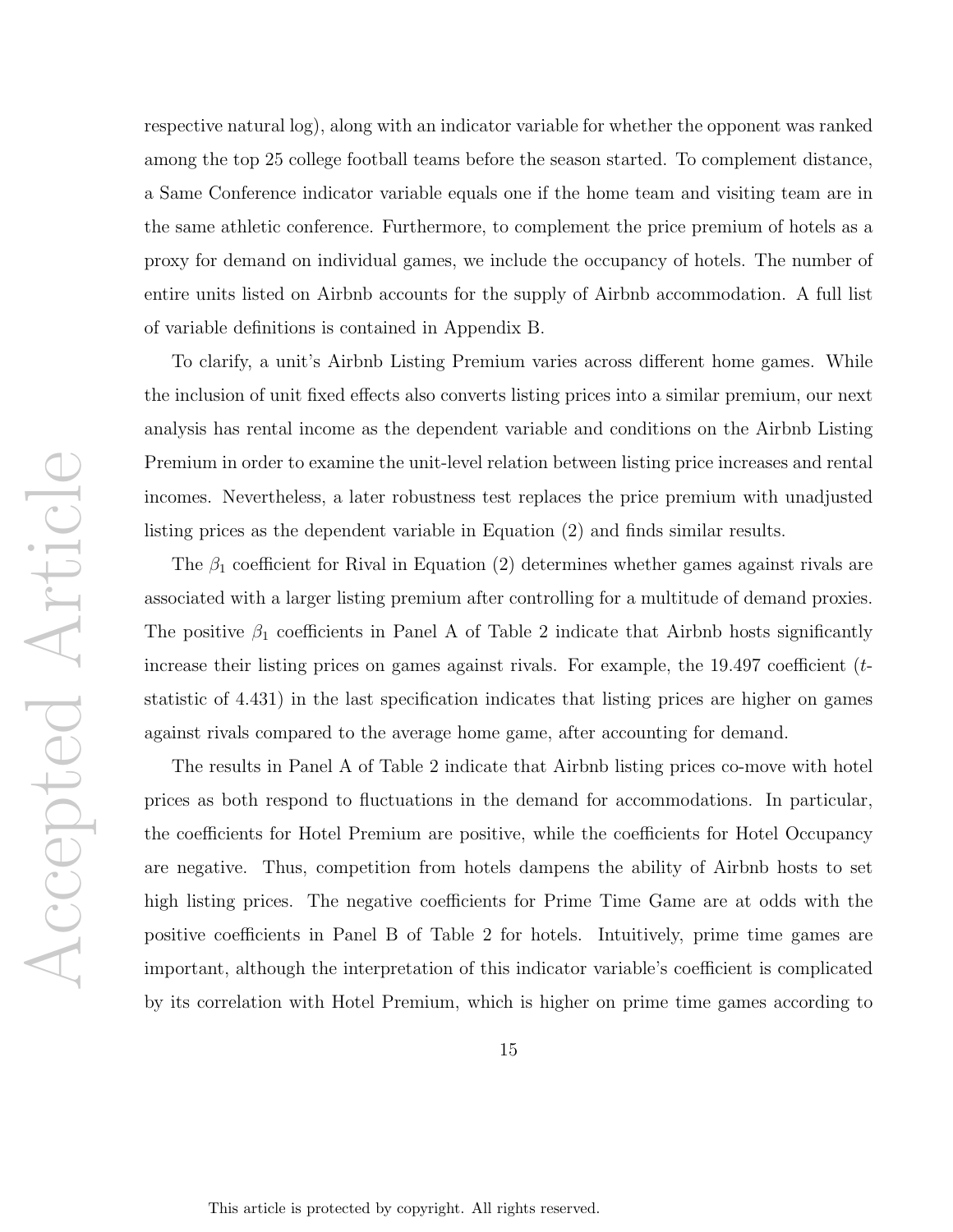our next analysis.

Hotel prices are unlikely to be influenced by affiliation bias due to governance mechanisms that ensure their prices are profit maximizing. With hotel prices providing a proxy for demand, we repeat the estimation of Equation (2) using Hotel Premium as the dependent variable.<sup>11</sup> Panel B of Table 2 reports that hotel prices are consistently higher on homecoming games but not on games against rivals since the  $\beta_1$  coefficient for Rival is only marginally significant in a subset of specifications. Thus, games against rivals are not associated with the highest demand across all home games.

In contrast to games against rivals, the positive coefficient for Homecoming signifies higher demand for accommodations. The positive coefficients for Prime Time Game, Pre-Season Top 25 Opponent, and Same Conference also signify that hotels increase prices due to the greater willingness of fans to travel and attend the game. Note that the insignificant coefficients for Homecoming, Pre-Season Top 25 Opponent, and Same Conference in Panel A of Table 2 are consistent with these variables being correlated with Hotel Premium.

## 3.3 Occupancy

Equation (1) assumes that the likelihood a unit is booked decreases with its listing price. To verify this assumption, our next specification has an indicator variable equaling one if a unit is booked and zero otherwise as the dependent variable

Occupancy<sub>i,t</sub> = 
$$
\beta_1
$$
Airbub Listing Premium<sub>i,t</sub> +  $\beta_2$ Rival<sub>i,t</sub> +  $\beta_3$ Airbub Listing Premium<sub>i,t</sub> × Rival<sub>i,t</sub> +  $\gamma X_t + \epsilon_{i,t}$ .

\n(3)

This specification includes the interaction between the Airbnb Listing Premium and the Rival indicator variable. While a positive  $\beta_1$  coefficient is consistent with higher listing

 $11$ To clarify, hotel prices refer to transaction prices. An alternative demand benchmark based on hotel listing prices produces identical findings.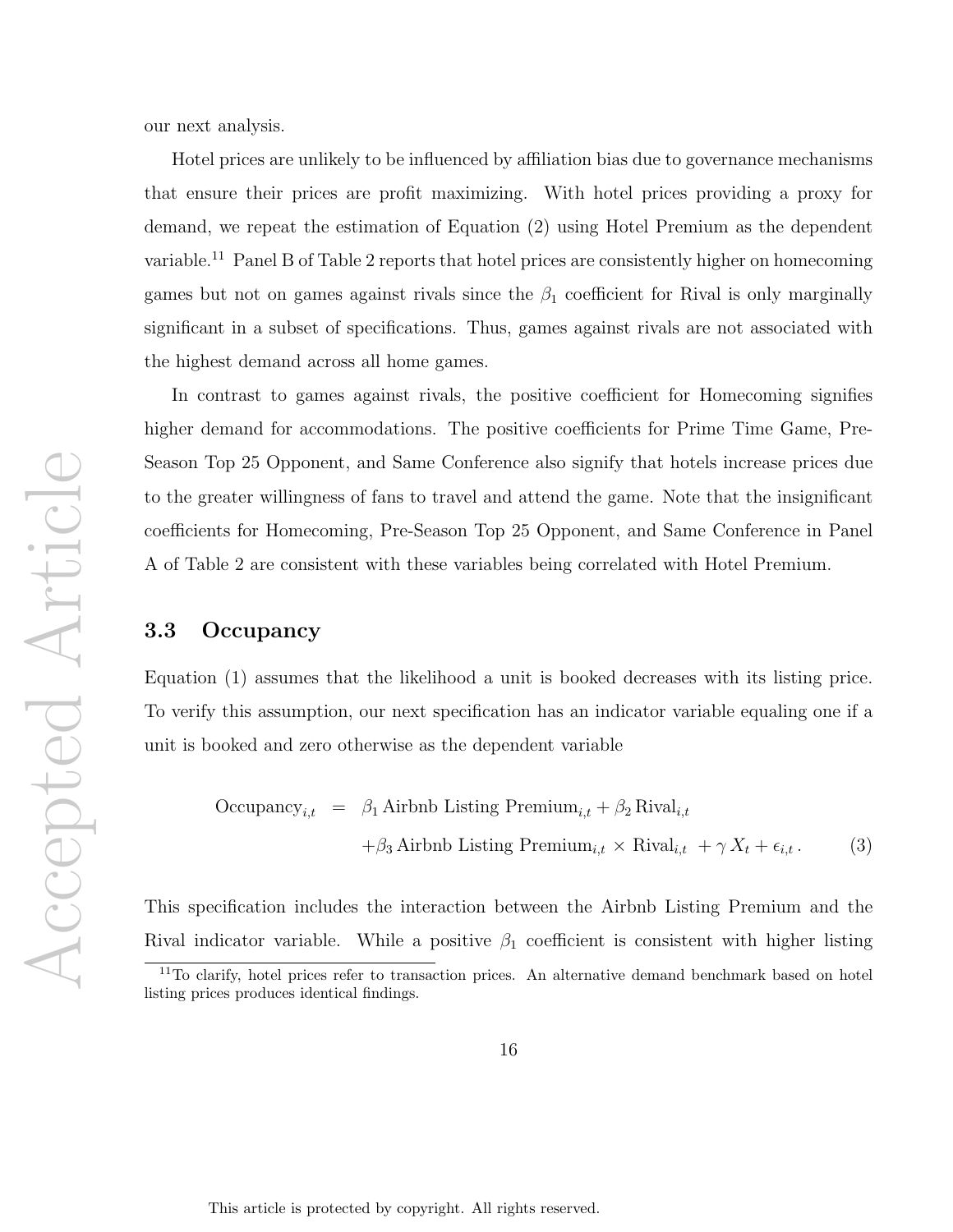prices reflecting greater demand for accommodations, a negative  $\beta_3$  coefficient signifies that a high listing premium on games against a rival team lowers the likelihood a unit is booked. According to Table 3, the negative  $\beta_3$  coefficients indicate that listing price increases on games against rivals reduce the likelihood of a booking.

A negative  $\beta_2$  coefficient for the Rival indicator variable would indicate that hosts discriminate against rival fans by rejecting their attempted booking. However, the non-negative  $\beta_2$  coefficients are inconsistent with this form of discrimination. Indeed, as 95.5% of hosts activate Airbnb's Instant Book feature, guests can obtain immediate confirmation of their booking without host intervention.<sup>12</sup>

The positive coefficients for Hotel Premium and Hotel Occupancy indicate that the occupancy of Airbnb hosts increases with the demand for hotel accommodations. However, in unreported results, hotel occupancy rates do not produce a negative  $\beta_2$  coefficient nor a negative  $\beta_3$  coefficient.

Equation (3) conditions on the rival indicator function and the Airbnb Listing Premium, with the latter also conditioning on the rival indicator function according to Equation (2). To address this nested dependency, we orthogonalize the Airbnb Listing Premium with respect to the demand proxies in  $X$  to create an Orthogonal Airbnb Listing Premium variable that captures listing price fluctuations unrelated to demand.<sup>13</sup> Consistent with Figure 1, the average Orthogonal Airbnb Listing Premium is positive on home games against rivals and negative on home games against non-rival visiting teams. We then modify Equation (3) by estimating the following panel regression

Occupancy<sub>*i,t*</sub> =  $\beta_1$  Orthogonal Airbnb Listing Premium<sub>*i,t*</sub> +  $\epsilon_{i,t}$ , (4)

 $12$ Edelman, Luca, and Svirsky (2017) create fake guest Airbnb accounts and find that hosts are more likely to reject prospective guests who are minorities. However, their empirical design does not examine the price mechanism that is the basis of our study.

<sup>&</sup>lt;sup>13</sup>The Orthogonal Airbnb Listing Premium variable is created using the  $ORTHOG$  command in STATA.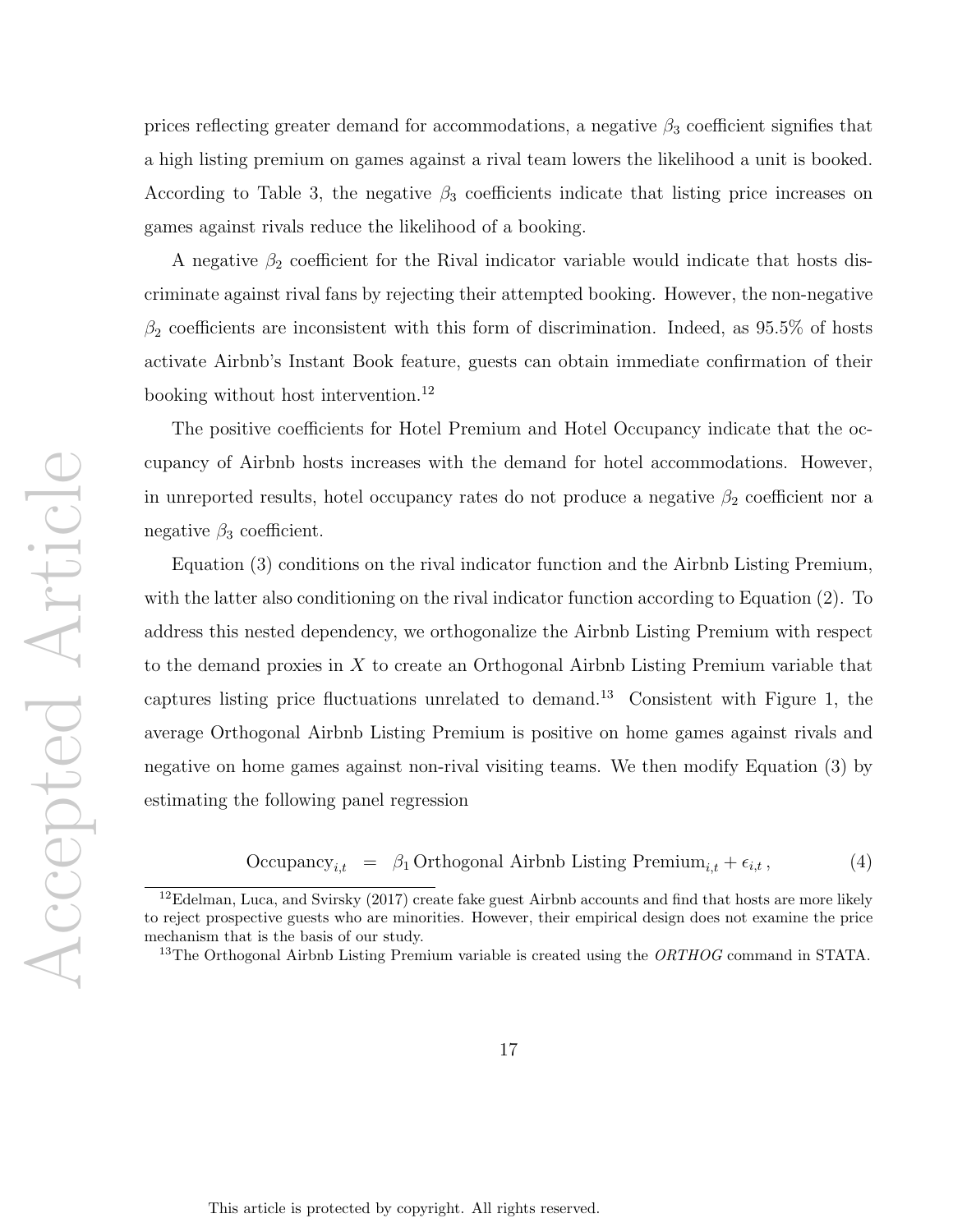separately for home games against rival visiting teams and non-rival visiting teams. Unit fixed effects are included in both estimations. Unreported results confirm that the  $\beta_1$  coefficient is negative (positive) on home games against rival (non-rival) teams. Therefore, consistent with hosts having an affiliation bias against rival fans, listing price increases unrelated to demand are associated with a lower occupancy on home games against rival visiting teams.

Overall, rental income is the product of a unit's listing price and its discrete occupancy status (booked or unbooked), which is decreasing with its listing price. As our analysis of rental income pertains to single indivisible units, occupancy status and rental income are both functions of the listing price set by the unit's host and not the quantity of units supplied.

## 3.4 Rental Income

Conditional on a unit being booked, the unit's rental income equals its listing price. Without a booking, rental income equals zero. Our next analysis examines the impact of unit-level listing premiums on rental incomes using the following panel regression

Rental Income<sub>i,t</sub> = 
$$
\beta_1
$$
 Airbus Listing Premium<sub>i,t</sub> +  $\beta_2$  Rival<sub>i,t</sub>  
+ $\beta_3$ Airbnb Listing Premium<sub>i,t</sub> × Rival<sub>i,t</sub> +  $\gamma X_t$  +  $\epsilon_{i,t}$ , (5)

with unit fixed effects. A negative  $\beta_3$  coefficient for the interaction variable (Airbnb Listing Premium  $\times$  Rival) signifies that listing price increases on games against rivals are inversely related to rental income. Thus, a negative  $\beta_3$  coefficient is evidence that listing prices are set too high on rival games. Conversely, the alternative hypothesis that listing prices are set too low on non-rival games posits a positive  $\beta_3$  coefficient as listing price increases on rival games are required to increase rental income.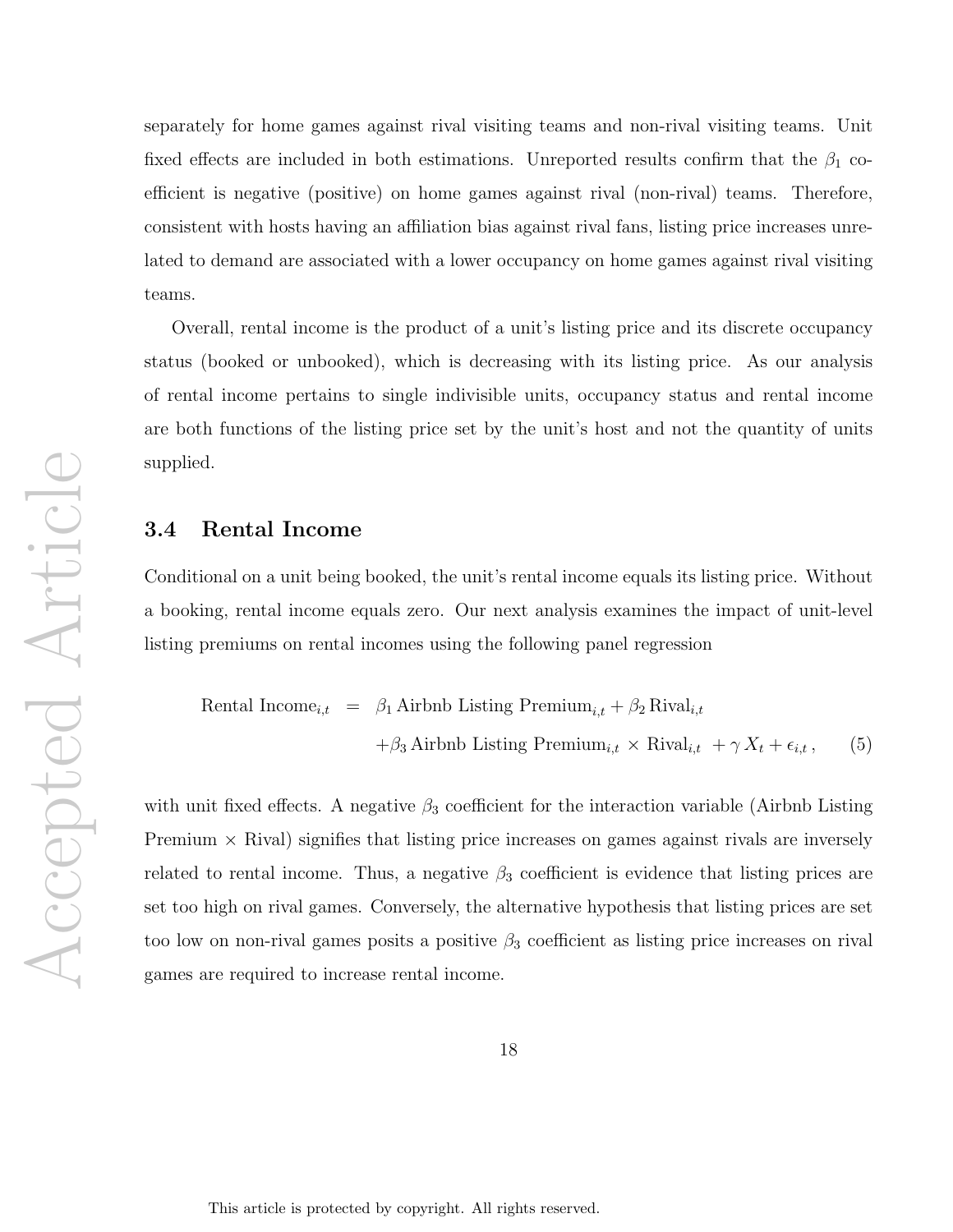The positive  $\beta_1$  coefficients in Table 4 are consistent with hosts earning higher rental incomes by setting higher listing prices. This coefficient captures the positive relation between listing prices and demand. Similarly, we find a 0.526 correlation between hotel prices and hotel occupancy that arises from their joint dependence on demand. To clarify, the  $\beta_3$ coefficient isolates the marginal impact of rival games on the rental income of hosts who increase their listing price on these specific games, while the  $\beta_1$  coefficient captures the general impact of listing price increases on host rental income on all other games. Thus, the  $\beta_3$  coefficient is sufficient to determine whether listing price increases on rival games are too high.

The following illustrative example clarifies the distinction between the  $\beta_1$  and  $\beta_3$  coefficients. Imagine an Airbnb host that typically lists her unit for \$100 per night. There are two home games in which she raises the listing price to \$150; a rival game and a matched non-rival game (for example a home game against a highly ranked non-rival visiting team). The positive coefficient for Airbnb Listing Premium and negative coefficient for the Airbnb Listing Premium  $\times$  Rival interaction indicates that when she increases the listing price \$50, she is more likely to have a guest on the non-rival game relative to the rival game. This is evidence that the listing price increase on the rival game is too high relative to the matched non-rival game.

However, the insignificant  $\beta_2$  coefficients and negative  $\beta_3$  coefficients indicate that hosts increase listing prices on games against rivals to levels that lower their respective rental incomes. In the specification with all control variables, the  $\beta_3$  coefficient equals -0.272 (tstatistic of -2.101). This reduction in rental income is consistent with an affiliation bias that confounds the listing prices set by hosts.<sup>14</sup> The inverse relation between listing price increases and rental incomes captured by the  $\beta_3$  coefficient is unlikely to be explained by

 $14$ Although Equation (1) indicates that rental income is a quadratic function of a unit's listing price, unreported results confirm that our empirical results are robust to the inclusion of squared and cubed listing premiums that capture this non-linearity.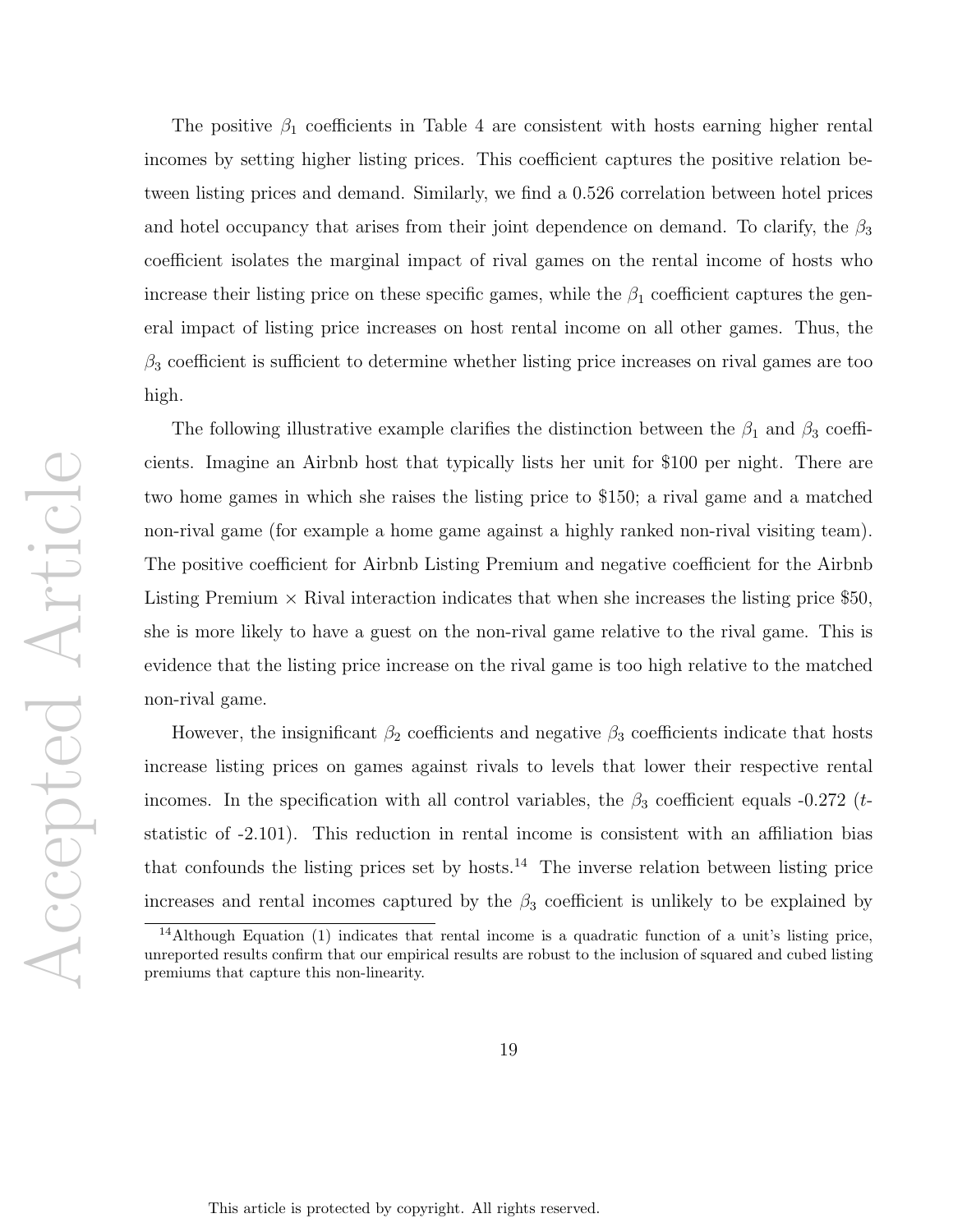inexperience or a lack of information regarding demand since Airbnb hosts have months to lower their listing price before the game. Furthermore, hosts can access both the occupancy status and listing price of other Airbnb units in their area.

The economic significance of our results are comparable to those of Agarwal, Ben-David, and Yao (2017). These authors find that poor mortgage decisions cost households approximately \$700 per financing. Failure to secure a guest booking on a game against a rival due to a high listing price translates into a similar dollar-denominated loss (over three nights). However, this recurring loss would typically occur each year, while a mortgage refinancing is less frequent. Furthermore, our results may underestimate the economic importance of college football rivalries in the total population since "superfans" are unlikely to rent their units on home games.<sup>15</sup>

## 3.5 Additional Results

Several additional results using alternative econometric implementations confirm the impact of rival games on the listing prices and rental incomes of Airbnb hosts. The first additional result arises from jointly estimating Equations (2) and (5) using a Seemingly Unrelated Regression (SUR) procedure to allow for correlated error terms. The results in Panel A of Table 5 confirm our earlier results as the  $\beta_1$  coefficient is positive and the  $\beta_3$  coefficient is negative in the analysis of listing prices and rental incomes, respectively. Therefore, the joint estimation of these coefficients does not alter our earlier conclusion that hosts increase listing prices on games against rivals to levels that reduce their rental incomes.

The second additional result replaces the dollar-denominated Airbnb Listing Premium and the dollar-denominated Hotel Premium with premiums that are expressed as percentage deviations before re-estimating Equations (2) and (5). The results in Panel B of Table 5

<sup>15</sup>Across all Airbnb hosts with entire units, 11.75% block their unit from being rented on every home game. These "superfans" may attend each home game, although their units do not have listing prices on home games to analyze.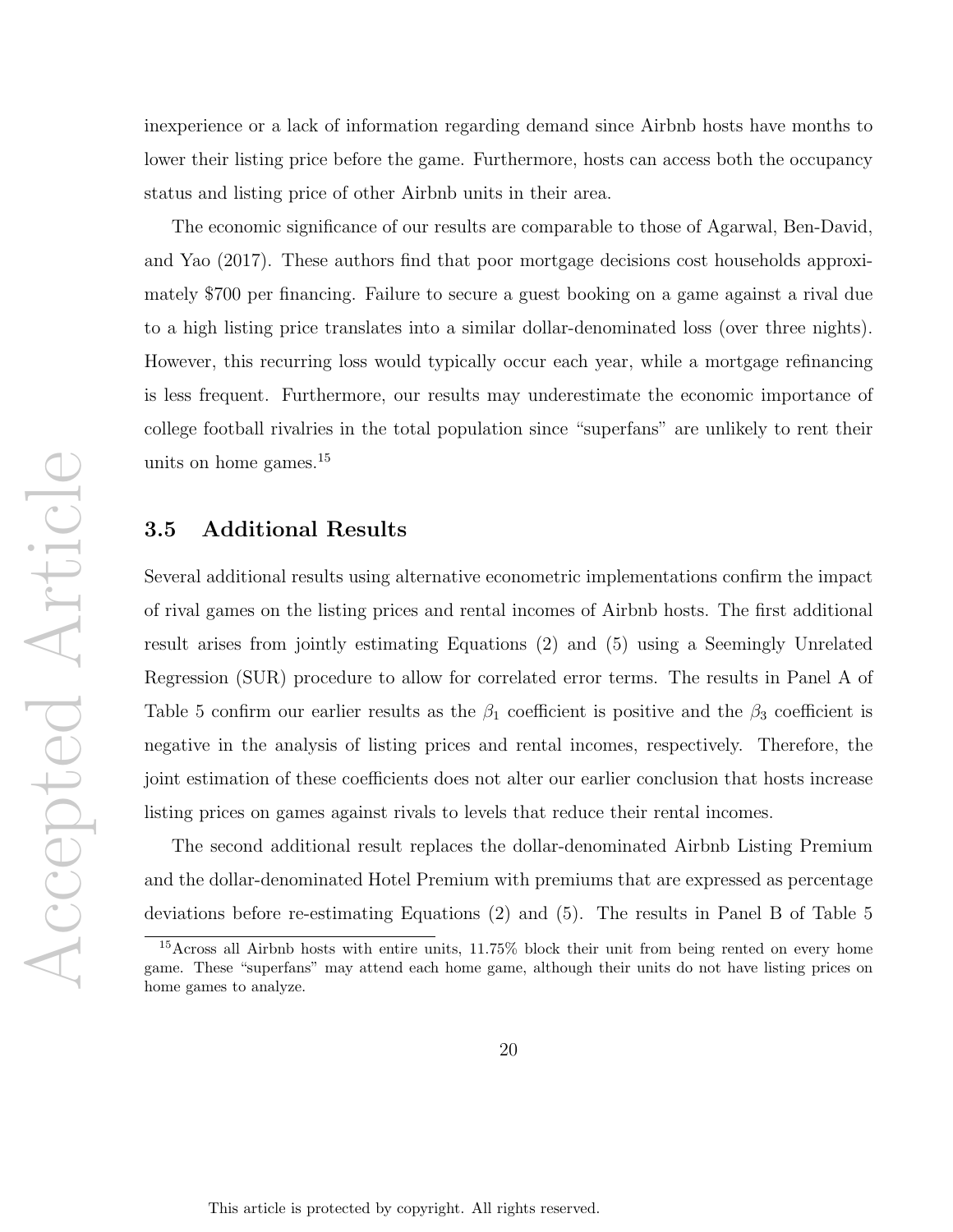confirm that Airbnb hosts increase listing prices on games against rivals to levels that reduce their respective rental income. Therefore, we continue to find a positive  $\beta_1$  coefficient in Equation (2) and a negative  $\beta_3$  coefficient in Equation (5) after expressing the Airbnb Listing Premium and Hotel Premium as percentage deviations (instead of dollar-denominated deviations).

The third additional result replaces the Airbnb Listing Premium in Equation (2) with the ratio of Airbnb listing prices to hotel prices. In particular, this ratio normalizes unit-level Airbnb listing prices by the average hotel price in the same college town on the same date to capture relative pricing. Game-specific premiums are then computed each weekend based on time series variation in this ratio throughout the football season. The results in Panel C of Table 5 confirm that the listing prices of Airbnb units increase more on games against rivals than hotel prices, and these increases are suboptimal in terms of rental income.

The fourth additional result replaces the Airbnb Listing Premium in Equation (2) with unadjusted Airbnb listing prices since unit-fixed effects ensure the dependent variable is listing price deviations from the average listing price across all home game. However, the  $\beta_1$  coefficient in Panel D of Table 5 equals 21.310 (*t*-statistic of 4.854). This coefficient's magnitude parallels its counterpart in Panel A of Table 2 for the Airbnb Listing Premium. Thus, the impact of games against rivals on listing prices does not depend on whether this impact is expressed as a dollar amount or percentage.

Overall, our main results regarding listing prices and rental incomes on home games against rival teams are insensitive to alternative econometric implementations.

## 3.6 Residual Airbnb Listing Premium

To ensure our results are not driven by demand, we construct a unit-level Residual Listing Premium by regressing the original Airbnb Listing Premium on the Hotel Premium of each college town. This Residual Listing Premium is defined by the residual from this regression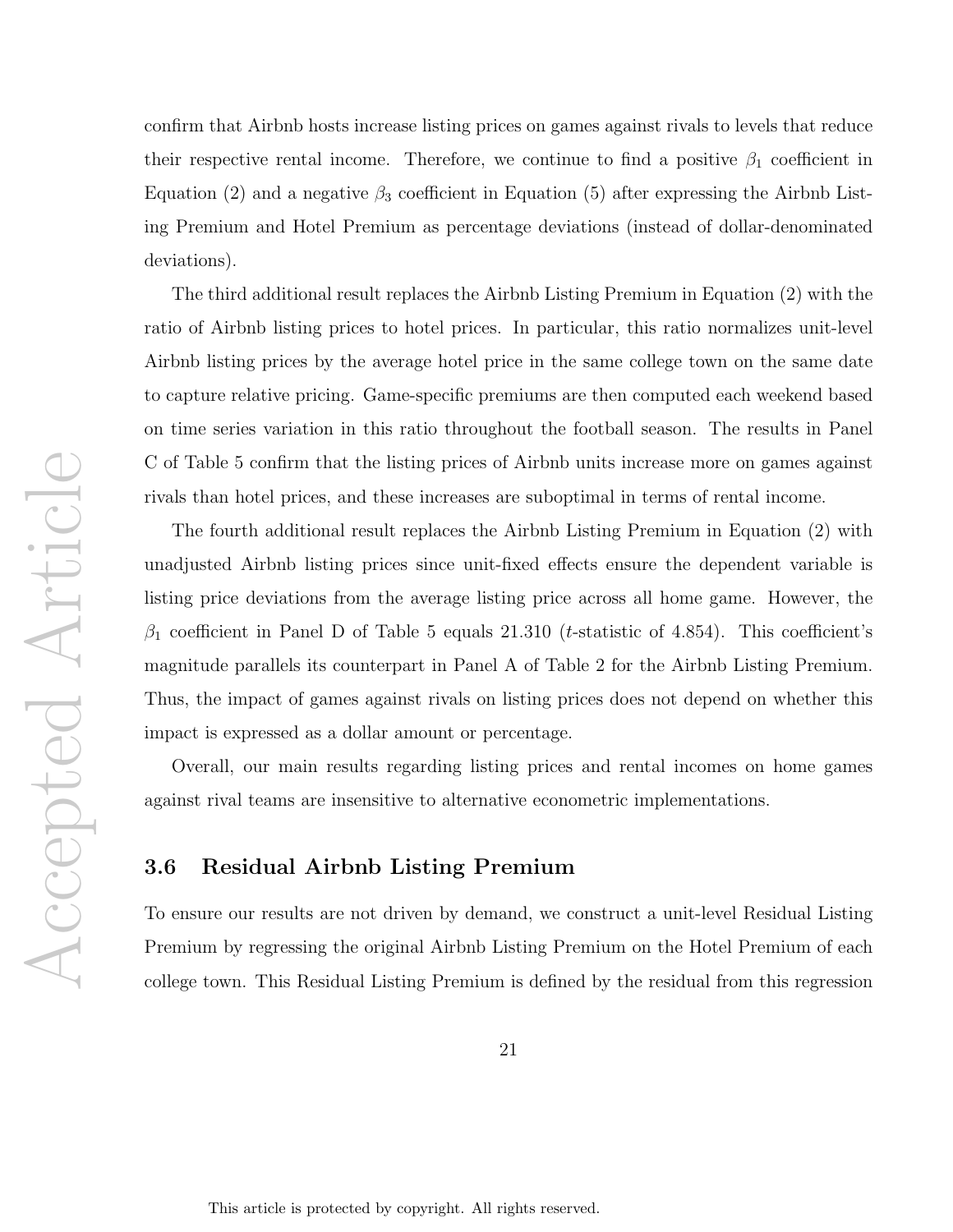and captures listing price increases that are orthogonal to demand. Equations (2) and (5) are then re-estimated using the Residual Listing Premium.

The results in Table 6 parallel our earlier results as the  $\beta_3$  coefficient for the interaction between the Residual Listing Premium and the Rival indicator variable is negative. Therefore, after controlling for demand using hotel prices, these results confirm that affiliation bias offers the most likely explanation for the inverse unit-level relation between listing price increases and rental incomes on games against rivals.

## 3.7 Placebo Tests for Demand

Homecoming games coincide with an influx of home team fans. As homecoming games are associated with a high demand for accommodations and a friendly atmosphere, we reestimate Equation (5) after replacing the Rival indicator variable with the indicator variable for Homecoming. Panel A of Table 7 reports insignificant  $\beta_3$  coefficients for the interaction variable defined as Airbnb Listing Premium  $\times$  Homecoming. Thus, there is no inverse unitlevel relation between listing price increases and rental incomes on homecoming games.

Games against highly ranked visiting teams that are not rivals are also associated with a high demand for accommodations. Thus, our second placebo test replaces the Rival indicator variable with an indicator variable for games against opponents that were ranked in the top 25 before the start of the college football season. Panel B of Table 7 reports insignificant  $\beta_3$ coefficients for games against top ranked teams.

Overall, our placebo tests indicate that Airbnb hosts do not set suboptimal listing prices on homecoming games and games against top ranked opponents. Thus, Airbnb hosts do not systematically overestimate demand. Instead, the inverse relation between listing price increases and rental incomes is limited to games against rivals.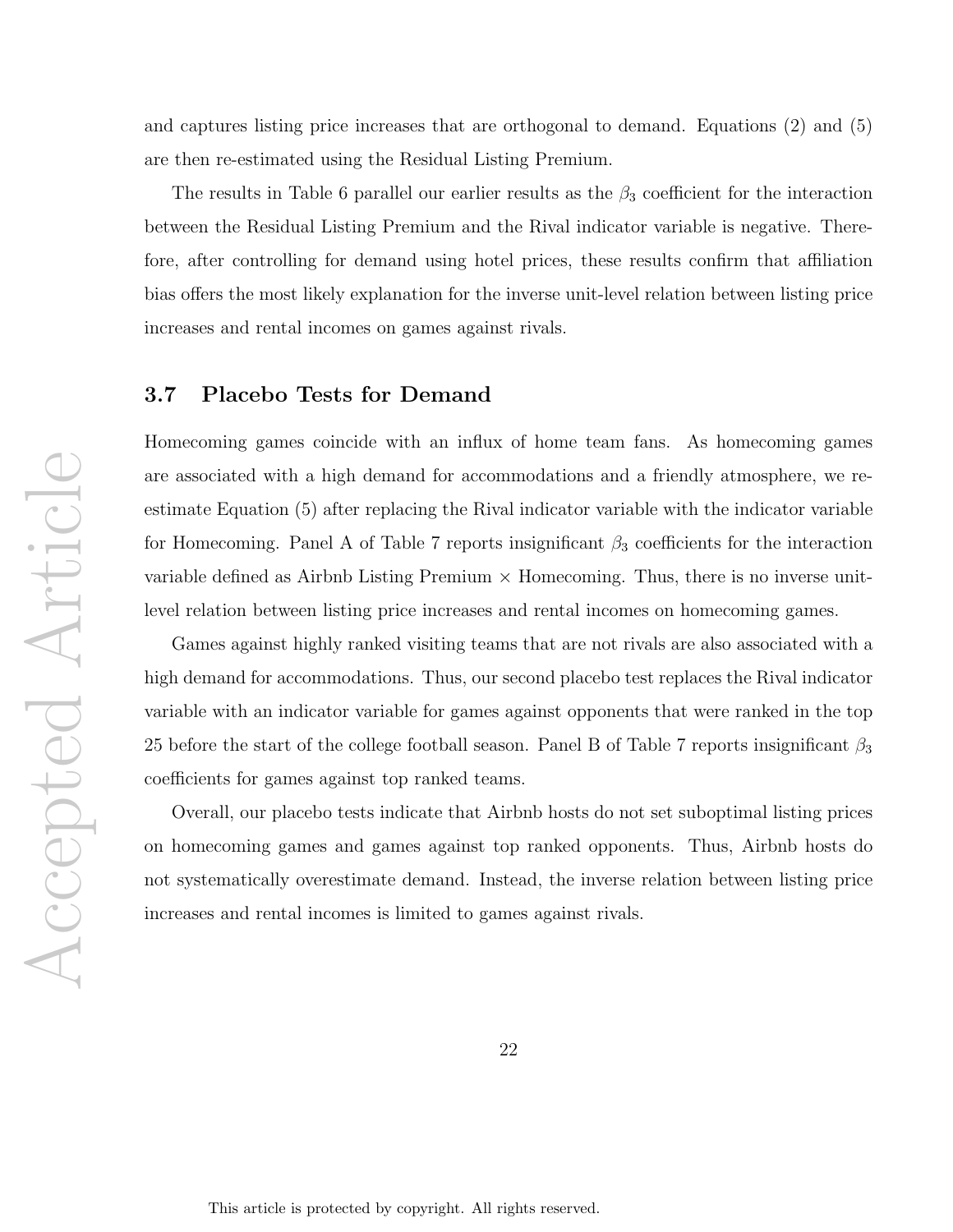## 3.8 Competition

We examine variation in competition across college towns using two metrics that capture the supply of Airbnb units. The first metric is the ratio of Airbnb units to all accommodations, defined as the number of Airbnb units divided by the number of Airbnb units plus the number of hotel rooms, and the second is the total number of Airbnb units, including units whose listing price does not change during the college football season. College towns with high (low) competition in the online rental market for accommodation are above (below) average for both these metrics.

In low-competition college towns, guests are price-takers and therefore accept higher listing prices on games against rivals. Consequently, the relatively high occupancy rate implies that the inverse unit-level relation between listing price increases and rental incomes is not predicted for units in low-competition college towns. However, low-competition college towns, by definition, have relatively few Airbnb units. Therefore, the small subset of units located in low-competition college towns facilitates a quasi placebo test.

The results in Table 8 confirm the importance of competition. In particular, the inverse relation between listing price increases and rental incomes that captures affiliation bias is limited to high-competition college towns where guests are not price-takers and therefore have the ability to avoid booking units whose hosts price discriminate on games against rivals. In contrast, while hosts in low-competition college towns also increase their listing prices on games against rivals, these increases are not suboptimal in terms of rental income.

## 3.9 Distance to Stadium

Although unit fixed effects are included in our empirical specifications, we estimate Equations (2) and (5) separately for units whose distance from the stadium is within 15 miles, 10 miles, 5 miles, and 1 mile, respectively. These separate estimations determine whether the inverse unit-level relation between listing price increases and rental incomes on games against rivals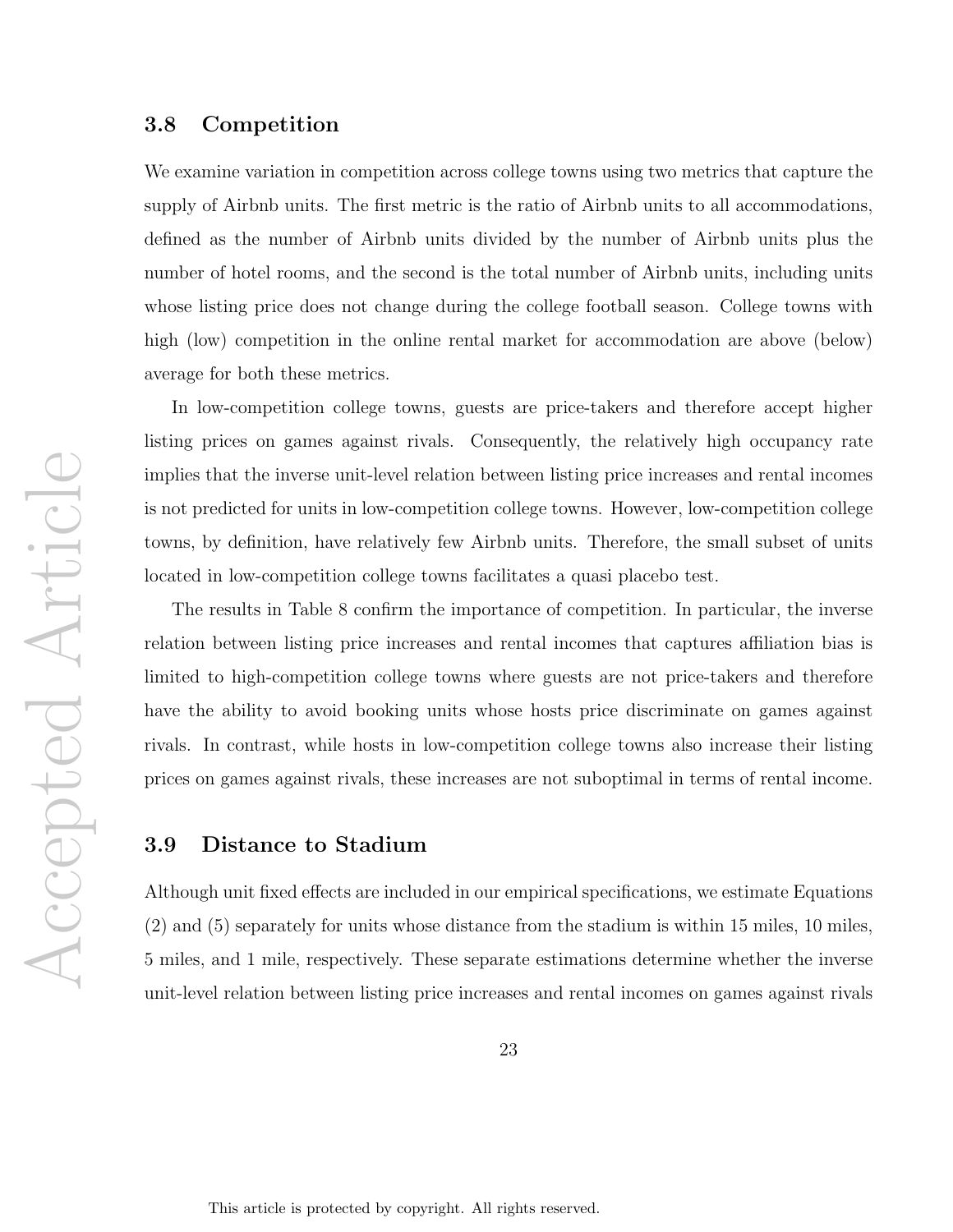is sensitive to location. For example, hosts whose units are located closer to the stadium may be more devout fans of the home team or more concerned about damage.

The results in Table 9 illustrate the robustness of our main finding with respect to the location of Airbnb units. Specifically, the  $\beta_1$  coefficients in Equation (2) are consistently positive and the  $\beta_3$  coefficients are consistently negative in Equation (5) within each of the four distance subsets. Therefore, the inverse unit-level relation between listing price increases and rental incomes on games against rivals is insensitive to location.

## 4 Financial Constraints

Financial constraints can explain heterogeneity across the financial decisions of hosts (Campbell, 2006). To examine the impact of financial constraints, we collect the average credit utilization score of individual zip codes from Experian. The credit utilization score divides outstanding credit card debt by the total available credit, with the availability of credit reflecting host income. Zip codes where the average credit utilization score is above a college town's median credit utilization score are classified as having financially constrained hosts, while zip codes where the average credit utilization score is below this median are classified as having financially unconstrained hosts.<sup>16</sup>

A host's credit utilization score is determined by its credit card debt, not mortgage debt. Thus, financial constraints are not necessarily higher for hosts who utilize the tax deductibility of mortgage interest. Indeed, the average credit utilization score in a zip code is independent of the average mortgage payment. Zip-code level credit utilization scores range from 15 to 37 percent. As our next analysis assumes that hosts have a credit utilization score that parallels the average score near their Airbnb listing, we define professional hosts as those with more than one unit listed on Airbnb since every Airbnb host is assigned a unique host

<sup>16</sup>Results are similar if the median credit utilization score across all zip codes is used to distinguish financially constrained hosts from financially unconstrained hosts.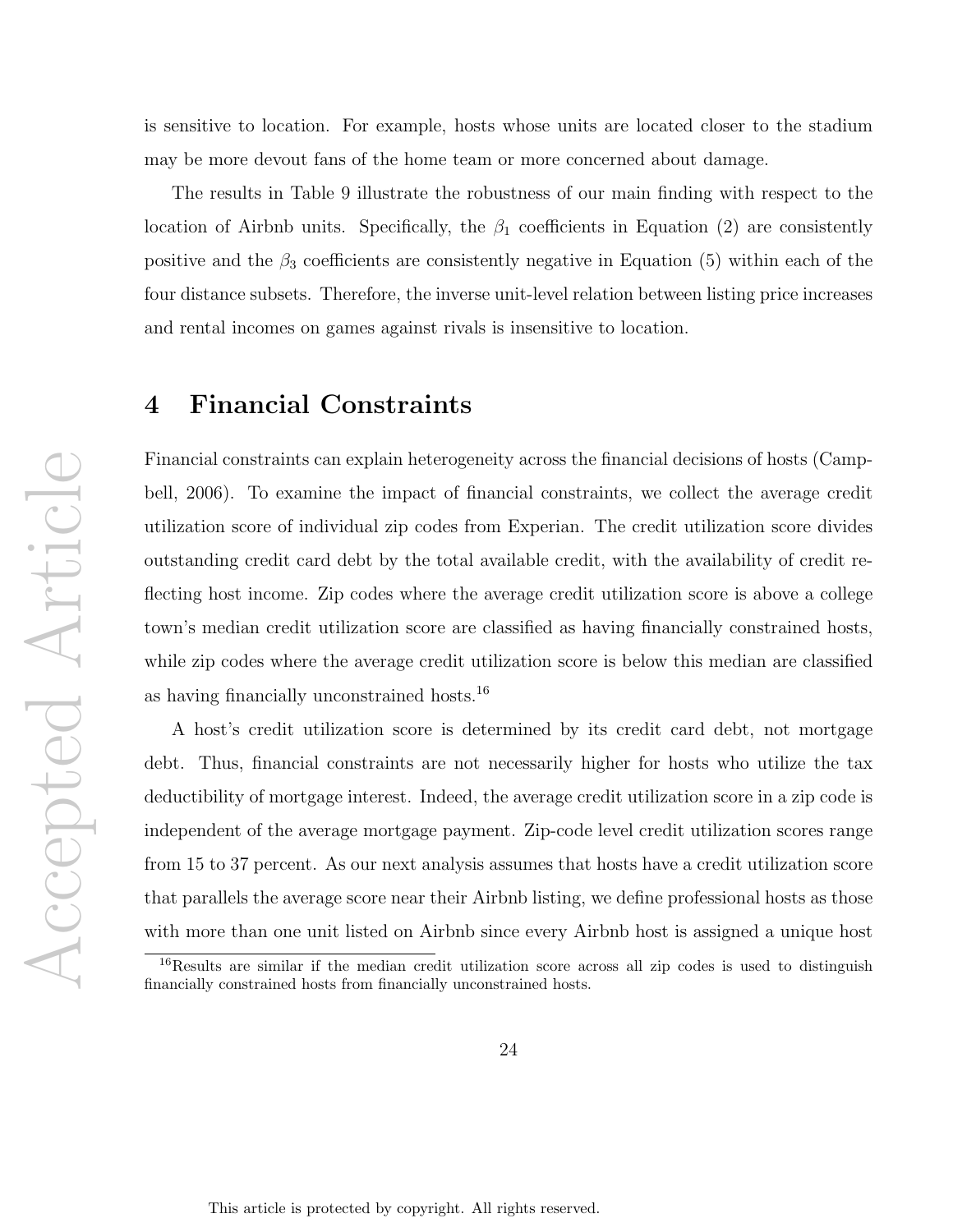identification number that is linked with each of their listings. Professionals comprise 13.7% of hosts and are responsible for managing 25.5% of the listings in our sample. Professional hosts likely have stronger incentives to maximize their rental income and may be more likely to reside at a different location than their Airbnb unit.<sup>17</sup> Therefore, we remove 473 units where the financial constraints of professional hosts are ambiguous and limit our next analysis to non-professional hosts.

Equations (2) and (5) are re-estimated separately for financially constrained and financially unconstrained non-professional hosts. According to Table 10, financially unconstrained hosts have larger listing premiums on games against rivals than financially constrained hosts. In particular, according to Equation (2), the  $\beta_1$  coefficient for financially unconstrained hosts is 25.378 and significant (t-statistic of 3.823) compared to an insignificant 10.041 for financially constrained hosts. Thus, financially unconstrained hosts set higher listing price than those set by financially constrained hosts on games against rivals.

Moreover, in terms of rental income, Table 10 indicates that among financially unconstrained hosts, the  $\beta_3$  coefficient in Equation (5) for the interaction between the Airbnb Listing Premium and the Rival indicator variable equals  $-0.430$  (*t*-statistic of  $-2.786$ ). In contrast, the  $\beta_3$  coefficient of 0.096 is insignificant among financially constrained hosts. A chi-squared statistic of 4.96 and a Z-statistic of 2.87 confirm the statistically significant difference between the  $\beta_3$  coefficients for financially unconstrained hosts and financially constrained hosts at the 1% significance level.

The following in-sample averages summarize the economic implications of financial constraints. The average rental income of financially unconstrained hosts is similar to financially constrained hosts on games against highly ranked non-rival teams; \$189.42 compared to \$187.23, respectively. Thus, financial constraints do not affect the average rental income of Airbnb hosts on games against non-rival teams. However, on games against rival

 $17$ This expectation parallels the finance literature where mispricings attributable to behavioral biases are weaker for stocks with higher institutional investor ownership (lower retail investor ownership).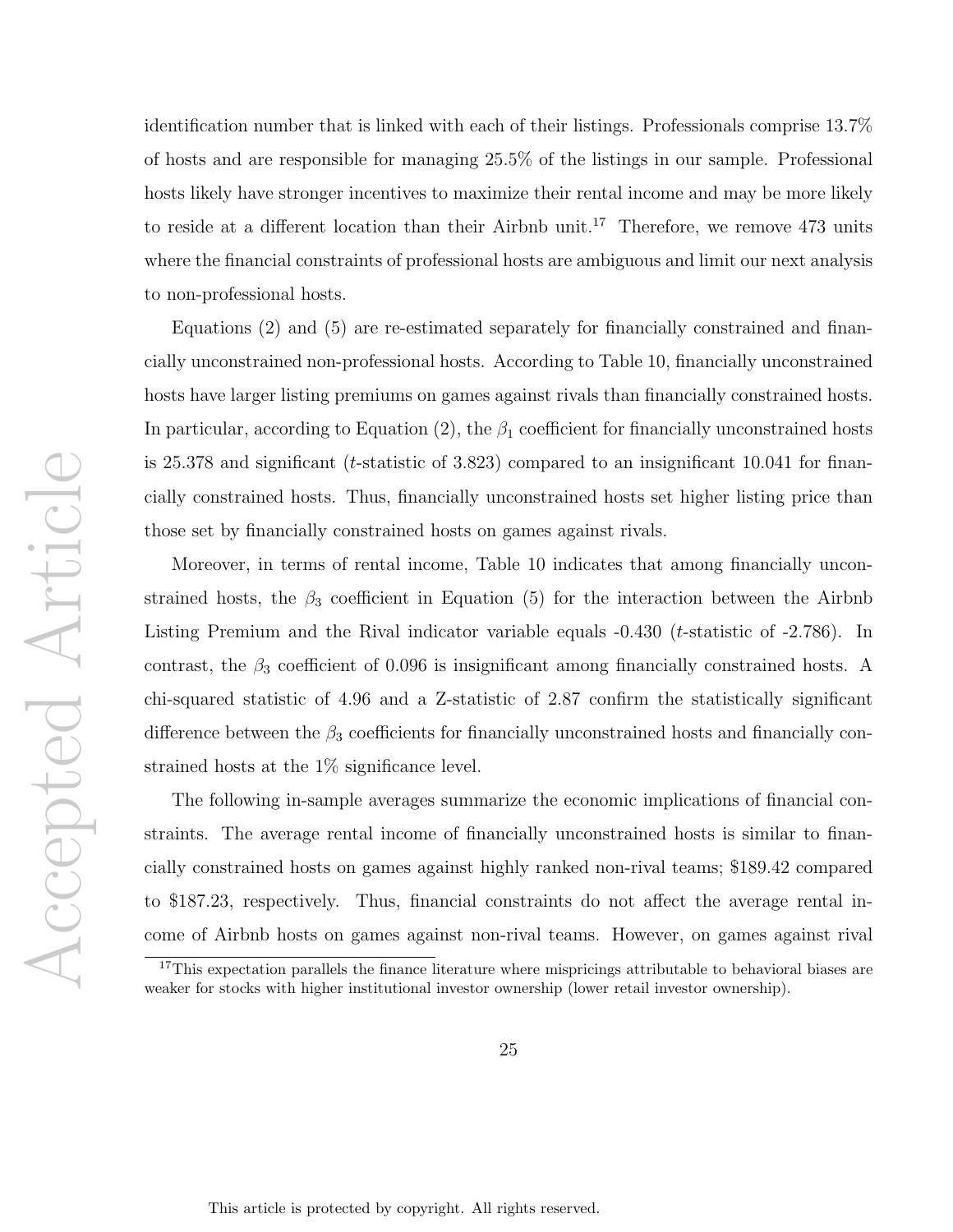teams, the average rental income of financially unconstrained hosts declines by over 20% to \$149.24, while the average rental income of financially constrained hosts is almost unchanged at \$182.56.

An additional analysis confirms that zip codes with higher average incomes have less financially constrained hosts.<sup>18</sup> After estimating Equation  $(5)$  separately for high income and low income zip codes within each college town, an unreported robustness test finds a negative  $\beta_3$  coefficient for high income zip codes and an insignificant  $\beta_3$  coefficient for low income zip codes. Therefore, the inverse relation between listing price increases and rental incomes on games against rivals is limited to high income zip codes. Intuitively, animosity toward rival team affiliations is a luxury that low income hosts cannot afford to incorporate into their financial decisions.

As the majority of guest ratings on Airbnb are favorable, accommodating rival fans once or twice a year is unlikely to significantly lower a host's average rating. Consequently, the high listing premium on games against rivals is not compensation for the risk of receiving a poor review. Moreover, if rival fans did systematically assign lower ratings to their host, this risk would apply to all hosts. Therefore, the risk of being assigned a low rating by rival fans cannot explain variation in the Airbnb Listing Premium across financial constraints.

Finally, financially unconstrained hosts may be more likely to attend important home games. If financially unconstrained hosts are more likely to occupy their unit on these games, then blocking is predicted to be higher for financially unconstrained hosts. However, we find that blocking is insensitive to the financial constraints of hosts.<sup>19</sup>

Overall, financial constraints appear to reduce the impact of affiliation bias. This evidence is difficult to reconcile with the over-estimation of demand and the ability of learning to

<sup>18</sup>In contrast to income and credit utilization, mortgage payments exhibit less variability across the zip codes in a college town.

 $19$ In contrast to blocking, which essentially sets an infinite listing price, setting a high listing price on games against rivals provides the host with an opportunity to obtain the satisfaction of "price-gouging" a rival fan (despite lowering the host's expected rental income). This satisfaction is consistent with an affiliation bias against rival fans.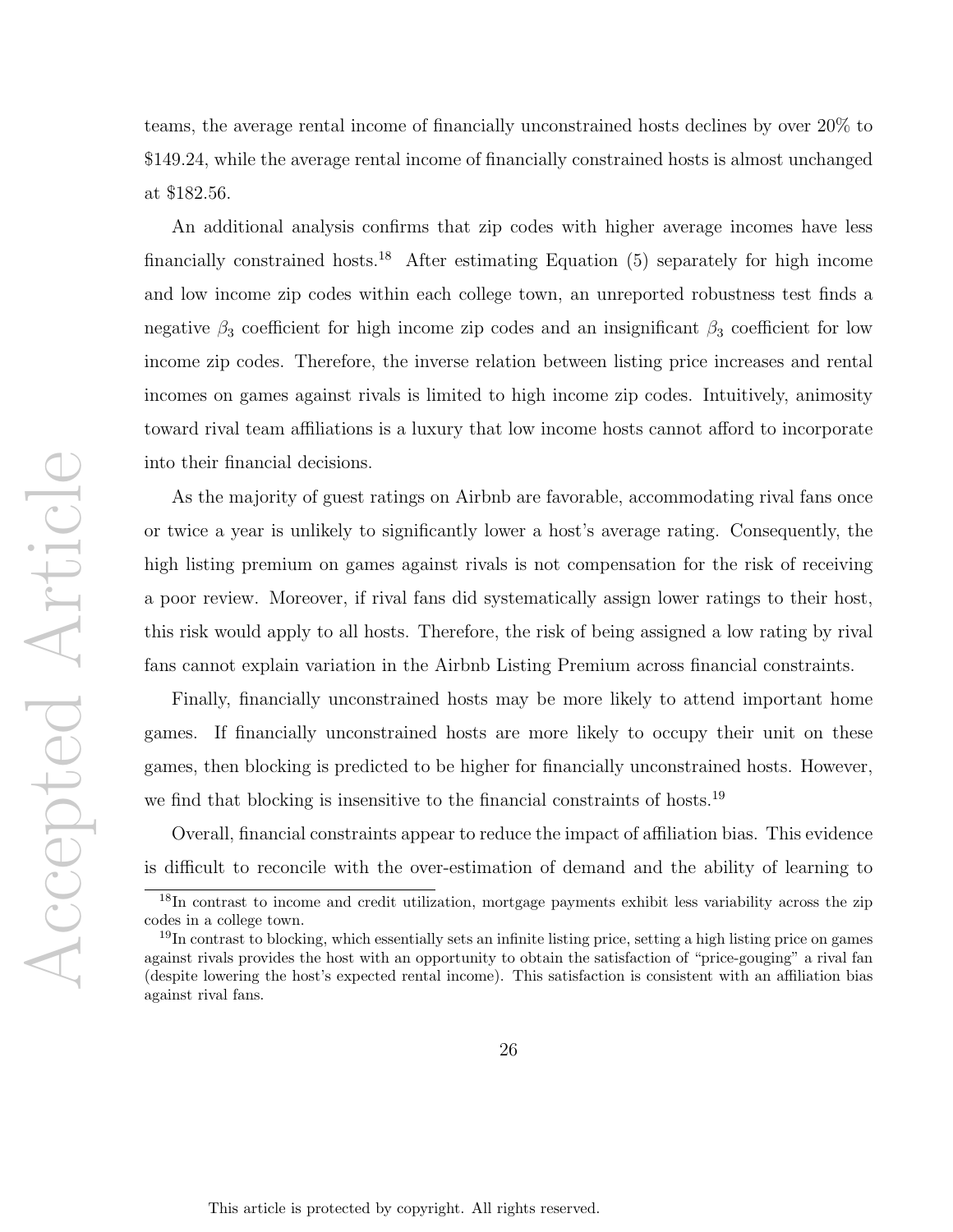mitigate affiliation bias since these alternative explanations require financially unconstrained hosts, whose low credit card balances are presumably a signal of financial sophistication, to be less sophisticated at setting listing prices.

## 4.1 Learning

Although Airbnb hosts have months to adjust the listing price of their unbooked units, and have access to the listing prices of other units as well as their status (booked or unbooked), we formally test the learning hypothesis by dividing the sample of Airbnb units in 2015, the second year of our sample, into those that were previously listed in 2014 (early hosts) and those that were not listed until 2015 (late hosts). The learning hypothesis associates early hosts in 2014 with greater learning, and therefore improved price setting, compared to late hosts.

Two caveats are relevant to this learning analysis; 1) learning is limited to a short time horizon, 2) visiting teams in 2014 will differ from those in 2015. More important, as Airbnb hosts intend to monetize existing real estate assets, the distinction between early and late hosts may be complicated by early hosts having a greater need for Airbnb rental income due to financial constraints instead of early hosts being more technologically savvy. Therefore, we condition on financial constraints within the early versus late host subsets.

The results in Table 11 do not support the hypothesis that learning mitigates affiliation bias. In particular, early financially unconstrained hosts have similar a  $\beta_3$  coefficient from Equation (5) as late financially unconstrained hosts;  $-0.627$  (*t*-statistic of  $-2.074$ ) versus  $-0.425$  $(t\text{-statistic of }-2.310)$ , respectively. Thus, we do not find evidence that the inverse unit-level relation between listing price increases and rental incomes is weaker for units listed in 2014 that are managed by early Airbnb hosts who have presumably learned more about the local rental market for accommodations.

Overall, instead of learning, financial constraints in conjunction with competition provide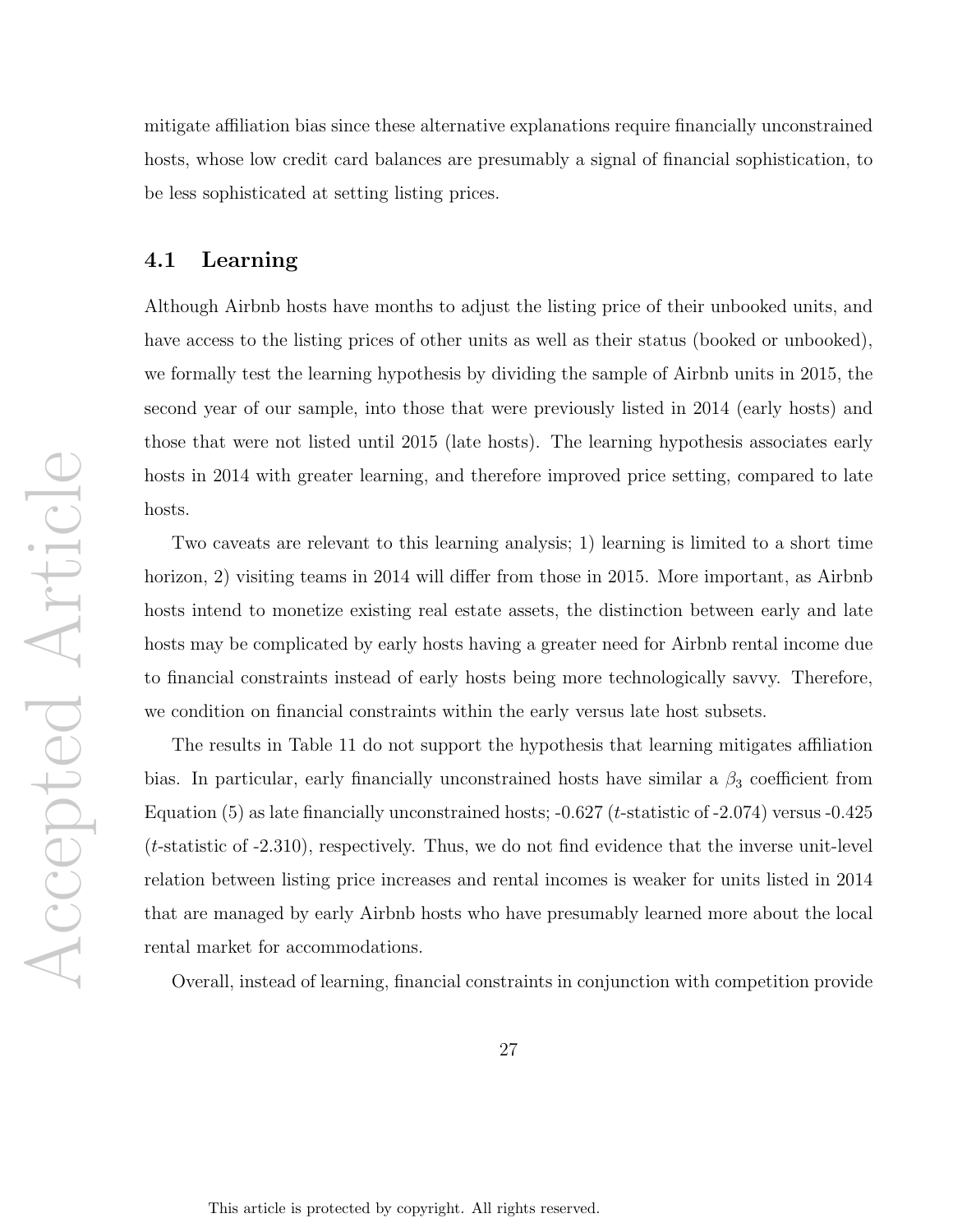a channel through which affiliation bias affects the online market for rental accommodations. To clarify, inexperienced hosts setting prices in April for college football games later in October have several months to learn that their listing price is too high. This within-season learning is already accounted for by our original analysis that indicates affiliation bias is not mitigated by such learning. Instead, affiliation bias appears to arise from a taste-based preference that is impervious to learning.

## 4.2 Shared Units

Taste-based discrimination (Becker, 1957) can explain why Airbnb hosts are willing to accept lower rental incomes on games against rivals. Longhofer and Peters (2005) connect tastebased discrimination with self-selection in the real estate market. Motivated by this selfselection, we extend our empirical analysis to examine shared units on Airbnb.

The physical separation from the local population offered by entire units is important for visiting fans of the rival team but not for visiting fans of the home team. Thus, while visiting fans of the rival team are expected to avoid shared units in favor of entire units, shared units are suitable for visiting fans of the home team. Intuitively, although hosts cannot discriminate against guests by denying their bookings due to the Instant Book feature, the team affiliation of prospective guests can be inferred through their choice of either entire units or shared units. Thus, we predict that hosts of shared units do not have an affiliation bias against potential guests on games against rivals since these units are more likely to appeal to fans of the home team.

To examine the difference between entire units and shared units on Airbnb, we re-estimate Equation (2) for shared units. Table 12 reports that rival games are not associated with higher listing prices for shared units, regardless of financial constraints. The insignificant  $\beta_1$  coefficient is consistent with shared units appealing to fans of the home team (alumni) rather than fans of the rival team. Observe that shared units are as likely to have a finan-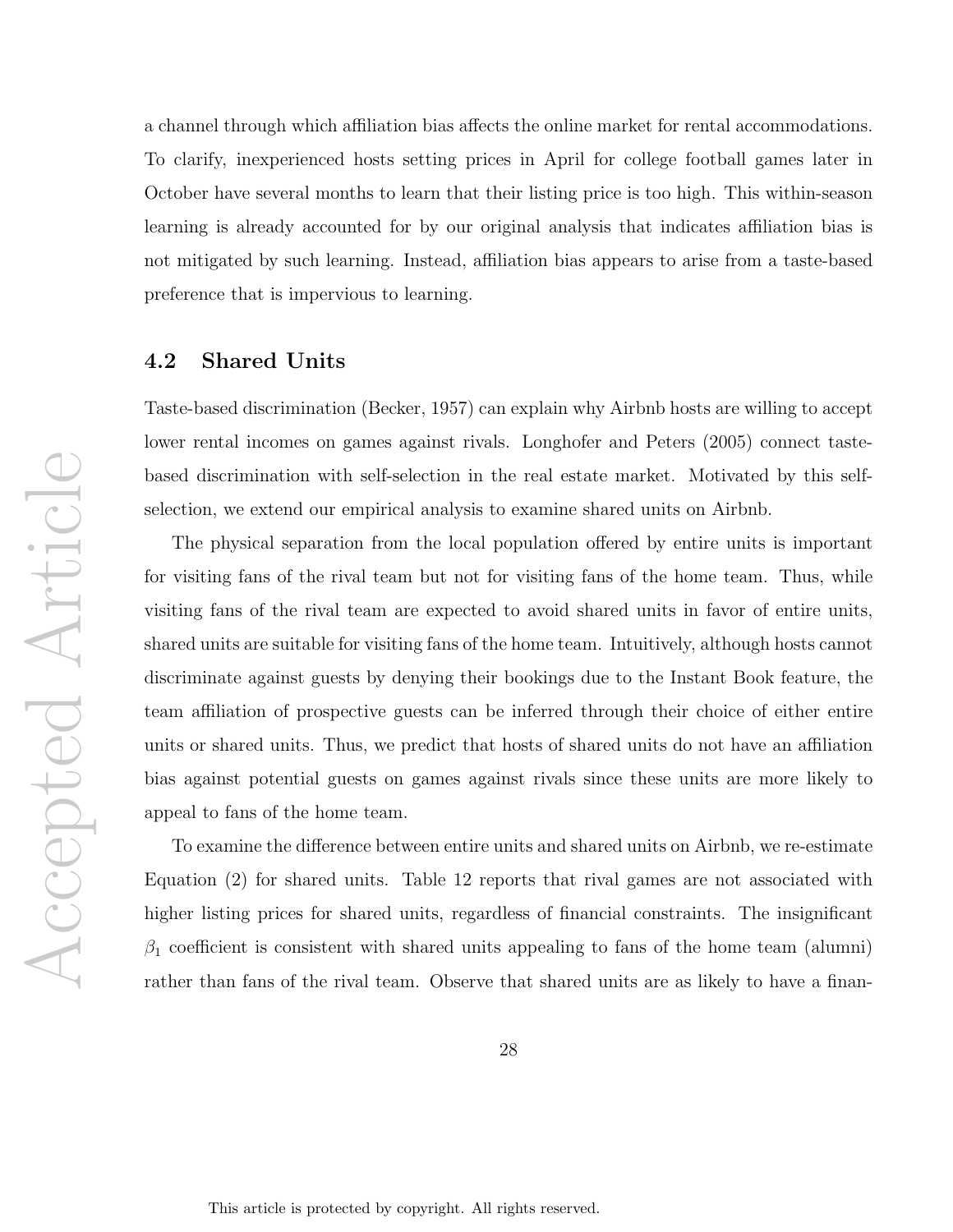cially unconstrained host as a financially constrained host, and the insignificance of the  $\beta_1$ coefficient for shared units is not attributable to financial constraints.

## 5 Robustness of the Rival Designations

Any error in the classification of rival teams would weaken our empirical support for the joint-hypothesis that listing prices are higher and rental incomes are lower on games against rivals. Nevertheless, to ensure our classification of rival teams is capturing the mutual disdain between rival fans, we compile data on disorderly conduct violations and ejections (incidents) occurring at the stadium.<sup>20</sup> Stadium incidents are available for a subset of colleges, typically state-funded institutions, that provide these statistics. We then estimate a team fixed effects model where the dependent variable is the number stadium incidents, and control for game characteristics such as the opponent's rank, home team's rank, homecoming, and whether the game began at 5pm or later (Prime Time Game).

In Table 13, our main variable of interest, Rival, has a positive coefficient of  $15.607$  (tstatistic of 2.390) in the full specification. Thus, consistent with the mutual disdain between rival fans, there are more stadium incidents on games against rivals. In contrast, homecoming games, which are typically associated with a friendly opponent, are not associated with more stadium incidents as indicated by Homecoming's coefficient being negative or insignificant.

The positive coefficient of the Prime Time Game indicator variable is consistent with more important college football games eliciting stronger emotions. Similarly, higher ranked opponents lead to more stadium incidents. In particular, the Pre-Season Top 25 Opponent indicator variable has a positive coefficient, while Opponent's Rank has a negative coefficient. These coefficients are consistent with fans of higher ranked teams being more willing to travel with the visiting team, thereby increasing the likelihood that opposing fans interact at the

 $^{20}$ Rees and Schnepel (2009) report increased crime surrounding the location of college football games, while Card and Dahl (2011) link unexpected losses in the National Football League to increased domestic violence.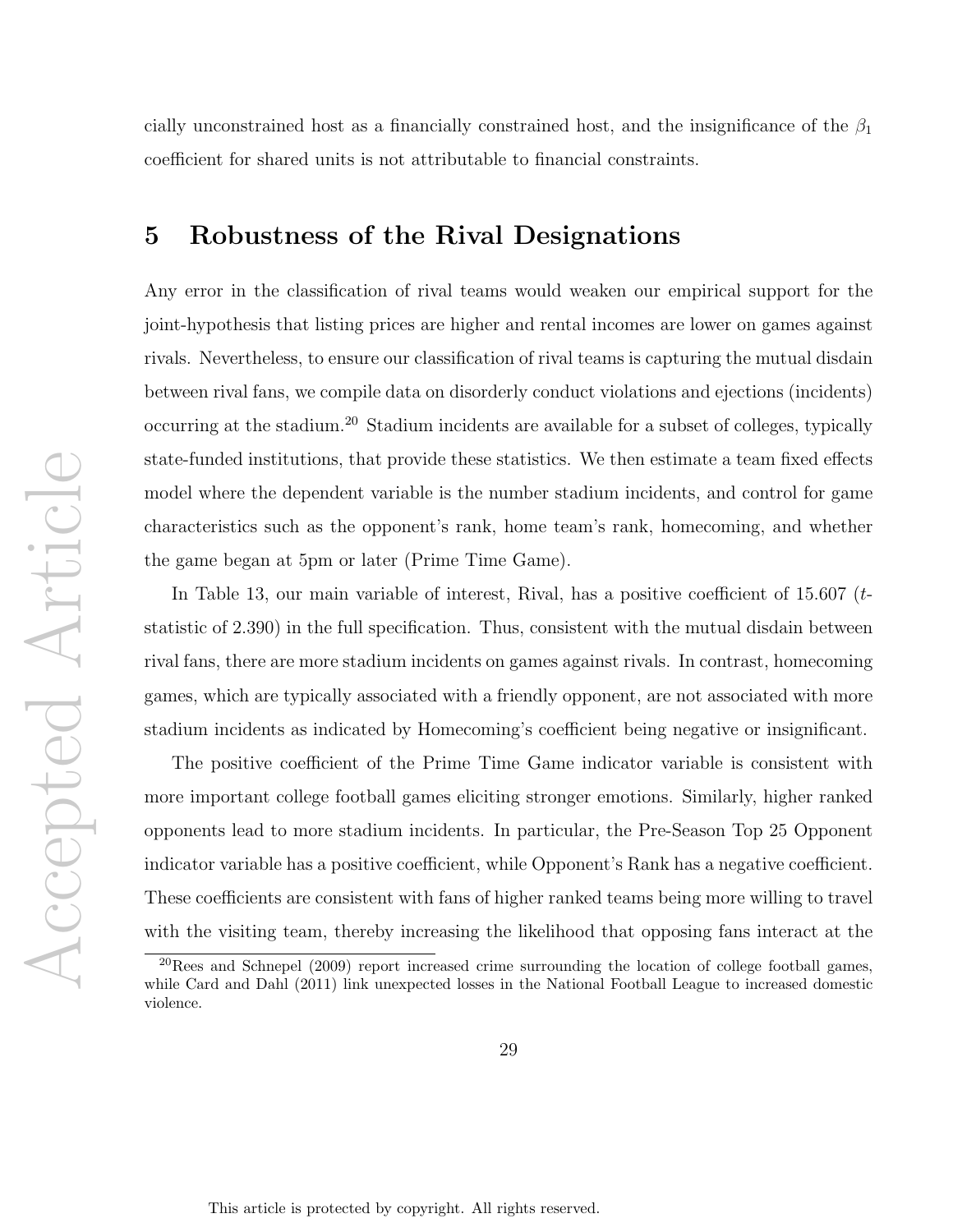stadium.

Although several game and visiting team characteristics influence the number of stadium incidents, Table 2 reports that these characteristics do not increase Airbnb listing prices or hotel prices. Therefore, incidents at the stadium where opposing fans interact do not imply higher expected damage to hotel rooms or entire units on Airbnb that physically separate visitors from the local population.

## 6 Expected Damage

Several results indicate that the inverse relation between unit-level listing price increases and rental incomes on games against rivals does not result from a higher cost of providing accommodations to rival fans. Indeed, hosts receive insurance from Airbnb, and Airbnb hosts do not increase damage deposits on games against rivals. Airbnb hosts also rate guests, which provides an incentive for Airbnb guests to act responsibly.

Moreover, while financial constraints can reduce the influence of an affiliation bias on listing prices, the financial constraints of hosts are unlikely to influence their unit's exposure to damage. In particular, variation in Airbnb listing prices attributable to this host characteristic is unlikely to capture variation in unit-level exposure to damage. Airbnb hosts can also block their unit from being booked to prevent damage. However, Airbnb hosts are not more likely to block their unit on games against rivals, and blocking is insensitive to host financial constraints. Moreover, providing accommodation on home games against rival teams does not lead to increased blocking in the subsequent week. This increase in blocking would be needed to facilitate repairs if guests were more likely to damage units on games against rivals.

The previous results for stadium incidents cannot explain the high listing prices on games against rivals. Indeed, homecoming games are associated with high hotel prices but fewer stadium incidents. Similarly, games against a higher ranked opponent have more stadium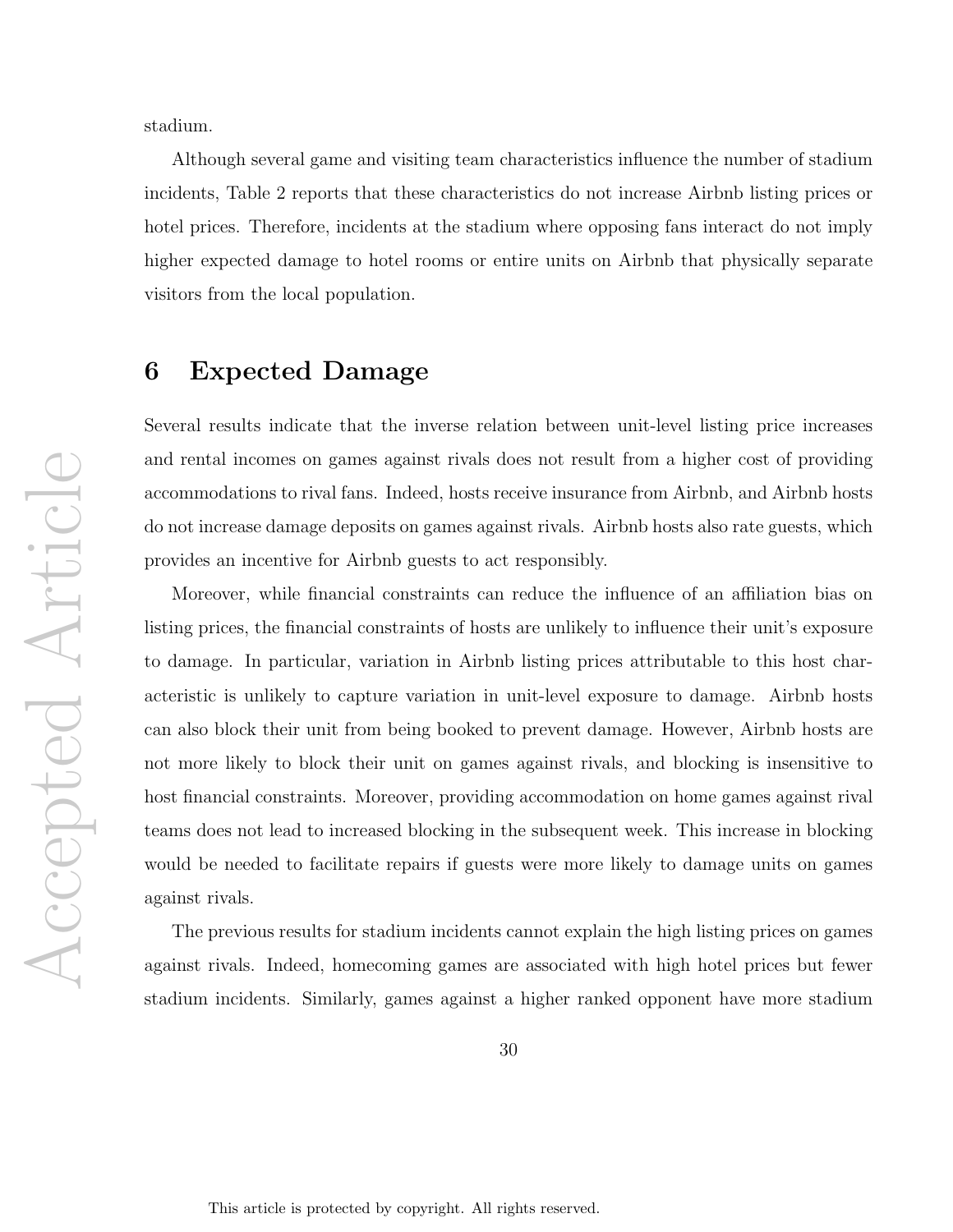incidents but lower listing prices than games against rivals. Therefore, incidents that arise from interactions between opposing fans at the stadium do not imply greater damage for Airbnb units (and hotel rooms) that physically separate fans of the rival team from the local population.

## 7 Conclusion

We find evidence that an affiliation bias against fans of a rival college team lead Airbnb host to set listing prices that are too high. Specifically, listing price increases on games against rival teams lower the rental incomes of Airbnb hosts. This inverse relation between listing price increases and rental income is concentrated among financially unconstrained hosts. Thus, financial constraints appear to reduce the impact of affiliation bias on household financial decisions.

While our results are specific to rental accommodations in college towns, they highlight an important issue in the rapidly expanding sharing economy. The prices set by hosts may differ substantially from those set by corporations due to affiliation bias. Indeed, our results identify the importance of professional management in "rationalizing" the sharing economy.

As the bias we study involve rival affiliations, our study sheds light on a subtle form of discrimination that differs from discrimination based on ethnicity and gender. Moreover, in the competitive market for short-term accommodation that is characterized by low search costs and low barriers to entry, attempts to discriminate lead to losses rather than gains. Thus, our results are consistent with Becker (1957).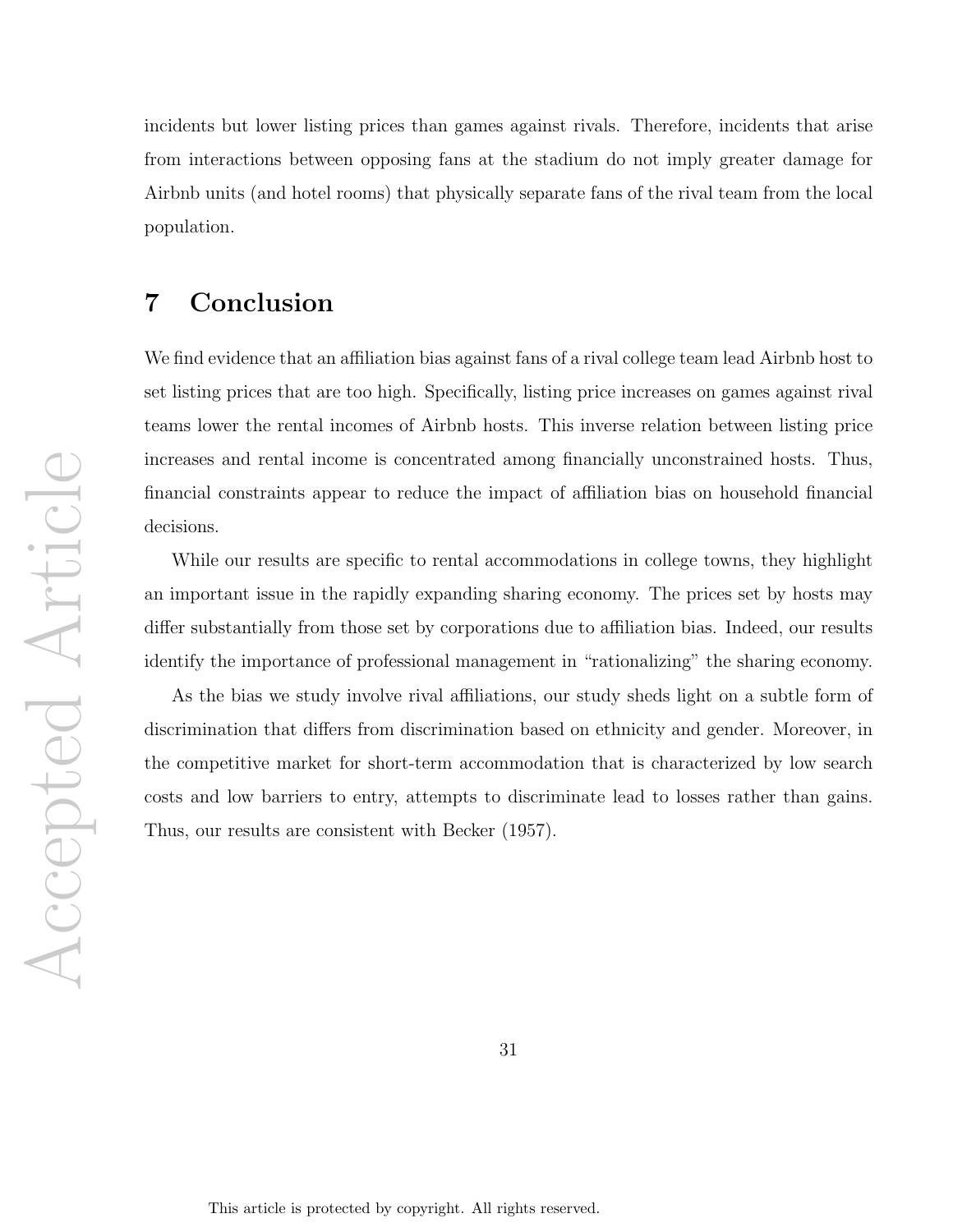## References

Agarwal, S., I. Ben-David, and V. Yao, 2017, Systematic mistakes in the mortgage market and lack of financial sophistication. Journal of Financial Economics 123, 42-58.

Ahmed, A., L. Andersson, and M. Hammarstedt, 2010, Can discrimination in the housing market be reduced by increasing the information about the applicants? Land Economics 86, 79-90.

Ahmed, A., L. Andersson, and M. Hammarstedt, 2008, Are lesbians discriminated against in the rental housing market? Evidence from a correspondence testing experiment. Journal of Housing Economics 17, 234-238.

Ahmed, A., and M. Hammarstedt, 2008, Discrimination in the rental housing market: A field experiment on the internet. Journal of Urban Economics 64, 362-372.

Barron, K., E. Kung, and D. Proserpio, 2020, The effect of home-sharing on house prices and rents: Evidence from Airbnb. Forthcoming in Marketing Science.

Bartlett, R., A. Morse, R. Stanton, and N. Wallace, 2019, Consumer-lending discrimination in the FinTech era. NBER Working Paper 25943.

Becker, G., 1957, The Economics of Discrimination. University of Chicago Press.

Bertrand, M., and S. Mullainathan, 2004, Are Emily and Greg more employable than Lakisha and Jamal? A field experiment on labor market discrimination. American Economic Review 94, 991-1013.

Campbell, J., 2006, Household finance. Journal of Finance 61, 1553-1604.

Card, D., and G. Dahl, 2011, Family violence and football: The effect of unexpected emotional cues on violent behavior. Quarterly Journal of Economics 126, 103-143.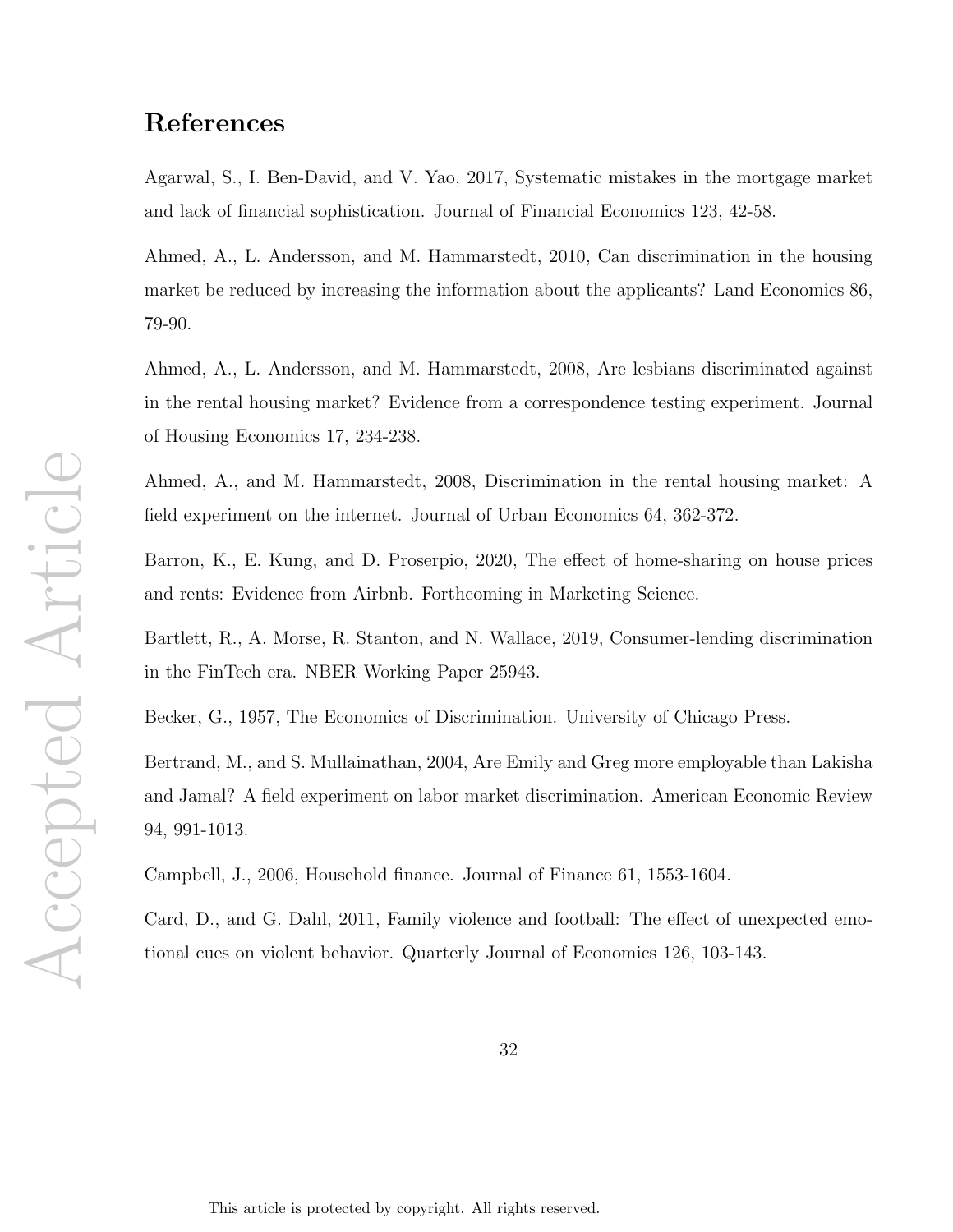Carlsson, M., and S. Eriksson, 2014, Discrimination in the rental market for apartments. Journal of Housing Economics 23, 41-54.

Cikara, M., M. Botvinick, and S. Fiske, 2011, Us versus them: Social identity shapes neural responses to intergroup competition and harm. Psychological Science 22, 306-313.

Corgel, J., C. Liu, and R. White, 2015, Determinants of hotel property prices. Journal of Real Estate Finance and Economics 51, 415–439.

Corwin, S., S. Larocquea, and M. Stegemoller, 2017, Investment banking relationships and analyst affiliation bias: The impact of the global settlement on sanctioned and nonsanctioned banks. Journal of Financial Economics 124, 614-631.

Edelman, B., M. Luca, and D. Svirsky, 2017, Racial discrimination in the sharing economy: Evidence from a field experiment. American Economic Journal: Applied Economics 9, 1-22.

Edmans, A., D. García, and Ø. Norli, 2007, Sports sentiment and stock returns. Journal of Finance 62, 1967-1998.

Ge, Y., C. Knittel, D. MacKenzie, and S. Zoepf, 2016, Racial and gender discrimination in transportation network companies. NBER Working Paper 22776.

Horn, K, and M. Merante, 2017, Is home sharing driving up rents? Evidence from Airbnb in Boston. Journal of Housing Economics 38, 14-24.

King, T., and P. Mieszkowski, 1973, Racial discrimination, segregation, and the price of housing. Journal of Political Economy 81, 590-606.

Longhofer, S., and S. Peters, 2005, Self-selection and discrimination in credit markets. Real Estate Economics 33, 237-268.

Lu, F., and H. Munneke, 2017, Gender equality in mortgage lending. Real Estate Economics 45, 1-47.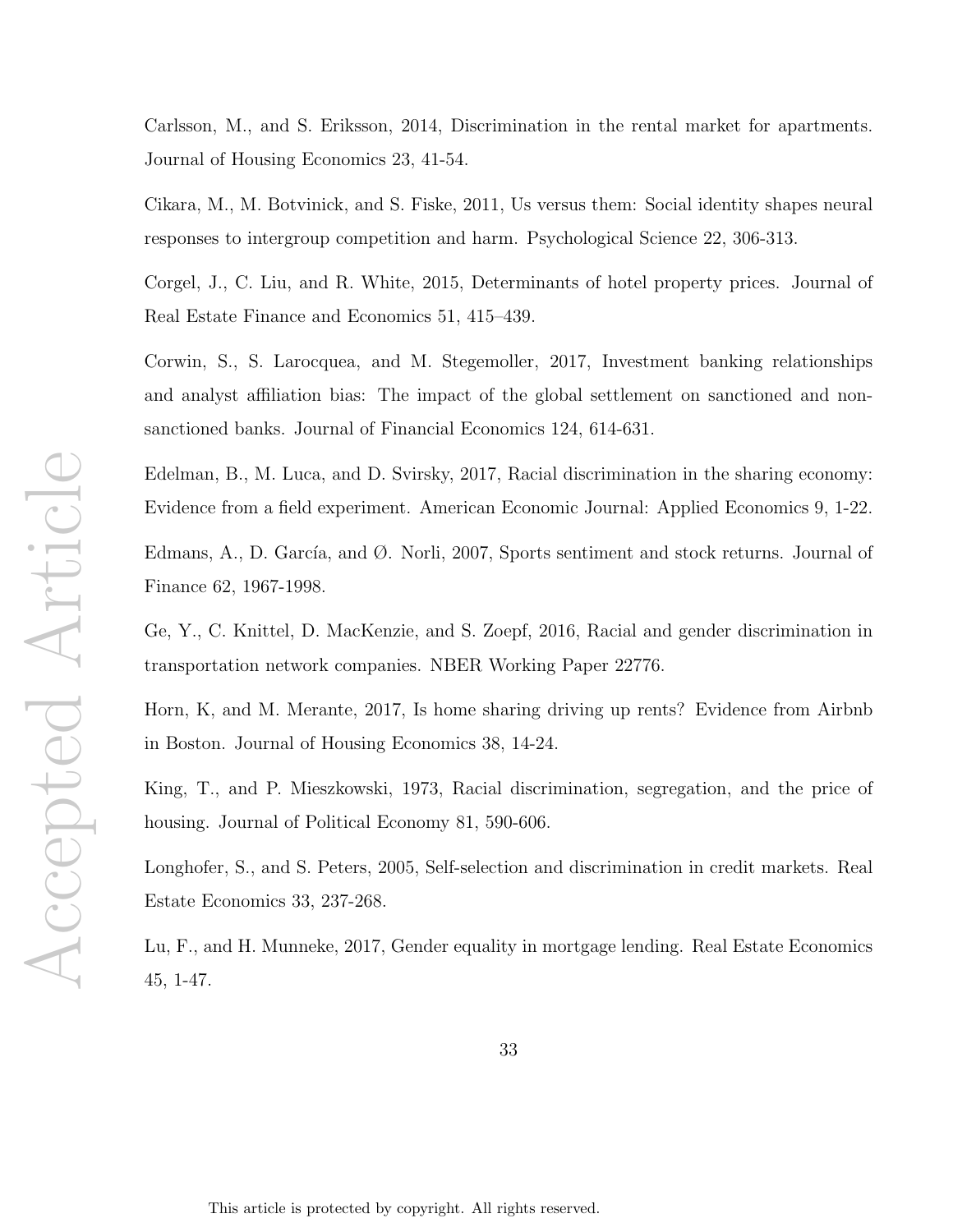Puig, S., and A. Strezhev, 2017, Affiliation bias in arbitration: An experimental approach. Journal of Legal Studies 46, 371-398.

Quintanar, S., C. Deck, J. Reyes, and S. Sarangi, 2015, You are close to your rival, and everybody hates a winner: A study of rivalry in college football. Economic Inquiry 53, 1908-1918.

Rees, D., and K. Schnepel, 2009, College football games and crime. Journal of Sports Economics 10, 68-87.

Sheppard, S., and A. Udell, 2018, Do Airbnb properties affect house prices? Working Paper.

34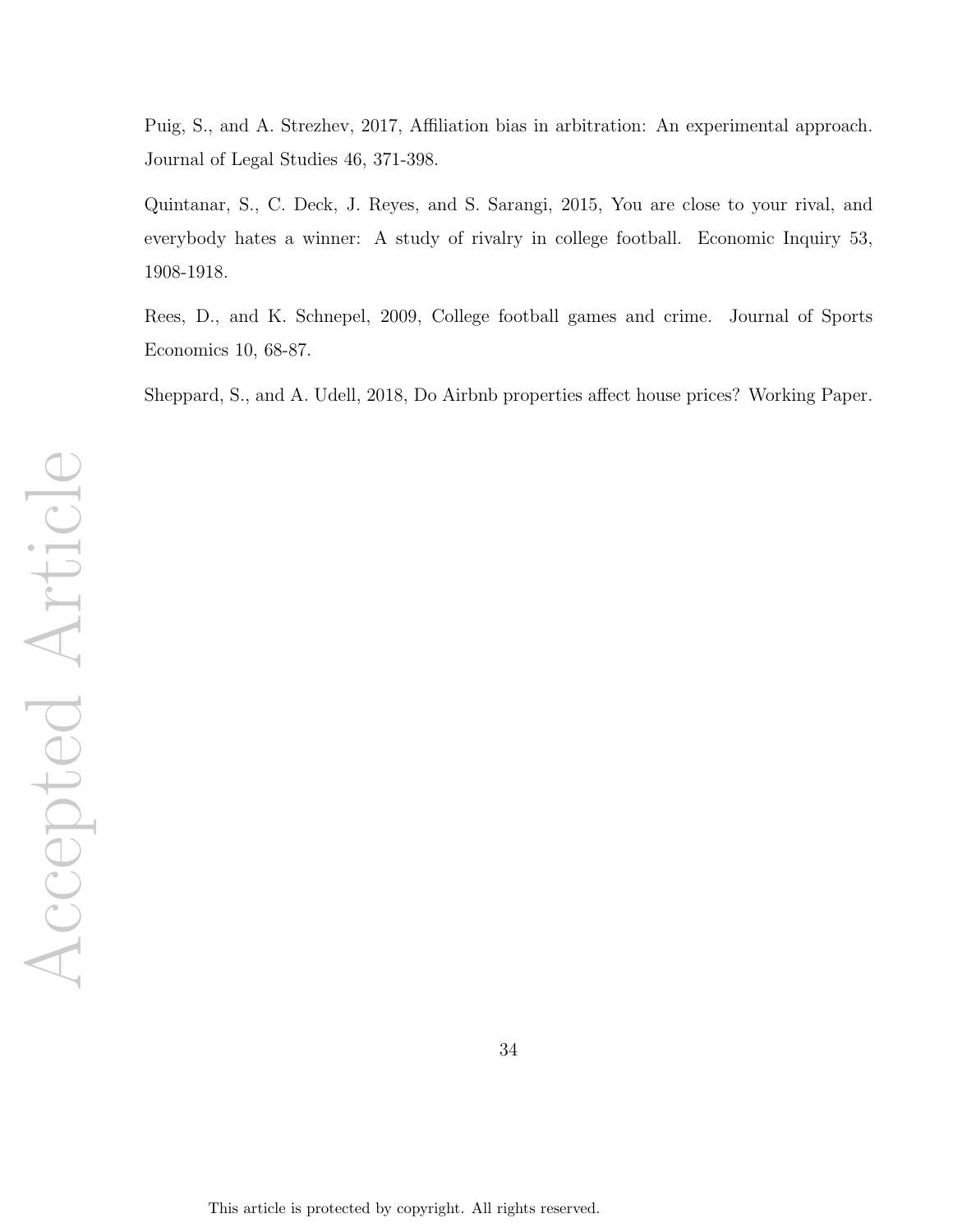35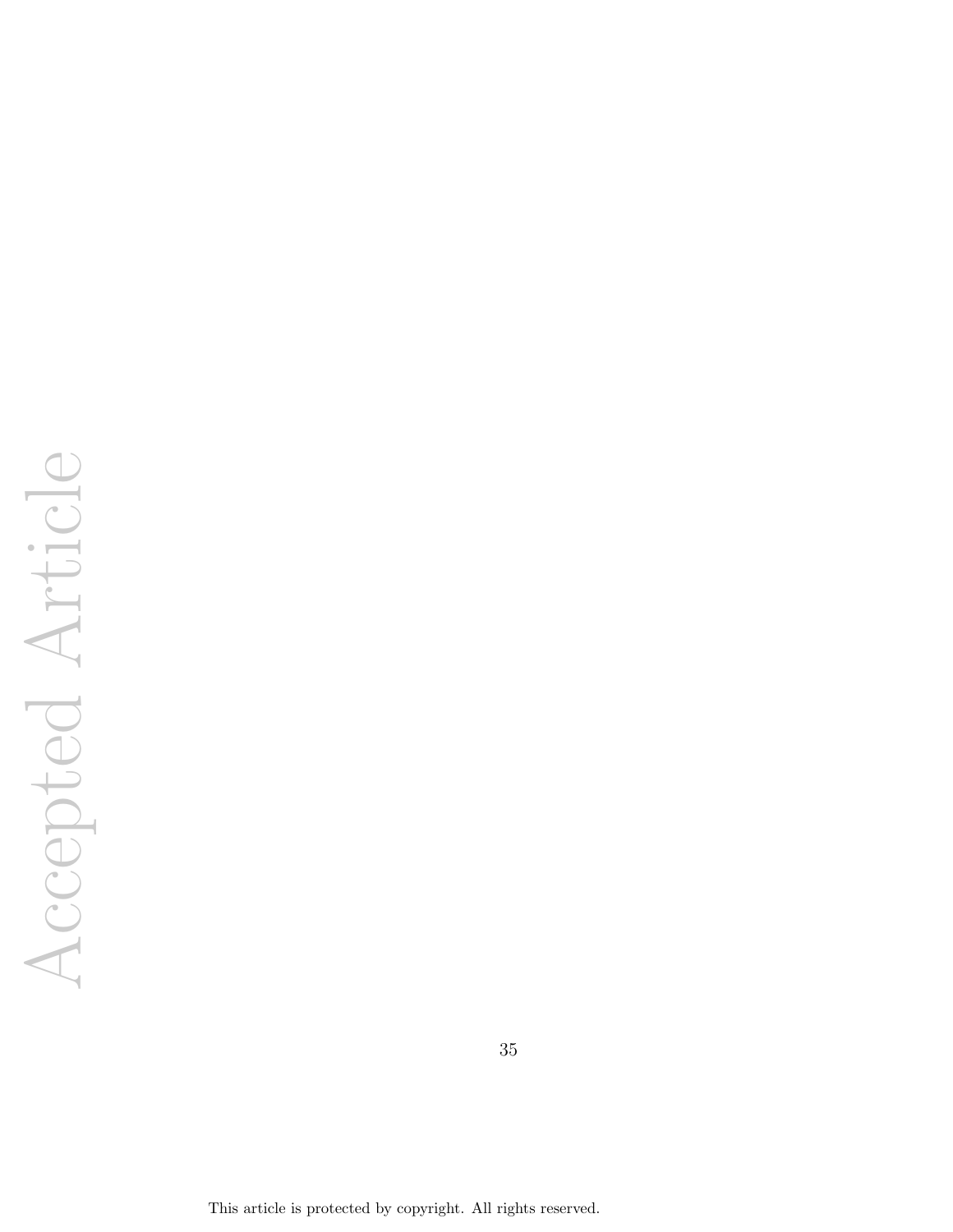## **Figure 1: Difference in Listing Premium: Airbnb - Hotels**

This figure illustrates the difference in the listing premium between Airbnb units and hotel rooms. The Airbnb listing premium is computed at the unit level as the listing price on a specific game, such as homecoming, minus the unit's average listing price across all home games in the same season. The hotel listing premium is computed at the college level as the average hotel price on a specific game minus the average hotel price across all home games in the same season.

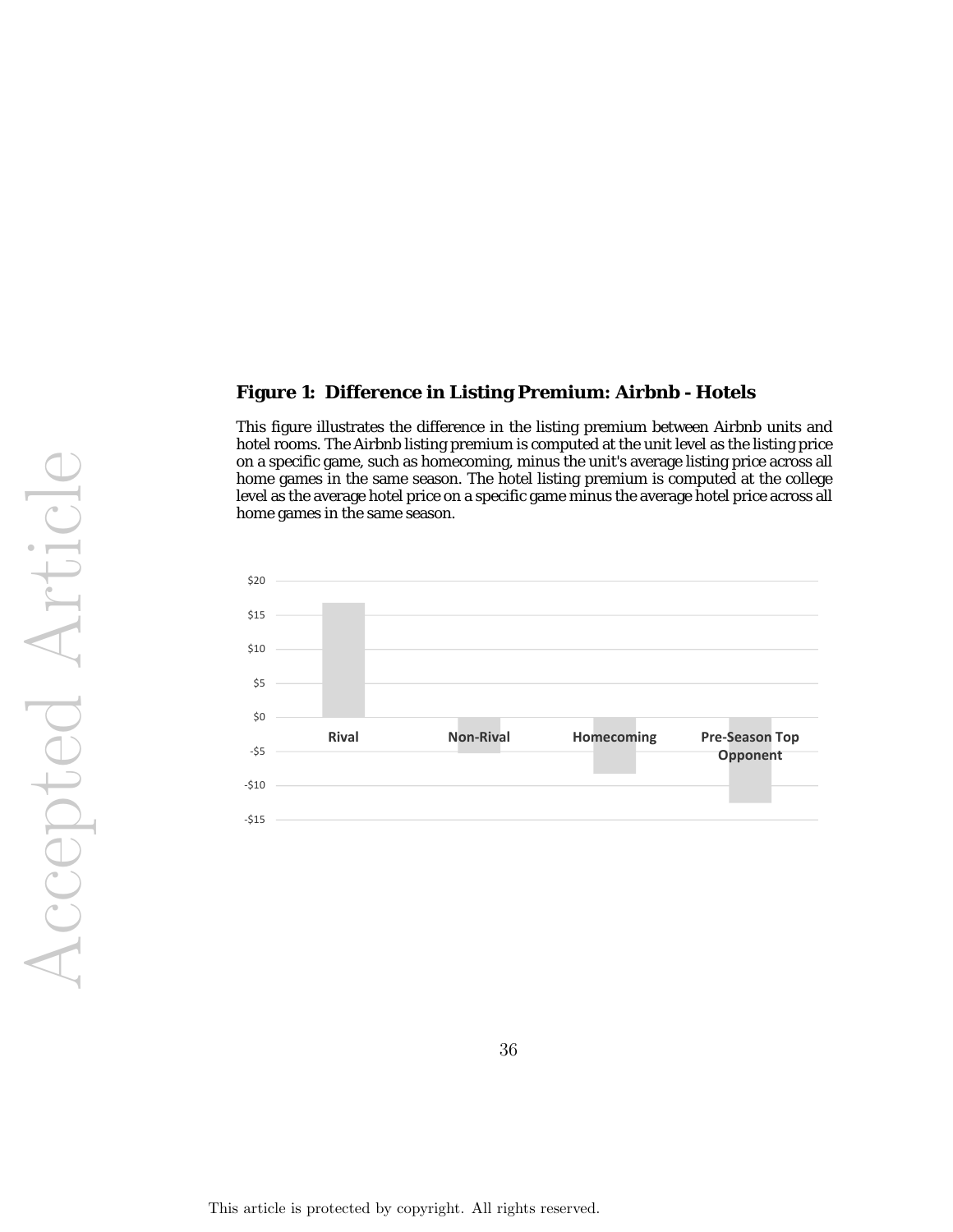The tasks received the same of the same in the same of the Sunday Statistics and heather and Mobilistic present of the same of the same of the same of the same of the same of the same of the same of the same of the same o

| Airbnb                                 | Jnits<br>Number of 1                                     | isting Price                                                                                  | Rental Income                                                              | Listing Premium<br>Airbnb <sup>1</sup>           | <b>CCUPancy Rate</b>                                                                    | <b>Jnits Blocked</b> |
|----------------------------------------|----------------------------------------------------------|-----------------------------------------------------------------------------------------------|----------------------------------------------------------------------------|--------------------------------------------------|-----------------------------------------------------------------------------------------|----------------------|
| Rival                                  |                                                          | \$277.06                                                                                      |                                                                            |                                                  |                                                                                         | 4.85                 |
| Pre-Season Top 25 Opponent (Non-Rival) |                                                          |                                                                                               |                                                                            |                                                  |                                                                                         |                      |
| Incoming Top 25 Opponent (Non-Rival)   |                                                          |                                                                                               | $$176.36$<br>$$185.05$<br>$$198.35$<br>$$144.54$<br>$$112.49$<br>$$112.49$ |                                                  | $65.03\%$<br>$68.01\%$<br>$68.15\%$<br>$65.06\%$<br>$65.06\%$<br>$65.06\%$<br>$65.03\%$ | 233228               |
| Homecoming (Non-Rival)                 |                                                          |                                                                                               |                                                                            |                                                  |                                                                                         |                      |
| Regular Home Games                     |                                                          |                                                                                               |                                                                            |                                                  |                                                                                         |                      |
| Away Games                             |                                                          | $\begin{array}{l} 8259.57\\ 8260.55\\ 8247.13\\ 8249.85\\ 8249.68\\ 8201.68 \end{array}$      |                                                                            | \$28.77<br>\$7.06<br>\$8.87<br>\$3.90<br>\$34.48 |                                                                                         |                      |
| Hotel                                  | Price                                                    | Revenue                                                                                       | Hotel Premiun                                                              | ocupancy Rate                                    |                                                                                         |                      |
| Rival                                  |                                                          |                                                                                               |                                                                            |                                                  |                                                                                         |                      |
| Pre-Season Top 25 Opponent (Non-Rival) | \$160.17<br>\$172.59<br>\$162.73<br>\$149.68<br>\$136.68 | $\begin{array}{c} $138.20 \\ $154.97 \\ $146.06 \\ $131.87 \\ $131.37 \\ $113.51 \end{array}$ | \$13.51<br>\$19.56<br>\$16.18<br>\$5.77<br>\$12.46                         | 83.72%<br>88.61%<br>88.48%<br>87.51%<br>81.51%   |                                                                                         |                      |
| Incoming Top 25 Opponent (Non-Rival)   |                                                          |                                                                                               |                                                                            |                                                  |                                                                                         |                      |
| $H$ omecoming (Non-Rival)              |                                                          |                                                                                               |                                                                            |                                                  |                                                                                         |                      |
| Regular Home Games                     |                                                          |                                                                                               |                                                                            |                                                  |                                                                                         |                      |

Regular Home Games  $\alpha$  strong  $\alpha$  and  $\alpha$  313.51  $\%$  313.51  $\%$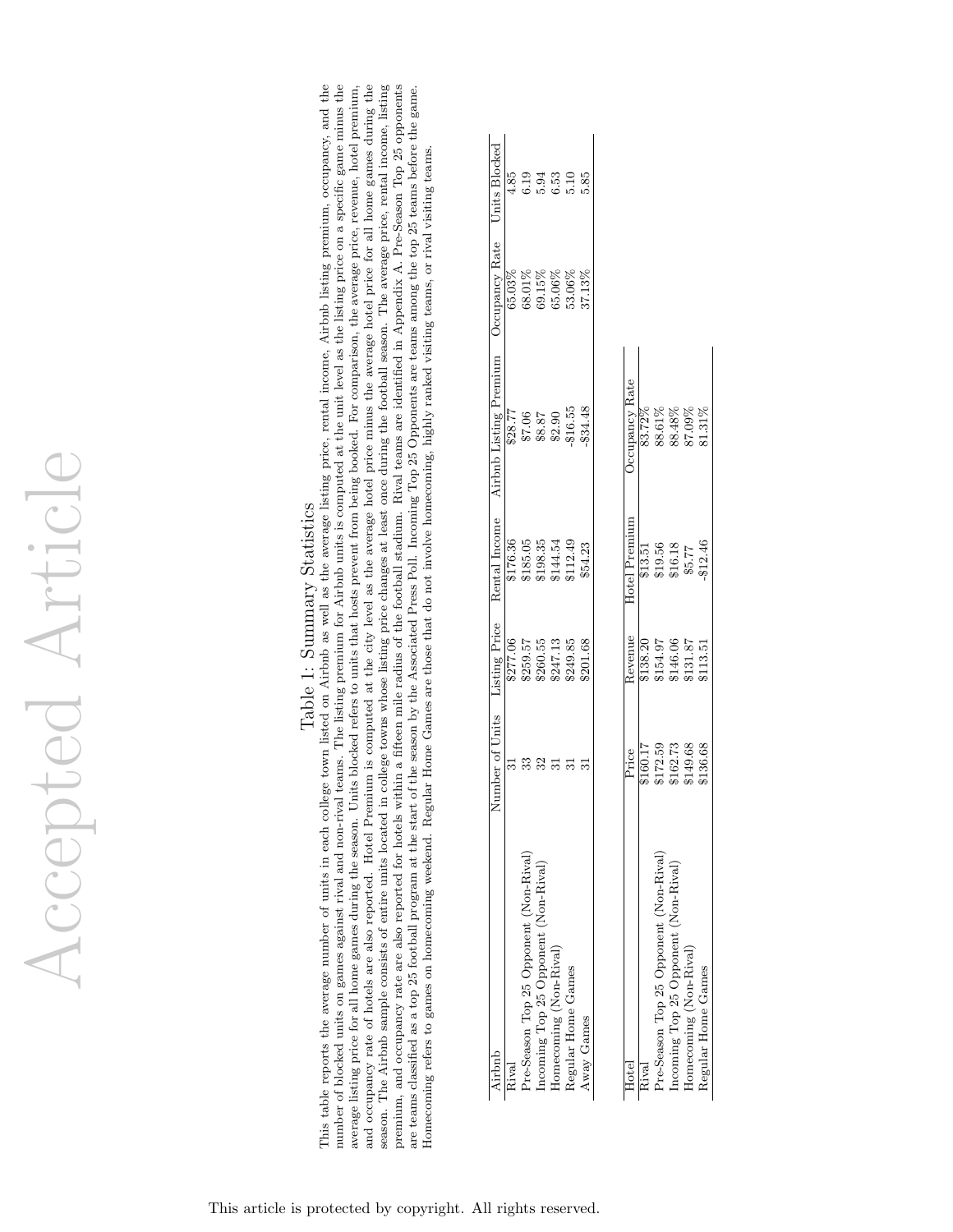## Table 2: Listing Premium Table 2: Listing Premium

Panel A reports the coefficients from the unit fixed effects panel regression in Equation (2). Airbnb Listing Premium is computed at the unit level as the listing price on a specific game variable. Hotel Premium is computed at the city level as the average hotel price minus the average hotel price for all home games during the season. The sample consists of entire units on Airbnb and hotels located in college towns. Rival is an indicator variable that equals one if the home game is against a rival opponent, and zero otherwise. Opponent's Rank is the and equals 50 if the team is unranked. Prime Time Game is an indicator variable equal to one if the game occurs at 5pm or later, and zero otherwise. Pre-Season Top 25 Opponent is and the visiting team. Same Conference is an indicator variable equal to one if the incoming opponent is in the same athletic conference as the home team. Hotel Occupancy refers to the Panel A reports the coefficients from the unit fixed effects panel regression in Equation (2). Airbnb Listing Premium is computed at the unit level as the listing price on a specific game minus the average listing price for all home games during the season. Panel B reports the coefficients from the team fixed effects panel regression that has Hotel Premium as the dependent minus the average listing price for all home games during the season. Panel B reports the coefficients from the team fixed effects panel regression that has Hotel Premium as the dependent variable. Hotel Premium is computed at the city level as the average hotel price minus the average hotel price for all home games during the season. The sample consists of entire units on Airbnb and hotels located in college towns. Rival is an indicator variable that equals one if the home game is against a rival opponent, and zero otherwise. Opponent's Rank is the incoming rank of the opponent prior to the start of the game, and equals 50 if the team is unranked. Home Team's Rank is the rank of the bome team prior to the start of the game, and equals 50 if the team is unranked. Prime Time Game is an indicator variable equal to one if the game occurs at 5pm or later, and zero otherwise. Pre-Season Top 25 Opponent is an indicator variable equal to one if the incoming opponent was ranked a top 25 team on the Associated Press Poll at the start of the season, and zero otherwise. Homecoming is an an indicator variable equal to one if the incoming opponent was ranked a top 25 team on the Associated Press Poll at the start of the season, and zero otherwise. Homecoming is an indicator variable equal to one if the game takes place on the homecoming weekend, and zero otherwise. Distance refers to the number of miles separating the location of the home team indicator variable equal to one if the game takes place on the homecoming weekend, and zero otherwise. Distance refers to the number of miles separating the location of the home team and the weekend the home team of the ho and the visiting team. Same Conference is an indicator variable equal to one if the incoming opponent is in the same athletic conference as the home team. Hotel Occupancy refers to the average hotel occupancy on a specific game. Appendix A contains the list of rival teams and Appendix B contains a description of each variable. t-statistics are reported in parentheses. average hotel occupancy on a specific game. Appendix A contains the list of rival teams and Appendix B contains a description of each variable. t-statistics are reported in parentheses. incoming rank of the opponent prior to the start of the game, and equals 50 if the team is unranked. Home Team's Rank is the rank of the home team prior to the start of the game, Standard errors are clustered at the team level. \*, \*\*, and \*\*\* indicate significance at the 10%, 5%, and 1% levels, respectively. Standard errors are clustered at the team level. \*, \*\*, and \*\*\* indicate significance at the  $10\%$ ,  $5\%$ , and  $1\%$  levels, respectively.

Panel A: Determinants of the Airbnb Listing Premium Panel A: Determinants of the Airbnb Listing Premium

|                         |           |                      |                                                                            |                                                                                                       |                                                                                                  | Airbnb Listing Premium                                                                                                                                                                                                                                                                                                          |                                                                                                                                                                                                                                                                                                                      |                                                                                                                                                                                                                                                                                                                                                                                                                 |                                                                                                                                                                                                                                                                                                                        |                                                                                                                                                                                                                                                                                                                                                                                           |                                                                                                                                                                                                                                                                                                                        |
|-------------------------|-----------|----------------------|----------------------------------------------------------------------------|-------------------------------------------------------------------------------------------------------|--------------------------------------------------------------------------------------------------|---------------------------------------------------------------------------------------------------------------------------------------------------------------------------------------------------------------------------------------------------------------------------------------------------------------------------------|----------------------------------------------------------------------------------------------------------------------------------------------------------------------------------------------------------------------------------------------------------------------------------------------------------------------|-----------------------------------------------------------------------------------------------------------------------------------------------------------------------------------------------------------------------------------------------------------------------------------------------------------------------------------------------------------------------------------------------------------------|------------------------------------------------------------------------------------------------------------------------------------------------------------------------------------------------------------------------------------------------------------------------------------------------------------------------|-------------------------------------------------------------------------------------------------------------------------------------------------------------------------------------------------------------------------------------------------------------------------------------------------------------------------------------------------------------------------------------------|------------------------------------------------------------------------------------------------------------------------------------------------------------------------------------------------------------------------------------------------------------------------------------------------------------------------|
| Rival                   | 38.350*** | 35.531***            | 35.450***                                                                  |                                                                                                       |                                                                                                  |                                                                                                                                                                                                                                                                                                                                 |                                                                                                                                                                                                                                                                                                                      |                                                                                                                                                                                                                                                                                                                                                                                                                 | $23.758**$                                                                                                                                                                                                                                                                                                             |                                                                                                                                                                                                                                                                                                                                                                                           | $19.497***$                                                                                                                                                                                                                                                                                                            |
|                         | (3.487)   |                      | $\begin{array}{c} (3.417) \\ -16.248 \\ (-1.532) \\ -3.143 \\ \end{array}$ | $(3.143)$<br>$(3.143)$<br>$-16.855$<br>$(-1.582)$<br>$-3.036$<br>$(-0.820)$<br>$-5.426$<br>$(-1.058)$ | 11.468***<br>(3.600)<br>(3.600)<br>-11.100<br>(-1.282)<br>-3.627<br>-5.915<br>(1.062)<br>(1.062) | $\begin{array}{l} \text{33.725}^{**} \\ \text{(3.850)} \\ \text{(3.850)} \\ \text{-10.675} \\ \text{(-1.146)} \\ \text{-3.926} \\ \text{-4.3.208} \\ \text{-5.229} \\ \text{(4.325)} \\ \text{(5.142)} \\ \text{(1.325)} \\ \text{(1.326)} \\ \text{(1.327)} \\ \text{(1.328)} \\ \text{(2.179)} \\ \text{(3.179)} \end{array}$ | $\begin{array}{l} 37.671**\\ (3.678)\\ (3.678)\\ (-1.230)\\ (-1.230)\\ (-1.272)\\ (-1.272)\\ (-1.272)\\ (-1.210)\\ (-1.210)\\ (-1.210)\\ (-1.210)\\ (-1.210)\\ (-1.210)\\ (-1.210)\\ (-1.210)\\ (-1.210)\\ (-1.210)\\ (-1.210)\\ (-1.210)\\ (-1.210)\\ (-1.210)\\ (-1.210)\\ (-1.210)\\ (-1.210)\\ (-1.210)\\ (-1.2$ | $\begin{array}{l} \text{(3.569)} \\ \text{(3.569)} \\ \text{(-1.308)} \\ \text{-12.194} \\ \text{-5.302} \\ \text{-1.517} \\ \text{-1.550} \\ \text{(1.190)} \\ \text{(1.190)} \\ \text{(1.190)} \\ \text{(1.191)} \\ \text{(1.191)} \\ \text{(1.192)} \\ \text{(2.761)} \\ \text{(3.261)} \\ \text{(4.41)} \\ \text{(1.112)} \\ \text{(1.112)} \\ \text{(1.112)} \\ \text{(1.113)} \\ \text{(1.112)} \\ \text$ |                                                                                                                                                                                                                                                                                                                        | $\begin{array}{l} \text{22.410}^{**} \text{44.48} \\ \text{(5.353)} \\ \text{-8.284} \\ \text{-4.138} \\ \text{-1.138} \\ \text{-1.139} \\ \text{-1.139} \\ \text{-1.139} \\ \text{-1.139} \\ \text{-1.130} \\ \text{-2.131} \\ \text{-3.132} \\ \text{-4.133} \\ \text{-1.134} \\ \text{-1.134} \\ \text{-1.135} \\ \text{-1.139} \\ \text{-1.130} \\ \text{-1.139} \\ \text{-1.130} \\$ |                                                                                                                                                                                                                                                                                                                        |
| Opponent's Rank         |           | $(3.396)$<br>-16.999 |                                                                            |                                                                                                       |                                                                                                  |                                                                                                                                                                                                                                                                                                                                 |                                                                                                                                                                                                                                                                                                                      |                                                                                                                                                                                                                                                                                                                                                                                                                 |                                                                                                                                                                                                                                                                                                                        |                                                                                                                                                                                                                                                                                                                                                                                           |                                                                                                                                                                                                                                                                                                                        |
|                         |           | $(-1.647)$           |                                                                            |                                                                                                       |                                                                                                  |                                                                                                                                                                                                                                                                                                                                 |                                                                                                                                                                                                                                                                                                                      |                                                                                                                                                                                                                                                                                                                                                                                                                 |                                                                                                                                                                                                                                                                                                                        |                                                                                                                                                                                                                                                                                                                                                                                           |                                                                                                                                                                                                                                                                                                                        |
| Home Team's Rank        |           |                      |                                                                            |                                                                                                       |                                                                                                  |                                                                                                                                                                                                                                                                                                                                 |                                                                                                                                                                                                                                                                                                                      |                                                                                                                                                                                                                                                                                                                                                                                                                 |                                                                                                                                                                                                                                                                                                                        |                                                                                                                                                                                                                                                                                                                                                                                           |                                                                                                                                                                                                                                                                                                                        |
|                         |           |                      |                                                                            |                                                                                                       |                                                                                                  |                                                                                                                                                                                                                                                                                                                                 |                                                                                                                                                                                                                                                                                                                      |                                                                                                                                                                                                                                                                                                                                                                                                                 | $\begin{array}{l} (5.486)\\ -8.539\\ -1.172)\\ (-1.172)\\ -1.3840^{**}\\ (-3.174)\\ (-1.172)\\ (-1.204)\\ (-3.174)\\ (-3.174)\\ (-0.148)\\ (-0.148)\\ (-0.148)\\ (-0.148)\\ (-0.142)\\ (-0.142)\\ (-0.069)\\ (-0.141)\\ (-0.141)\\ (-0.141)\\ (-0.141)\\ (-0.141)\\ (-0.141)\\ (-0.141)\\ (-0.141)\\ (-0.141)\\ (-0.1$ |                                                                                                                                                                                                                                                                                                                                                                                           | $\begin{array}{l} (4.431)\\ -(1.498)\\ -(1.498)\\ (-1.498)\\ (-1.490)\\ (-1.490)\\ (-1.490)\\ (-1.490)\\ (-1.490)\\ (-1.490)\\ (-1.490)\\ (-1.490)\\ (-1.490)\\ (-1.490)\\ (-1.490)\\ (-1.490)\\ (-1.490)\\ (-1.490)\\ (-1.490)\\ (-1.490)\\ (-1.490)\\ (-1.490)\\ (-1.490)\\ (-1.490)\\ (-1.490)\\ (-1.490)\\ (-1.49$ |
| Prime Time Game         |           |                      |                                                                            |                                                                                                       |                                                                                                  |                                                                                                                                                                                                                                                                                                                                 |                                                                                                                                                                                                                                                                                                                      |                                                                                                                                                                                                                                                                                                                                                                                                                 |                                                                                                                                                                                                                                                                                                                        |                                                                                                                                                                                                                                                                                                                                                                                           |                                                                                                                                                                                                                                                                                                                        |
|                         |           |                      |                                                                            |                                                                                                       |                                                                                                  |                                                                                                                                                                                                                                                                                                                                 |                                                                                                                                                                                                                                                                                                                      |                                                                                                                                                                                                                                                                                                                                                                                                                 |                                                                                                                                                                                                                                                                                                                        |                                                                                                                                                                                                                                                                                                                                                                                           |                                                                                                                                                                                                                                                                                                                        |
| Pre-Season Top Opponent |           |                      |                                                                            |                                                                                                       |                                                                                                  |                                                                                                                                                                                                                                                                                                                                 |                                                                                                                                                                                                                                                                                                                      |                                                                                                                                                                                                                                                                                                                                                                                                                 |                                                                                                                                                                                                                                                                                                                        |                                                                                                                                                                                                                                                                                                                                                                                           |                                                                                                                                                                                                                                                                                                                        |
|                         |           |                      |                                                                            |                                                                                                       |                                                                                                  |                                                                                                                                                                                                                                                                                                                                 |                                                                                                                                                                                                                                                                                                                      |                                                                                                                                                                                                                                                                                                                                                                                                                 |                                                                                                                                                                                                                                                                                                                        |                                                                                                                                                                                                                                                                                                                                                                                           |                                                                                                                                                                                                                                                                                                                        |
| Homecoming              |           |                      |                                                                            |                                                                                                       |                                                                                                  |                                                                                                                                                                                                                                                                                                                                 |                                                                                                                                                                                                                                                                                                                      |                                                                                                                                                                                                                                                                                                                                                                                                                 |                                                                                                                                                                                                                                                                                                                        |                                                                                                                                                                                                                                                                                                                                                                                           |                                                                                                                                                                                                                                                                                                                        |
|                         |           |                      |                                                                            |                                                                                                       |                                                                                                  |                                                                                                                                                                                                                                                                                                                                 |                                                                                                                                                                                                                                                                                                                      |                                                                                                                                                                                                                                                                                                                                                                                                                 |                                                                                                                                                                                                                                                                                                                        |                                                                                                                                                                                                                                                                                                                                                                                           |                                                                                                                                                                                                                                                                                                                        |
| Distance                |           |                      |                                                                            |                                                                                                       |                                                                                                  |                                                                                                                                                                                                                                                                                                                                 |                                                                                                                                                                                                                                                                                                                      |                                                                                                                                                                                                                                                                                                                                                                                                                 |                                                                                                                                                                                                                                                                                                                        |                                                                                                                                                                                                                                                                                                                                                                                           |                                                                                                                                                                                                                                                                                                                        |
|                         |           |                      |                                                                            |                                                                                                       |                                                                                                  |                                                                                                                                                                                                                                                                                                                                 |                                                                                                                                                                                                                                                                                                                      |                                                                                                                                                                                                                                                                                                                                                                                                                 |                                                                                                                                                                                                                                                                                                                        |                                                                                                                                                                                                                                                                                                                                                                                           |                                                                                                                                                                                                                                                                                                                        |
| Number of Units         |           |                      |                                                                            |                                                                                                       |                                                                                                  |                                                                                                                                                                                                                                                                                                                                 |                                                                                                                                                                                                                                                                                                                      |                                                                                                                                                                                                                                                                                                                                                                                                                 |                                                                                                                                                                                                                                                                                                                        |                                                                                                                                                                                                                                                                                                                                                                                           |                                                                                                                                                                                                                                                                                                                        |
|                         |           |                      |                                                                            |                                                                                                       |                                                                                                  |                                                                                                                                                                                                                                                                                                                                 |                                                                                                                                                                                                                                                                                                                      | (2.784)                                                                                                                                                                                                                                                                                                                                                                                                         |                                                                                                                                                                                                                                                                                                                        |                                                                                                                                                                                                                                                                                                                                                                                           |                                                                                                                                                                                                                                                                                                                        |
| Hotel Premium           |           |                      |                                                                            |                                                                                                       |                                                                                                  |                                                                                                                                                                                                                                                                                                                                 |                                                                                                                                                                                                                                                                                                                      |                                                                                                                                                                                                                                                                                                                                                                                                                 |                                                                                                                                                                                                                                                                                                                        |                                                                                                                                                                                                                                                                                                                                                                                           |                                                                                                                                                                                                                                                                                                                        |
|                         |           |                      |                                                                            |                                                                                                       |                                                                                                  |                                                                                                                                                                                                                                                                                                                                 |                                                                                                                                                                                                                                                                                                                      |                                                                                                                                                                                                                                                                                                                                                                                                                 |                                                                                                                                                                                                                                                                                                                        |                                                                                                                                                                                                                                                                                                                                                                                           |                                                                                                                                                                                                                                                                                                                        |
| Same Conference         |           |                      |                                                                            |                                                                                                       |                                                                                                  |                                                                                                                                                                                                                                                                                                                                 |                                                                                                                                                                                                                                                                                                                      |                                                                                                                                                                                                                                                                                                                                                                                                                 |                                                                                                                                                                                                                                                                                                                        |                                                                                                                                                                                                                                                                                                                                                                                           |                                                                                                                                                                                                                                                                                                                        |
|                         |           |                      |                                                                            |                                                                                                       |                                                                                                  |                                                                                                                                                                                                                                                                                                                                 |                                                                                                                                                                                                                                                                                                                      |                                                                                                                                                                                                                                                                                                                                                                                                                 |                                                                                                                                                                                                                                                                                                                        |                                                                                                                                                                                                                                                                                                                                                                                           |                                                                                                                                                                                                                                                                                                                        |
| Hotel Occupancy         |           |                      |                                                                            |                                                                                                       |                                                                                                  |                                                                                                                                                                                                                                                                                                                                 |                                                                                                                                                                                                                                                                                                                      |                                                                                                                                                                                                                                                                                                                                                                                                                 |                                                                                                                                                                                                                                                                                                                        |                                                                                                                                                                                                                                                                                                                                                                                           |                                                                                                                                                                                                                                                                                                                        |
|                         |           |                      |                                                                            |                                                                                                       |                                                                                                  |                                                                                                                                                                                                                                                                                                                                 |                                                                                                                                                                                                                                                                                                                      |                                                                                                                                                                                                                                                                                                                                                                                                                 |                                                                                                                                                                                                                                                                                                                        |                                                                                                                                                                                                                                                                                                                                                                                           |                                                                                                                                                                                                                                                                                                                        |
| Observations            | 6,564     | 6,564                |                                                                            |                                                                                                       |                                                                                                  |                                                                                                                                                                                                                                                                                                                                 |                                                                                                                                                                                                                                                                                                                      |                                                                                                                                                                                                                                                                                                                                                                                                                 |                                                                                                                                                                                                                                                                                                                        |                                                                                                                                                                                                                                                                                                                                                                                           |                                                                                                                                                                                                                                                                                                                        |
| $R$ -squared            | 0.028     | 0.039                | 6,564<br>0.039                                                             | 6,564<br>0.040<br>1,320                                                                               | $\begin{array}{c} 6,564 \\ 0.043 \\ 1,320 \end{array}$                                           | 6,564<br>0.046<br>1,320                                                                                                                                                                                                                                                                                                         | 6,564<br>0.047<br>1,320                                                                                                                                                                                                                                                                                              | $\begin{array}{c} 6,564 \\ 0.051 \\ 1,320 \end{array}$                                                                                                                                                                                                                                                                                                                                                          | $\begin{array}{c} 6,564 \\ 0.083 \\ 1,320 \end{array}$                                                                                                                                                                                                                                                                 | $\begin{array}{c} 6,564 \\ 0.085 \\ 1,320 \end{array}$                                                                                                                                                                                                                                                                                                                                    |                                                                                                                                                                                                                                                                                                                        |
| Number of Unique Units  | 1,320     | 1,320                | 1,320                                                                      |                                                                                                       |                                                                                                  |                                                                                                                                                                                                                                                                                                                                 |                                                                                                                                                                                                                                                                                                                      |                                                                                                                                                                                                                                                                                                                                                                                                                 |                                                                                                                                                                                                                                                                                                                        |                                                                                                                                                                                                                                                                                                                                                                                           | $\begin{array}{c} 6,564 \\ 0.088 \\ 1,320 \end{array}$                                                                                                                                                                                                                                                                 |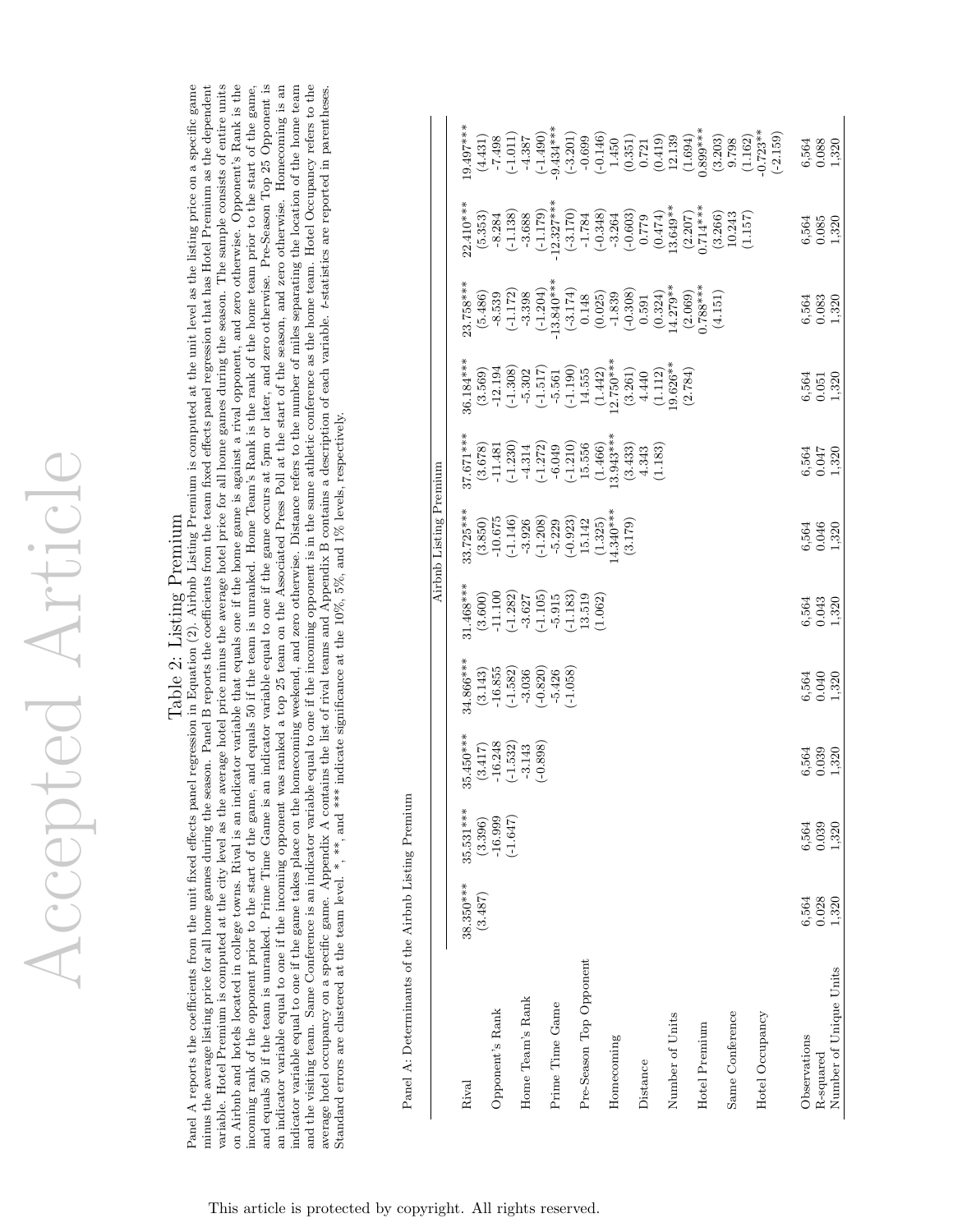| $6.985$<br>(1.464)                                                                                                                                                                     | $\begin{array}{l} -4.703 \\ (-1.650) \\ (1.254) \\ 1.254 \\ (1.097) \\ 14.967^{***} \\ (4.526) \\ 9.850^{***} \end{array}$                  |                            |                                     | $(3.919)$<br>7.074**   | $(2.442)$<br>15.176*** |                 | (4.395)<br>3.020 | $\begin{array}{c} (1.585) \\ 0.032 \\ (0.047) \end{array}$ | 0.3650    |
|----------------------------------------------------------------------------------------------------------------------------------------------------------------------------------------|---------------------------------------------------------------------------------------------------------------------------------------------|----------------------------|-------------------------------------|------------------------|------------------------|-----------------|------------------|------------------------------------------------------------|-----------|
| (1.060)                                                                                                                                                                                | $\begin{array}{c} -4.397 \\ (-1.577) \\ 1.139 \\ 1.001) \\ (1.001) \\ 14.902^{***} \\ (4.355) \\ (4.355) \\ (10.648^{***}) \end{array}$     |                            |                                     | $(3.997)$<br>(7.00.5)  | $(2.509)$<br>15.209*** |                 | (4.356)          |                                                            | 0.3575    |
| $9.393***$                                                                                                                                                                             | $\begin{array}{c} (1.982) \\ -4.340^{*} \\ -4.340^{*} \\ (-1.655) \\ 0.1115 \\ (0.960) \\ (0.960) \\ (5.351) \\ 9.868^{***} \\ \end{array}$ |                            |                                     | $(3.515)$<br>11.985*** | (3.626)                |                 |                  |                                                            | 0.2963    |
| $\begin{array}{l} 7.697^{*} \\ (1.728) \\ (4.606^{*} \\ (1.819) \\ (-1.819) \\ (1.103) \\ (1.103) \\ (1.103) \\ (5.086)^{*}} \\ (6.086) \\ \end{array}$                                |                                                                                                                                             |                            |                                     | (3.411)                |                        |                 |                  |                                                            | 0.2724    |
| $\begin{array}{l} 7.466\\ (1.538)\\ (1.538)\\ -4.193\\ \textcolor{red}{\textbf{(1.501)}}\\ (1.501)\\ \textcolor{red}{\textbf{(1.5117}}\\ (0.979)\\ 22.546^{***}\\ (5.686) \end{array}$ |                                                                                                                                             |                            |                                     |                        |                        |                 |                  |                                                            | 0.2433    |
| $10.092*$<br>(1.873)<br>-12.000***                                                                                                                                                     | $\begin{array}{c} \textbf{(4.073)} \\ 1.004 \end{array}$<br>(0.951)                                                                         |                            |                                     |                        |                        |                 |                  |                                                            | 0.1580    |
| $10.031*$<br>(1.874)<br>(1.974***                                                                                                                                                      | $(-4.101)$                                                                                                                                  |                            |                                     |                        |                        |                 |                  |                                                            | 0.1567    |
| $16.440***$<br>(3.299)                                                                                                                                                                 |                                                                                                                                             |                            |                                     |                        |                        |                 |                  |                                                            | 0.0539    |
| Rank<br>Opponent's J<br>Rival                                                                                                                                                          | 's Rank<br>Home Team's                                                                                                                      | Top Opponent<br>Pre-Season | Game<br>$\operatorname{Prime}$ Time | Homecoming             |                        | Same Conference | $Distance$       | Units<br>Number of                                         | R-squared |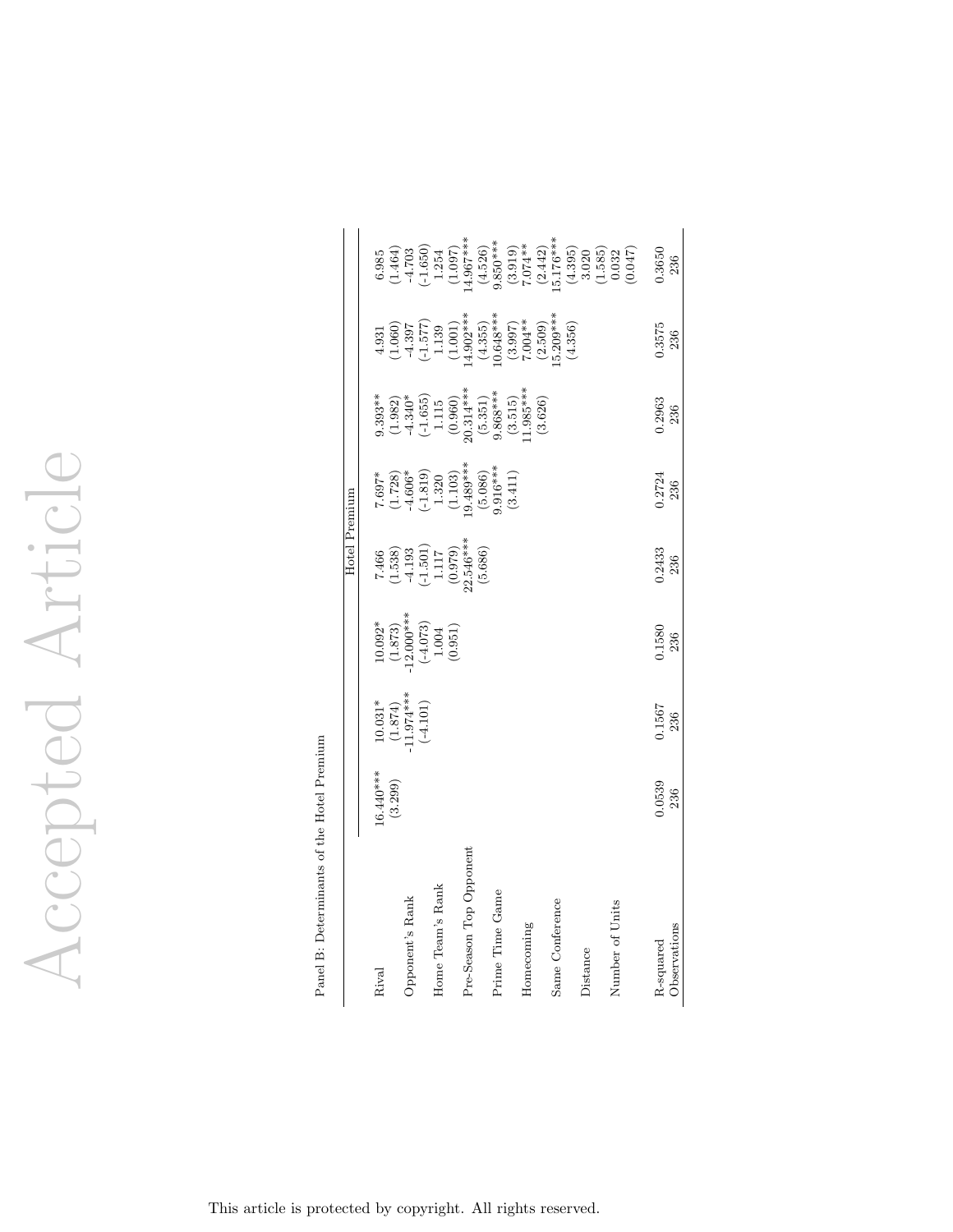## Table 3: Occupancy Table 3: Occupancy

and zero if the unit is not booked. The sample consists of entire units on Airbnb located in college towns. Airbnb Listing Premium is computed at the unit level as the average listing price on a specific game minus the average listing price for all home games during the season. Rival is an indicator variable that equals one if the home game is against a rival opponent, and zero otherwise. Opponent's Rank is the incoming rank of the opponent prior to the start of the game, and equals 50 if the team is unranked. Home Team's Rank is the rank of the home team prior to the start of the game, and equals 50 if the team is unranked. Prime Time Game is an indicator variable equal to one if the game occurs at 5pm or later, and zero Hotel Premium is computed at the city level as the average hotel price on a specific game minus the average hotel price for all home games during the season, while Hotel Occupancy This table reports the coefficients from the unit fixed effects panel regression in Equation (3). The dependent variable, Occupancy, is an indicator variable equal to one if a unit is booked This table reports the coefficients from the unit fixed effects panel regression in Equation (3). The dependent variable, Occupancy, is an indicator variable equal to one if a unit is booked and zero if the unit is not booked. The sample consists of entire units on Airbnb located in college towns. Airbnb Listing Premium is computed at the unit level as the average listing and zero otherwise. Opponent's Rank is the incoming rank of the opponent prior to the start of the game, and equals 50 if the team is unranked. Home Team's Rank is the rank of the home team prior to the start of the game, and equals 50 if the team is unranked. Prime Time Game is an indicator variable equal to one if the game occurs at 5pm or later, and zero otherwise. Homecoming is an indicator variable equal to one if the game takes place on the homecoming weekend, and zero otherwise. Distance refers to the number of miles separating otherwise. Homecoming is an indicator variable equal to one if the game takes place on the homecoming weekend, and zero otherwise. Distance refers to the number of miles separating the location of the home team and the visiting team. Same Conference is an indicator variable equal to one if the incoming opponent is in the same athletic conference as the home team. Hotel Premium is computed at the city level as the average hotel price on a specific game minus the average hotel price for all home games during the season, while Hotel Occupancy refers to the average hotel occupancy on a specific game. All continuous variables are standardized. t-statistics are reported in parentheses. Standard errors are clustered at the team refers to the average hotel occupancy on a specific game. All continuous variables are standardized. t-statistics are reported in parentheses. Standard errors are clustered at the team  $\ldots$  are  $\ldots$  at the team  $\ldots$  are price on a specific game minus the average listing price for all home games during the season. Rival is an indicator variable that equals one if the home game is against a rival opponent, the location of the home team and the visiting team. Same Conference is an indicator variable equal to one if the incoming opponent is in the same athletic conference as the home team. level.  $*$ ,  $**$ , and  $**$  indicate significance at the 10%, 5%, and 1% levels, respectively. level. \*, \*\*, and \*\*\* indicate significance at the 10%, 5%, and 1% levels, respectively.

|                                |                       |                                                                                                                                                      |                                                                                                            |                                                                                                                                             |                                                                                                                                                                                                                                                                                                    | Occupancy of Airbnb Units                                                                                                                                                                                                                                                                                                        |                                                                                                                                                                                                                                                                                                                                                             |                                                                                                                                                                                                                                                                                                                                                    |                                                                                                                                                                                                                                                                                                                     |                                                                                                                                                                                                                                                                                                                     |                                                                                                                                                                                                                                                                    |
|--------------------------------|-----------------------|------------------------------------------------------------------------------------------------------------------------------------------------------|------------------------------------------------------------------------------------------------------------|---------------------------------------------------------------------------------------------------------------------------------------------|----------------------------------------------------------------------------------------------------------------------------------------------------------------------------------------------------------------------------------------------------------------------------------------------------|----------------------------------------------------------------------------------------------------------------------------------------------------------------------------------------------------------------------------------------------------------------------------------------------------------------------------------|-------------------------------------------------------------------------------------------------------------------------------------------------------------------------------------------------------------------------------------------------------------------------------------------------------------------------------------------------------------|----------------------------------------------------------------------------------------------------------------------------------------------------------------------------------------------------------------------------------------------------------------------------------------------------------------------------------------------------|---------------------------------------------------------------------------------------------------------------------------------------------------------------------------------------------------------------------------------------------------------------------------------------------------------------------|---------------------------------------------------------------------------------------------------------------------------------------------------------------------------------------------------------------------------------------------------------------------------------------------------------------------|--------------------------------------------------------------------------------------------------------------------------------------------------------------------------------------------------------------------------------------------------------------------|
| Listing Premium                | $0.032***$            |                                                                                                                                                      | $(0.026***)$<br>$(5.848)$<br>$(0.057*$<br>$(1.990)$<br>$(1.990)$<br>$(-2.871)$<br>$(-2.413)$<br>$(-2.413)$ |                                                                                                                                             |                                                                                                                                                                                                                                                                                                    |                                                                                                                                                                                                                                                                                                                                  |                                                                                                                                                                                                                                                                                                                                                             |                                                                                                                                                                                                                                                                                                                                                    |                                                                                                                                                                                                                                                                                                                     |                                                                                                                                                                                                                                                                                                                     |                                                                                                                                                                                                                                                                    |
|                                | (4.369)               |                                                                                                                                                      |                                                                                                            |                                                                                                                                             |                                                                                                                                                                                                                                                                                                    |                                                                                                                                                                                                                                                                                                                                  |                                                                                                                                                                                                                                                                                                                                                             |                                                                                                                                                                                                                                                                                                                                                    |                                                                                                                                                                                                                                                                                                                     |                                                                                                                                                                                                                                                                                                                     |                                                                                                                                                                                                                                                                    |
| Rival                          | $0.072*$              |                                                                                                                                                      |                                                                                                            |                                                                                                                                             |                                                                                                                                                                                                                                                                                                    |                                                                                                                                                                                                                                                                                                                                  |                                                                                                                                                                                                                                                                                                                                                             |                                                                                                                                                                                                                                                                                                                                                    |                                                                                                                                                                                                                                                                                                                     |                                                                                                                                                                                                                                                                                                                     |                                                                                                                                                                                                                                                                    |
|                                | $(2.047)$<br>-0.032** | $\begin{array}{c} 0.026***\\ (5.970)\\ 0.057*\\ (1.944)\\ (1.944)\\ (-2.742)\\ (-2.742)\\ (-2.742)\\ (-0.036***\\ (-2.800)\\ (-2.800)\\ \end{array}$ |                                                                                                            | $(0.029***)$<br>$(5.863)$<br>$(0.066***)$<br>$(2.858)$<br>$(2.858)$<br>$(-3.126)$<br>$(-9.374)$<br>$(-0.091**)$<br>$(-0.474)$<br>$(-0.075)$ | $\begin{array}{l} 0.026**\\ (5.577)\\ (5.577)\\ (1.715)\\ (1.715)\\ (1.937**\\ (1.937**\\ (1.937)*\\ (1.937)*\\ (1.937)*\\ (1.937)*\\ (1.936)\\ (1.930)\\ (1.930)\\ (1.930)\\ (1.931)\\ (1.932)\\ (1.922)\\ (1.932)\\ (1.932)\\ (1.932)\\ (1.932)\\ (1.932)\\ (1.932)\\ (1.932)\\ (1.932)\\ (1.93$ | $\begin{array}{l} 0.022^{***} \\ (4.277) \\ (1.580) \\ (2.580) \\ (1.31^{***}) \\ (1.314) \\ (-2.814) \\ (-1.316) \\ (-1.316) \\ (-1.780) \\ (1.780) \\ (2.626) \\ (2.626) \\ (2.897) \\ (2.897) \\ (2.897) \\ (2.897) \\ (2.892) \\ (2.892) \\ (2.892) \\ (2.892) \\ (2.892) \\ (2.892) \\ (2.892) \\ (2.892) \\ (2.892) \\ (2$ | $\begin{array}{l} 0.022^{***} \\ (4.309) \\ (0.070^{**}) \\ (1.324) \\ (2.224) \\ (-3.224) \\ (-1.524) \\ (-1.524) \\ (-1.524) \\ (0.022^{**}) \\ (0.022^{**}) \\ (0.022^{**}) \\ (0.022^{**}) \\ (0.022^{**}) \\ (0.022^{**}) \\ (0.023^{**}) \\ (0.023^{**}) \\ (0.013^{**}) \\ (0.013^{**}) \\ (0.013^{**}) \\ (0.013^{**}) \\ (0.013^{**}) \\ (0.013^{$ |                                                                                                                                                                                                                                                                                                                                                    |                                                                                                                                                                                                                                                                                                                     |                                                                                                                                                                                                                                                                                                                     |                                                                                                                                                                                                                                                                    |
| Listing Premium $\times$ Rival |                       |                                                                                                                                                      |                                                                                                            |                                                                                                                                             |                                                                                                                                                                                                                                                                                                    |                                                                                                                                                                                                                                                                                                                                  |                                                                                                                                                                                                                                                                                                                                                             |                                                                                                                                                                                                                                                                                                                                                    |                                                                                                                                                                                                                                                                                                                     |                                                                                                                                                                                                                                                                                                                     |                                                                                                                                                                                                                                                                    |
|                                | $(-2.249)$            |                                                                                                                                                      |                                                                                                            |                                                                                                                                             |                                                                                                                                                                                                                                                                                                    |                                                                                                                                                                                                                                                                                                                                  |                                                                                                                                                                                                                                                                                                                                                             |                                                                                                                                                                                                                                                                                                                                                    |                                                                                                                                                                                                                                                                                                                     |                                                                                                                                                                                                                                                                                                                     |                                                                                                                                                                                                                                                                    |
| Opponent's Rank                |                       |                                                                                                                                                      |                                                                                                            |                                                                                                                                             |                                                                                                                                                                                                                                                                                                    |                                                                                                                                                                                                                                                                                                                                  |                                                                                                                                                                                                                                                                                                                                                             |                                                                                                                                                                                                                                                                                                                                                    |                                                                                                                                                                                                                                                                                                                     |                                                                                                                                                                                                                                                                                                                     |                                                                                                                                                                                                                                                                    |
|                                |                       |                                                                                                                                                      |                                                                                                            |                                                                                                                                             |                                                                                                                                                                                                                                                                                                    |                                                                                                                                                                                                                                                                                                                                  |                                                                                                                                                                                                                                                                                                                                                             |                                                                                                                                                                                                                                                                                                                                                    |                                                                                                                                                                                                                                                                                                                     |                                                                                                                                                                                                                                                                                                                     |                                                                                                                                                                                                                                                                    |
| Home Team's Rank               |                       |                                                                                                                                                      |                                                                                                            |                                                                                                                                             |                                                                                                                                                                                                                                                                                                    |                                                                                                                                                                                                                                                                                                                                  |                                                                                                                                                                                                                                                                                                                                                             |                                                                                                                                                                                                                                                                                                                                                    |                                                                                                                                                                                                                                                                                                                     |                                                                                                                                                                                                                                                                                                                     |                                                                                                                                                                                                                                                                    |
|                                |                       |                                                                                                                                                      |                                                                                                            |                                                                                                                                             |                                                                                                                                                                                                                                                                                                    |                                                                                                                                                                                                                                                                                                                                  |                                                                                                                                                                                                                                                                                                                                                             |                                                                                                                                                                                                                                                                                                                                                    |                                                                                                                                                                                                                                                                                                                     |                                                                                                                                                                                                                                                                                                                     |                                                                                                                                                                                                                                                                    |
| Prime Time Game                |                       |                                                                                                                                                      |                                                                                                            |                                                                                                                                             |                                                                                                                                                                                                                                                                                                    |                                                                                                                                                                                                                                                                                                                                  |                                                                                                                                                                                                                                                                                                                                                             |                                                                                                                                                                                                                                                                                                                                                    |                                                                                                                                                                                                                                                                                                                     |                                                                                                                                                                                                                                                                                                                     |                                                                                                                                                                                                                                                                    |
|                                |                       |                                                                                                                                                      |                                                                                                            |                                                                                                                                             |                                                                                                                                                                                                                                                                                                    |                                                                                                                                                                                                                                                                                                                                  |                                                                                                                                                                                                                                                                                                                                                             |                                                                                                                                                                                                                                                                                                                                                    |                                                                                                                                                                                                                                                                                                                     |                                                                                                                                                                                                                                                                                                                     |                                                                                                                                                                                                                                                                    |
| Pre-Season Top Opponent        |                       |                                                                                                                                                      |                                                                                                            |                                                                                                                                             |                                                                                                                                                                                                                                                                                                    |                                                                                                                                                                                                                                                                                                                                  |                                                                                                                                                                                                                                                                                                                                                             |                                                                                                                                                                                                                                                                                                                                                    |                                                                                                                                                                                                                                                                                                                     |                                                                                                                                                                                                                                                                                                                     |                                                                                                                                                                                                                                                                    |
|                                |                       |                                                                                                                                                      |                                                                                                            |                                                                                                                                             |                                                                                                                                                                                                                                                                                                    |                                                                                                                                                                                                                                                                                                                                  |                                                                                                                                                                                                                                                                                                                                                             |                                                                                                                                                                                                                                                                                                                                                    |                                                                                                                                                                                                                                                                                                                     |                                                                                                                                                                                                                                                                                                                     |                                                                                                                                                                                                                                                                    |
| Homecoming                     |                       |                                                                                                                                                      |                                                                                                            |                                                                                                                                             |                                                                                                                                                                                                                                                                                                    |                                                                                                                                                                                                                                                                                                                                  |                                                                                                                                                                                                                                                                                                                                                             |                                                                                                                                                                                                                                                                                                                                                    |                                                                                                                                                                                                                                                                                                                     |                                                                                                                                                                                                                                                                                                                     |                                                                                                                                                                                                                                                                    |
|                                |                       |                                                                                                                                                      |                                                                                                            |                                                                                                                                             |                                                                                                                                                                                                                                                                                                    |                                                                                                                                                                                                                                                                                                                                  |                                                                                                                                                                                                                                                                                                                                                             |                                                                                                                                                                                                                                                                                                                                                    |                                                                                                                                                                                                                                                                                                                     |                                                                                                                                                                                                                                                                                                                     |                                                                                                                                                                                                                                                                    |
| Distance                       |                       |                                                                                                                                                      |                                                                                                            |                                                                                                                                             |                                                                                                                                                                                                                                                                                                    |                                                                                                                                                                                                                                                                                                                                  |                                                                                                                                                                                                                                                                                                                                                             |                                                                                                                                                                                                                                                                                                                                                    |                                                                                                                                                                                                                                                                                                                     |                                                                                                                                                                                                                                                                                                                     |                                                                                                                                                                                                                                                                    |
|                                |                       |                                                                                                                                                      |                                                                                                            |                                                                                                                                             |                                                                                                                                                                                                                                                                                                    |                                                                                                                                                                                                                                                                                                                                  |                                                                                                                                                                                                                                                                                                                                                             |                                                                                                                                                                                                                                                                                                                                                    |                                                                                                                                                                                                                                                                                                                     |                                                                                                                                                                                                                                                                                                                     |                                                                                                                                                                                                                                                                    |
| Number of Units                |                       |                                                                                                                                                      |                                                                                                            |                                                                                                                                             |                                                                                                                                                                                                                                                                                                    |                                                                                                                                                                                                                                                                                                                                  |                                                                                                                                                                                                                                                                                                                                                             |                                                                                                                                                                                                                                                                                                                                                    |                                                                                                                                                                                                                                                                                                                     |                                                                                                                                                                                                                                                                                                                     |                                                                                                                                                                                                                                                                    |
|                                |                       |                                                                                                                                                      |                                                                                                            |                                                                                                                                             |                                                                                                                                                                                                                                                                                                    |                                                                                                                                                                                                                                                                                                                                  |                                                                                                                                                                                                                                                                                                                                                             | $\begin{array}{l} \text{0.021**} \\ (4.059) \\ (0.068** \\ (0.031** \\ (0.031** \\ (0.031** \\ (-1.551) \\ (-1.551) \\ (-1.757) \\ (0.075** \\ (0.031** \\ (0.031** \\ (0.033** \\ (0.033** \\ (0.033** \\ (0.033** \\ (0.033** \\ (0.033** \\ (0.033** \\ (0.033** \\ (0.033** \\ (0.033** \\ (0.033** \\ (0.033** \\ (0.033** \\ (0.033** \\ (0$ | $\begin{array}{l} 0.006 \\[-4pt] 0.0036) \\[-4pt] 0.036) \\[-4pt] 0.037 \\[-4pt] 0.037 \\[-4pt] 0.037 \\[-4pt] 0.037 \\[-4pt] 0.037 \\[-4pt] 0.037 \\[-4pt] 0.037 \\[-4pt] 0.037 \\[-4pt] 0.037 \\[-4pt] 0.037 \\[-4pt] 0.037 \\[-4pt] 0.037 \\[-4pt] 0.037 \\[-4pt] 0.037 \\[-4pt] 0.037 \\[-4pt] 0.037 \\[-4pt] $ | $\begin{array}{l} 0.004 \\[-4pt] 0.634) \\[-4pt] 0.034) \\[-4pt] 0.328 \\[-4pt] 0.328 \\[-4pt] 0.328 \\[-4pt] 0.328 \\[-4pt] 0.328 \\[-4pt] 0.328 \\[-4pt] 0.328 \\[-4pt] 0.328 \\[-4pt] 0.328 \\[-4pt] 0.328 \\[-4pt] 0.328 \\[-4pt] 0.328 \\[-4pt] 0.328 \\[-4pt] 0.328 \\[-4pt] 0.328 \\[-4pt] 0.328 \\[-4pt] 0$ |                                                                                                                                                                                                                                                                    |
| Hotel Premium                  |                       |                                                                                                                                                      |                                                                                                            |                                                                                                                                             |                                                                                                                                                                                                                                                                                                    |                                                                                                                                                                                                                                                                                                                                  |                                                                                                                                                                                                                                                                                                                                                             |                                                                                                                                                                                                                                                                                                                                                    |                                                                                                                                                                                                                                                                                                                     |                                                                                                                                                                                                                                                                                                                     |                                                                                                                                                                                                                                                                    |
|                                |                       |                                                                                                                                                      |                                                                                                            |                                                                                                                                             |                                                                                                                                                                                                                                                                                                    |                                                                                                                                                                                                                                                                                                                                  |                                                                                                                                                                                                                                                                                                                                                             |                                                                                                                                                                                                                                                                                                                                                    |                                                                                                                                                                                                                                                                                                                     |                                                                                                                                                                                                                                                                                                                     |                                                                                                                                                                                                                                                                    |
| Same Conference                |                       |                                                                                                                                                      |                                                                                                            |                                                                                                                                             |                                                                                                                                                                                                                                                                                                    |                                                                                                                                                                                                                                                                                                                                  |                                                                                                                                                                                                                                                                                                                                                             |                                                                                                                                                                                                                                                                                                                                                    |                                                                                                                                                                                                                                                                                                                     |                                                                                                                                                                                                                                                                                                                     |                                                                                                                                                                                                                                                                    |
|                                |                       |                                                                                                                                                      |                                                                                                            |                                                                                                                                             |                                                                                                                                                                                                                                                                                                    |                                                                                                                                                                                                                                                                                                                                  |                                                                                                                                                                                                                                                                                                                                                             |                                                                                                                                                                                                                                                                                                                                                    |                                                                                                                                                                                                                                                                                                                     |                                                                                                                                                                                                                                                                                                                     | $\begin{array}{l} 0.005\\ 0.006\\ 0.006\\ 0.007\\ 0.007\\ 0.008\\ 0.007\\ 0.008\\ 0.0008\\ 0.0008\\ 0.0008\\ 0.0008\\ 0.0008\\ 0.0008\\ 0.0008\\ 0.0008\\ 0.0008\\ 0.0008\\ 0.0008\\ 0.0008\\ 0.0008\\ 0.0008\\ 0.0008\\ 0.0008\\ 0.0008\\ 0.0008\\ 0.0008\\ 0.00$ |
| Hotel Occupancy                |                       |                                                                                                                                                      |                                                                                                            |                                                                                                                                             |                                                                                                                                                                                                                                                                                                    |                                                                                                                                                                                                                                                                                                                                  |                                                                                                                                                                                                                                                                                                                                                             |                                                                                                                                                                                                                                                                                                                                                    |                                                                                                                                                                                                                                                                                                                     |                                                                                                                                                                                                                                                                                                                     |                                                                                                                                                                                                                                                                    |
|                                |                       |                                                                                                                                                      |                                                                                                            |                                                                                                                                             |                                                                                                                                                                                                                                                                                                    |                                                                                                                                                                                                                                                                                                                                  |                                                                                                                                                                                                                                                                                                                                                             |                                                                                                                                                                                                                                                                                                                                                    |                                                                                                                                                                                                                                                                                                                     |                                                                                                                                                                                                                                                                                                                     |                                                                                                                                                                                                                                                                    |
| Observations                   | 6,564                 |                                                                                                                                                      | $\begin{array}{c} 6,564 \\ 0.033 \\ 1,320 \end{array}$                                                     | $\begin{array}{c} 6,564 \\ 0.041 \\ 1,320 \end{array}$                                                                                      | $6,564$<br>$0.054$<br>$1,320$                                                                                                                                                                                                                                                                      | $6,564$<br>0.072<br>1,320                                                                                                                                                                                                                                                                                                        | $\begin{array}{c} 6,564 \\ 0.072 \\ 1,320 \end{array}$                                                                                                                                                                                                                                                                                                      | $\begin{array}{c} 6,564 \\ 0.073 \\ 1,320 \end{array}$                                                                                                                                                                                                                                                                                             | $\begin{array}{c} 6,564 \\ 0.151 \\ 1,320 \end{array}$                                                                                                                                                                                                                                                              | $6,564$<br>0.154<br>1,320                                                                                                                                                                                                                                                                                           | $\begin{array}{c} 6,564 \\ 0.160 \\ 1,320 \end{array}$                                                                                                                                                                                                             |
| R-squared                      | 0.011                 |                                                                                                                                                      |                                                                                                            |                                                                                                                                             |                                                                                                                                                                                                                                                                                                    |                                                                                                                                                                                                                                                                                                                                  |                                                                                                                                                                                                                                                                                                                                                             |                                                                                                                                                                                                                                                                                                                                                    |                                                                                                                                                                                                                                                                                                                     |                                                                                                                                                                                                                                                                                                                     |                                                                                                                                                                                                                                                                    |
| Number of Unique Units         | 1,320                 | $\begin{array}{c} 6,564 \\ 0.033 \\ 1,320 \end{array}$                                                                                               |                                                                                                            |                                                                                                                                             |                                                                                                                                                                                                                                                                                                    |                                                                                                                                                                                                                                                                                                                                  |                                                                                                                                                                                                                                                                                                                                                             |                                                                                                                                                                                                                                                                                                                                                    |                                                                                                                                                                                                                                                                                                                     |                                                                                                                                                                                                                                                                                                                     |                                                                                                                                                                                                                                                                    |
|                                |                       |                                                                                                                                                      |                                                                                                            |                                                                                                                                             |                                                                                                                                                                                                                                                                                                    |                                                                                                                                                                                                                                                                                                                                  |                                                                                                                                                                                                                                                                                                                                                             |                                                                                                                                                                                                                                                                                                                                                    |                                                                                                                                                                                                                                                                                                                     |                                                                                                                                                                                                                                                                                                                     |                                                                                                                                                                                                                                                                    |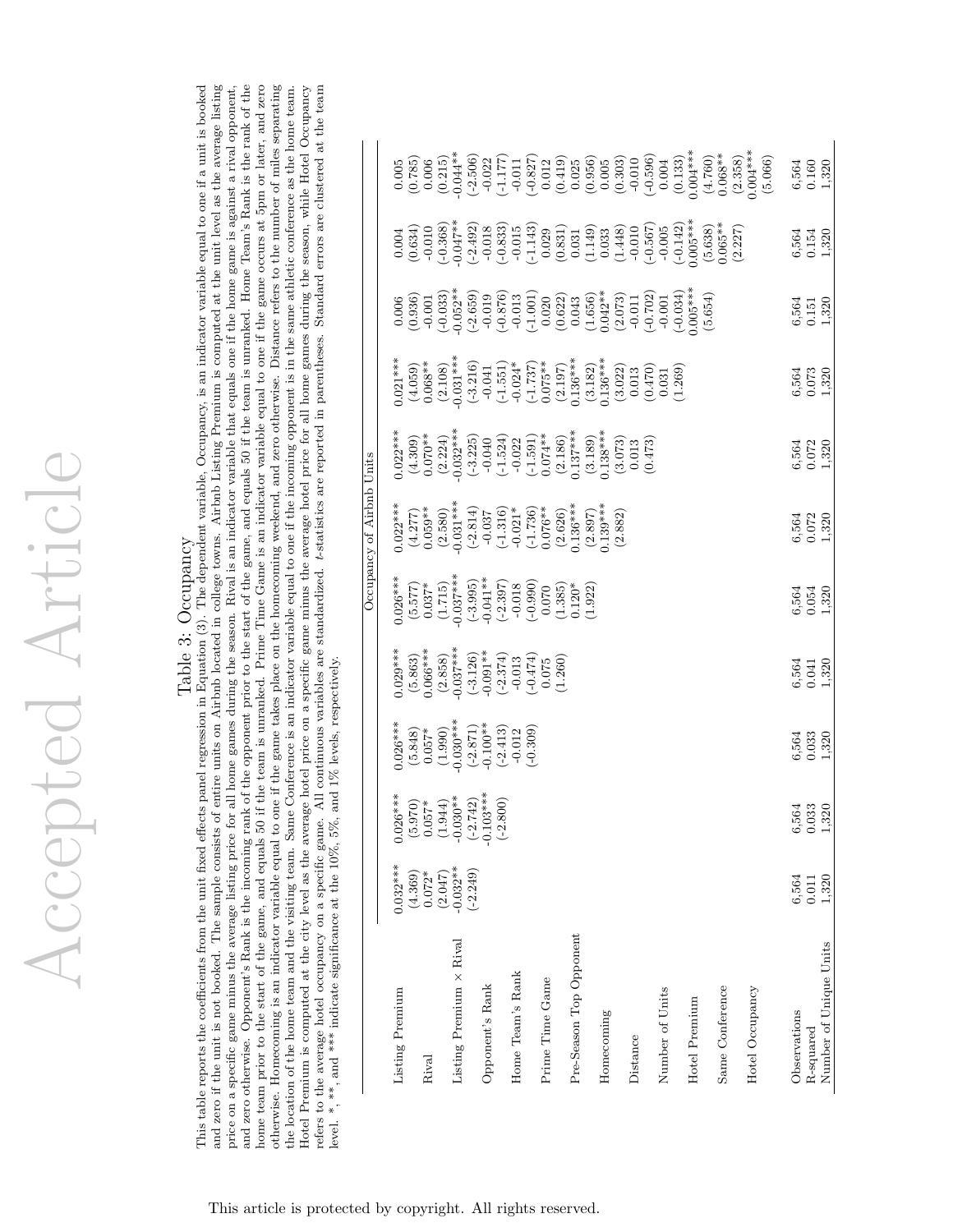## Table 4: Rental Income Table 4: Rental Income

one if the game occurs at 5pm or later, and zero otherwise. Pre-Season Top 25 Opponent is an indicator variable equal to one if the incoming opponent was ranked a top 25 team on the is computed at the unit level as the listing price on a specific game minus the average listing price for all home games during the season. Rival is an indicator variable that equals one if the home game is against a rival opponent, and zero otherwise. Opponent's Rank is the incoming rank of the opponent prior to the start of the game, and equals 50 if the team is unranked. Home Team's Rank is the rank of the home team prior to the start of the game, and equals 50 if the team is unranked. Prime Time Game is an indicator variable equal to Associated Press Poll at the start of the season, and zero otherwise. Homecoming is an indicator variable equal to one if the game takes place on the homecoming weekend, and zero otherwise. Distance refers to the number of miles separating the location of the home team and the visiting team. Same Conference is an indicator variable equal to one if the incoming This table reports the coefficients from the unit fixed effects panel regression in Equation (5) where the rental income of Airbnb units is the dependent variable. Airbnb Listing Premium This table reports the coefficients from the unit fixed effects panel regression in Equation (5) where the rental income of Airbnb units is the dependent variable. Airbnb Listing Premium<br>is commuted at the unit land so the is computed at the unit level as the listing price on a specific game minus the average listing price for all home games during the season. Rival is an indicator variable that equals one if the home game is against a rival opponent, and zero otherwise. Opponent's Rank is the incoming rank of the opponent prior to the start of the game, and equals 50 if the team is unranked. Home Team's Rank is the rank of the home team prior to the start of the game, and equals 50 if the team is unranked. Prime Time Game is an indicator variable equal to one if the game occurs at 5pm or later, and zero otherwise. Pre-Season Top 25 Opponent is an indicator variable equal to one if the incoming opponent was ranked a top 25 team on the Associated Press Poll at the start of the season, and zero otherwise. Homecoming is an indicator variable equal to one if the game takes place on the homecoming weekend, and zero otherwise. Distance refers to the number of miles separating the location of the home team and the visiting team. Same Conference is an indicator variable equal to one if the incoming opponent is in the same athletic conference as the home team. Hotel Premium is computed at the city level as the average hotel price on a specific game minus the average hotel price for opponent is in the same athletic conference as the home team. Hotel Premium is computed at the city level as the average hotel price on a specific game minus the average hotel price for home games during the season, while Hotel Occupancy refers to the average hotel occupancy on a specific game. Appendix A contains the list of rival teams and Appendix B contains all home games during the season, while Hotel Occupancy refers to the average hotel occupancy on a specific game. Appendix A contains the list of rival teams and Appendix B contains a description of each variable. t-statistics are reported in parentheses. Standard errors are clustered at the team level. \*, \*\*, and \*\*\* indicate significance at the 10%, 5%, and 1% levels, a description of each variable. t-statistics are reported in parentheses. Standard errors are clustered at the team level. \*, \*\*, and \*\*\* indicate significance at the 10%, 5%, and 1% levels, respectively. respectively.  $\overline{a}$ 

|                                |                                   |                                                                                                                                                       |                                                                                                                                                 |                                                                                                                                                           |                                                                                                                                                                                                                                                                                              | Airbnb Rental Income                                                                                                                                                                                                                                   |                                                                                                                                                                                                                                                                                                                                    |                                                                                                                                                                                                                                                                                                                                   |                                                                                                                                                                                                                                                                                                                                                |                                                                                                                                                                                                                                                                                                                                                                                                                 |                                                                                                                                                                                                                                                                                                                                                                                                                        |
|--------------------------------|-----------------------------------|-------------------------------------------------------------------------------------------------------------------------------------------------------|-------------------------------------------------------------------------------------------------------------------------------------------------|-----------------------------------------------------------------------------------------------------------------------------------------------------------|----------------------------------------------------------------------------------------------------------------------------------------------------------------------------------------------------------------------------------------------------------------------------------------------|--------------------------------------------------------------------------------------------------------------------------------------------------------------------------------------------------------------------------------------------------------|------------------------------------------------------------------------------------------------------------------------------------------------------------------------------------------------------------------------------------------------------------------------------------------------------------------------------------|-----------------------------------------------------------------------------------------------------------------------------------------------------------------------------------------------------------------------------------------------------------------------------------------------------------------------------------|------------------------------------------------------------------------------------------------------------------------------------------------------------------------------------------------------------------------------------------------------------------------------------------------------------------------------------------------|-----------------------------------------------------------------------------------------------------------------------------------------------------------------------------------------------------------------------------------------------------------------------------------------------------------------------------------------------------------------------------------------------------------------|------------------------------------------------------------------------------------------------------------------------------------------------------------------------------------------------------------------------------------------------------------------------------------------------------------------------------------------------------------------------------------------------------------------------|
| Listing Premium                | $0.846***$                        |                                                                                                                                                       |                                                                                                                                                 |                                                                                                                                                           |                                                                                                                                                                                                                                                                                              |                                                                                                                                                                                                                                                        |                                                                                                                                                                                                                                                                                                                                    |                                                                                                                                                                                                                                                                                                                                   |                                                                                                                                                                                                                                                                                                                                                | $.747***$                                                                                                                                                                                                                                                                                                                                                                                                       | $.747**$                                                                                                                                                                                                                                                                                                                                                                                                               |
|                                | 11.212                            |                                                                                                                                                       |                                                                                                                                                 |                                                                                                                                                           |                                                                                                                                                                                                                                                                                              |                                                                                                                                                                                                                                                        |                                                                                                                                                                                                                                                                                                                                    |                                                                                                                                                                                                                                                                                                                                   |                                                                                                                                                                                                                                                                                                                                                |                                                                                                                                                                                                                                                                                                                                                                                                                 |                                                                                                                                                                                                                                                                                                                                                                                                                        |
| Rival                          | 19.547                            |                                                                                                                                                       |                                                                                                                                                 |                                                                                                                                                           |                                                                                                                                                                                                                                                                                              |                                                                                                                                                                                                                                                        |                                                                                                                                                                                                                                                                                                                                    |                                                                                                                                                                                                                                                                                                                                   |                                                                                                                                                                                                                                                                                                                                                |                                                                                                                                                                                                                                                                                                                                                                                                                 |                                                                                                                                                                                                                                                                                                                                                                                                                        |
|                                | $(1.698)$<br>-0.212**<br>(-2.693) | $\begin{array}{c} 0.816 {**} \\ (14.510) \\ (13.372) \\ (1.283) \\ (1.283) \\ (-3.178) \\ (-3.178) \\ (-4.1970 {**} \\ (-4.1970 {**}) \\ \end{array}$ |                                                                                                                                                 |                                                                                                                                                           |                                                                                                                                                                                                                                                                                              |                                                                                                                                                                                                                                                        |                                                                                                                                                                                                                                                                                                                                    |                                                                                                                                                                                                                                                                                                                                   |                                                                                                                                                                                                                                                                                                                                                |                                                                                                                                                                                                                                                                                                                                                                                                                 |                                                                                                                                                                                                                                                                                                                                                                                                                        |
| Listing Premium $\times$ Rival |                                   |                                                                                                                                                       |                                                                                                                                                 |                                                                                                                                                           |                                                                                                                                                                                                                                                                                              |                                                                                                                                                                                                                                                        |                                                                                                                                                                                                                                                                                                                                    |                                                                                                                                                                                                                                                                                                                                   |                                                                                                                                                                                                                                                                                                                                                |                                                                                                                                                                                                                                                                                                                                                                                                                 |                                                                                                                                                                                                                                                                                                                                                                                                                        |
|                                |                                   |                                                                                                                                                       |                                                                                                                                                 |                                                                                                                                                           |                                                                                                                                                                                                                                                                                              |                                                                                                                                                                                                                                                        |                                                                                                                                                                                                                                                                                                                                    |                                                                                                                                                                                                                                                                                                                                   |                                                                                                                                                                                                                                                                                                                                                |                                                                                                                                                                                                                                                                                                                                                                                                                 |                                                                                                                                                                                                                                                                                                                                                                                                                        |
| Opponent's Rank                |                                   |                                                                                                                                                       |                                                                                                                                                 |                                                                                                                                                           |                                                                                                                                                                                                                                                                                              |                                                                                                                                                                                                                                                        |                                                                                                                                                                                                                                                                                                                                    |                                                                                                                                                                                                                                                                                                                                   |                                                                                                                                                                                                                                                                                                                                                |                                                                                                                                                                                                                                                                                                                                                                                                                 |                                                                                                                                                                                                                                                                                                                                                                                                                        |
|                                |                                   |                                                                                                                                                       | $\begin{array}{l} 0.816 {**} \\ (14.358) \\ 13.289 \\ (1.285) \\ (1.285) \\ (-3.179) \\ (-3.179) \\ (-2.351) \\ (-2.351) \\ -5.715 \end{array}$ | $\begin{array}{l} 0.828^{***} \\ (14.535) \\ 17.176^{*} \\ (1.852) \\ (1.852) \\ (-3.559) \\ (-3.559) \\ (-2.186) \\ (-2.186) \\ (-1.675) \\ \end{array}$ | $\begin{array}{l} (16.408)\\ (16.408)\\ (16.408)\\ (1,233\\ (1,233)\\ (1,233)\\ (1,233)\\ (1,233)\\ (1,233)\\ (1,233)\\ (1,233)\\ (1,233)\\ (1,233)\\ (1,233)\\ (1,233)\\ (1,233)\\ (1,233)\\ (1,233)\\ (1,233)\\ (1,233)\\ (1,233)\\ (1,233)\\ (1,233)\\ (1,233)\\ (1,233)\\ (1,233)\\ (1,$ | $\begin{array}{l} 0.810^{***} \\ (14.756) \\ (1.197) \\ (1.098) \\ (1.222^{***} \\ (1.285) \\ (1.285) \\ (1.273) \\ (1.273) \\ (1.273) \\ (1.276) \\ (1.276) \\ (1.276) \\ (1.276) \\ (1.276) \\ (2.607) \\ (2.412) \\ (2.412) \\ (2.412) \end{array}$ | $\begin{array}{l} 0.810^{***} \\ (14.787) \\ (1.292) \\ (1.293) \\ (1.295^{***} \\ (-1.292, 3.64)^{*}, \\ (-1.830) \\ (-1.830) \\ (1.293) \\ (1.295^{***} \\ (-1.830) \\ (1.295) \\ (1.296) \\ (1.297) \\ (1.298) \\ (2.299) \\ (2.299) \\ (2.291^{***} \\ (2.292) \\ (2.291) \\ (2.292) \\ (2.291) \\ (2.292) \\ (2.293) \\ (2.2$ | $\begin{array}{l} 0.804^{***} \\ (15.028) \\ (15.023) \\ (1.091) \\ (1.091) \\ (-2.50)^{**} \\ (-1.580) \\ (-1.544) \\ (1.121)^{*} \\ (-1.544) \\ (1.341) \\ (1.354^{**} \\ (1.375^{**}) \\ (2.875) \\ (2.875) \\ (2.391) \\ (1.721) \\ (0.721) \\ (0.722) \\ (0.754^{**} \\ (0.721) \\ (0.722) \\ (0.754) \\ (0.721) \\ (0.754)$ | $\begin{array}{l} 1.753^{**} \\ 1.4255 \\ (14.255) \\ (-0.595) \\ (-0.595) \\ (-0.595) \\ (-0.595) \\ (-0.595) \\ (-0.595) \\ (-0.595) \\ (-0.595) \\ (-0.595) \\ (-0.595) \\ (-0.595) \\ (-0.595) \\ (-0.595) \\ (-0.595) \\ (-0.595) \\ (-0.595) \\ (-0.595) \\ (-0.595) \\ (-0.595) \\ (-0.595) \\ (-0.595) \\ (-0.595) \\ (-0.595) \\ (-0$ | $\begin{array}{l} \left(1,1,644\right)\\ -9,483\\ -9,127\\ \left(-1,128\right)\\ \left(-1,128\right)\\ \left(-1,128\right)\\ \left(-1,128\right)\\ \left(-1,128\right)\\ \left(-1,128\right)\\ \left(-1,128\right)\\ \left(-1,128\right)\\ \left(-1,128\right)\\ \left(-1,128\right)\\ \left(-1,128\right)\\ \left(-1,128\right)\\ \left(-1,128\right)\\ \left(-1,128\right)\\ \left(-1,128\right)\\ \left(-1,$ | $\begin{array}{l} (\mathbf{1.495}) \\ (\mathbf{1.77_{1}^{\ast}}) \\ (\mathbf{0.27_{1}^{\ast}}) \\ (\mathbf{1.4902}) \\ (\mathbf{1.491}) \\ (\mathbf{1.491}) \\ (\mathbf{1.491}) \\ (\mathbf{1.491}) \\ (\mathbf{1.491}) \\ (\mathbf{1.491}) \\ (\mathbf{1.491}) \\ (\mathbf{1.491}) \\ (\mathbf{1.491}) \\ (\mathbf{1.491}) \\ (\mathbf{1.491}) \\ (\mathbf{1.491}) \\ (\mathbf{1.491}) \\ (\mathbf{1.491}) \\ (\math$ |
| Home Team's Rank               |                                   |                                                                                                                                                       |                                                                                                                                                 |                                                                                                                                                           |                                                                                                                                                                                                                                                                                              |                                                                                                                                                                                                                                                        |                                                                                                                                                                                                                                                                                                                                    |                                                                                                                                                                                                                                                                                                                                   |                                                                                                                                                                                                                                                                                                                                                |                                                                                                                                                                                                                                                                                                                                                                                                                 |                                                                                                                                                                                                                                                                                                                                                                                                                        |
|                                |                                   |                                                                                                                                                       |                                                                                                                                                 |                                                                                                                                                           |                                                                                                                                                                                                                                                                                              |                                                                                                                                                                                                                                                        |                                                                                                                                                                                                                                                                                                                                    |                                                                                                                                                                                                                                                                                                                                   |                                                                                                                                                                                                                                                                                                                                                |                                                                                                                                                                                                                                                                                                                                                                                                                 |                                                                                                                                                                                                                                                                                                                                                                                                                        |
| Prime Time                     |                                   |                                                                                                                                                       |                                                                                                                                                 |                                                                                                                                                           |                                                                                                                                                                                                                                                                                              |                                                                                                                                                                                                                                                        |                                                                                                                                                                                                                                                                                                                                    |                                                                                                                                                                                                                                                                                                                                   |                                                                                                                                                                                                                                                                                                                                                |                                                                                                                                                                                                                                                                                                                                                                                                                 |                                                                                                                                                                                                                                                                                                                                                                                                                        |
|                                |                                   |                                                                                                                                                       |                                                                                                                                                 |                                                                                                                                                           |                                                                                                                                                                                                                                                                                              |                                                                                                                                                                                                                                                        |                                                                                                                                                                                                                                                                                                                                    |                                                                                                                                                                                                                                                                                                                                   |                                                                                                                                                                                                                                                                                                                                                |                                                                                                                                                                                                                                                                                                                                                                                                                 |                                                                                                                                                                                                                                                                                                                                                                                                                        |
| Pre-Season Top Opponent        |                                   |                                                                                                                                                       |                                                                                                                                                 |                                                                                                                                                           |                                                                                                                                                                                                                                                                                              |                                                                                                                                                                                                                                                        |                                                                                                                                                                                                                                                                                                                                    |                                                                                                                                                                                                                                                                                                                                   |                                                                                                                                                                                                                                                                                                                                                |                                                                                                                                                                                                                                                                                                                                                                                                                 |                                                                                                                                                                                                                                                                                                                                                                                                                        |
|                                |                                   |                                                                                                                                                       |                                                                                                                                                 |                                                                                                                                                           |                                                                                                                                                                                                                                                                                              |                                                                                                                                                                                                                                                        |                                                                                                                                                                                                                                                                                                                                    |                                                                                                                                                                                                                                                                                                                                   |                                                                                                                                                                                                                                                                                                                                                |                                                                                                                                                                                                                                                                                                                                                                                                                 |                                                                                                                                                                                                                                                                                                                                                                                                                        |
| Homecoming                     |                                   |                                                                                                                                                       |                                                                                                                                                 |                                                                                                                                                           |                                                                                                                                                                                                                                                                                              |                                                                                                                                                                                                                                                        |                                                                                                                                                                                                                                                                                                                                    |                                                                                                                                                                                                                                                                                                                                   |                                                                                                                                                                                                                                                                                                                                                |                                                                                                                                                                                                                                                                                                                                                                                                                 |                                                                                                                                                                                                                                                                                                                                                                                                                        |
|                                |                                   |                                                                                                                                                       |                                                                                                                                                 |                                                                                                                                                           |                                                                                                                                                                                                                                                                                              |                                                                                                                                                                                                                                                        |                                                                                                                                                                                                                                                                                                                                    |                                                                                                                                                                                                                                                                                                                                   |                                                                                                                                                                                                                                                                                                                                                |                                                                                                                                                                                                                                                                                                                                                                                                                 |                                                                                                                                                                                                                                                                                                                                                                                                                        |
| Distance                       |                                   |                                                                                                                                                       |                                                                                                                                                 |                                                                                                                                                           |                                                                                                                                                                                                                                                                                              |                                                                                                                                                                                                                                                        |                                                                                                                                                                                                                                                                                                                                    |                                                                                                                                                                                                                                                                                                                                   |                                                                                                                                                                                                                                                                                                                                                |                                                                                                                                                                                                                                                                                                                                                                                                                 |                                                                                                                                                                                                                                                                                                                                                                                                                        |
|                                |                                   |                                                                                                                                                       |                                                                                                                                                 |                                                                                                                                                           |                                                                                                                                                                                                                                                                                              |                                                                                                                                                                                                                                                        |                                                                                                                                                                                                                                                                                                                                    |                                                                                                                                                                                                                                                                                                                                   |                                                                                                                                                                                                                                                                                                                                                |                                                                                                                                                                                                                                                                                                                                                                                                                 |                                                                                                                                                                                                                                                                                                                                                                                                                        |
| Number of Units                |                                   |                                                                                                                                                       |                                                                                                                                                 |                                                                                                                                                           |                                                                                                                                                                                                                                                                                              |                                                                                                                                                                                                                                                        |                                                                                                                                                                                                                                                                                                                                    |                                                                                                                                                                                                                                                                                                                                   |                                                                                                                                                                                                                                                                                                                                                |                                                                                                                                                                                                                                                                                                                                                                                                                 |                                                                                                                                                                                                                                                                                                                                                                                                                        |
|                                |                                   |                                                                                                                                                       |                                                                                                                                                 |                                                                                                                                                           |                                                                                                                                                                                                                                                                                              |                                                                                                                                                                                                                                                        |                                                                                                                                                                                                                                                                                                                                    |                                                                                                                                                                                                                                                                                                                                   |                                                                                                                                                                                                                                                                                                                                                |                                                                                                                                                                                                                                                                                                                                                                                                                 |                                                                                                                                                                                                                                                                                                                                                                                                                        |
| Hotel Premium                  |                                   |                                                                                                                                                       |                                                                                                                                                 |                                                                                                                                                           |                                                                                                                                                                                                                                                                                              |                                                                                                                                                                                                                                                        |                                                                                                                                                                                                                                                                                                                                    |                                                                                                                                                                                                                                                                                                                                   |                                                                                                                                                                                                                                                                                                                                                |                                                                                                                                                                                                                                                                                                                                                                                                                 |                                                                                                                                                                                                                                                                                                                                                                                                                        |
|                                |                                   |                                                                                                                                                       |                                                                                                                                                 |                                                                                                                                                           |                                                                                                                                                                                                                                                                                              |                                                                                                                                                                                                                                                        |                                                                                                                                                                                                                                                                                                                                    |                                                                                                                                                                                                                                                                                                                                   |                                                                                                                                                                                                                                                                                                                                                |                                                                                                                                                                                                                                                                                                                                                                                                                 |                                                                                                                                                                                                                                                                                                                                                                                                                        |
| Same Conference                |                                   |                                                                                                                                                       |                                                                                                                                                 |                                                                                                                                                           |                                                                                                                                                                                                                                                                                              |                                                                                                                                                                                                                                                        |                                                                                                                                                                                                                                                                                                                                    |                                                                                                                                                                                                                                                                                                                                   |                                                                                                                                                                                                                                                                                                                                                |                                                                                                                                                                                                                                                                                                                                                                                                                 |                                                                                                                                                                                                                                                                                                                                                                                                                        |
|                                |                                   |                                                                                                                                                       |                                                                                                                                                 |                                                                                                                                                           |                                                                                                                                                                                                                                                                                              |                                                                                                                                                                                                                                                        |                                                                                                                                                                                                                                                                                                                                    |                                                                                                                                                                                                                                                                                                                                   |                                                                                                                                                                                                                                                                                                                                                |                                                                                                                                                                                                                                                                                                                                                                                                                 |                                                                                                                                                                                                                                                                                                                                                                                                                        |
| Hotel Occupancy                |                                   |                                                                                                                                                       |                                                                                                                                                 |                                                                                                                                                           |                                                                                                                                                                                                                                                                                              |                                                                                                                                                                                                                                                        |                                                                                                                                                                                                                                                                                                                                    |                                                                                                                                                                                                                                                                                                                                   |                                                                                                                                                                                                                                                                                                                                                |                                                                                                                                                                                                                                                                                                                                                                                                                 |                                                                                                                                                                                                                                                                                                                                                                                                                        |
|                                |                                   |                                                                                                                                                       |                                                                                                                                                 |                                                                                                                                                           |                                                                                                                                                                                                                                                                                              |                                                                                                                                                                                                                                                        |                                                                                                                                                                                                                                                                                                                                    |                                                                                                                                                                                                                                                                                                                                   |                                                                                                                                                                                                                                                                                                                                                |                                                                                                                                                                                                                                                                                                                                                                                                                 |                                                                                                                                                                                                                                                                                                                                                                                                                        |
| Observations                   | 6,564                             |                                                                                                                                                       |                                                                                                                                                 |                                                                                                                                                           |                                                                                                                                                                                                                                                                                              |                                                                                                                                                                                                                                                        |                                                                                                                                                                                                                                                                                                                                    |                                                                                                                                                                                                                                                                                                                                   |                                                                                                                                                                                                                                                                                                                                                |                                                                                                                                                                                                                                                                                                                                                                                                                 |                                                                                                                                                                                                                                                                                                                                                                                                                        |
| R-squared                      | 0.216                             | $\begin{array}{c} 6,564 \\ 0.237 \\ 1,320 \end{array}$                                                                                                |                                                                                                                                                 |                                                                                                                                                           |                                                                                                                                                                                                                                                                                              |                                                                                                                                                                                                                                                        |                                                                                                                                                                                                                                                                                                                                    |                                                                                                                                                                                                                                                                                                                                   | 6,564<br>0.299<br>1,320                                                                                                                                                                                                                                                                                                                        | 6,564<br>0.300<br>1,320                                                                                                                                                                                                                                                                                                                                                                                         |                                                                                                                                                                                                                                                                                                                                                                                                                        |
| Number of Unique Units         | 1,320                             |                                                                                                                                                       | $\begin{array}{c} 6,564 \\ 0.238 \\ 1,320 \end{array}$                                                                                          | 6,564<br>0.245<br>1,320                                                                                                                                   | 6,564<br>0.254<br>1,320                                                                                                                                                                                                                                                                      | 6,564<br>0.257<br>1,320                                                                                                                                                                                                                                | 6,564<br>0.257<br>1,320                                                                                                                                                                                                                                                                                                            | 6,564<br>0.259<br>1,320                                                                                                                                                                                                                                                                                                           |                                                                                                                                                                                                                                                                                                                                                |                                                                                                                                                                                                                                                                                                                                                                                                                 | 6,564<br>0.300<br>1,320                                                                                                                                                                                                                                                                                                                                                                                                |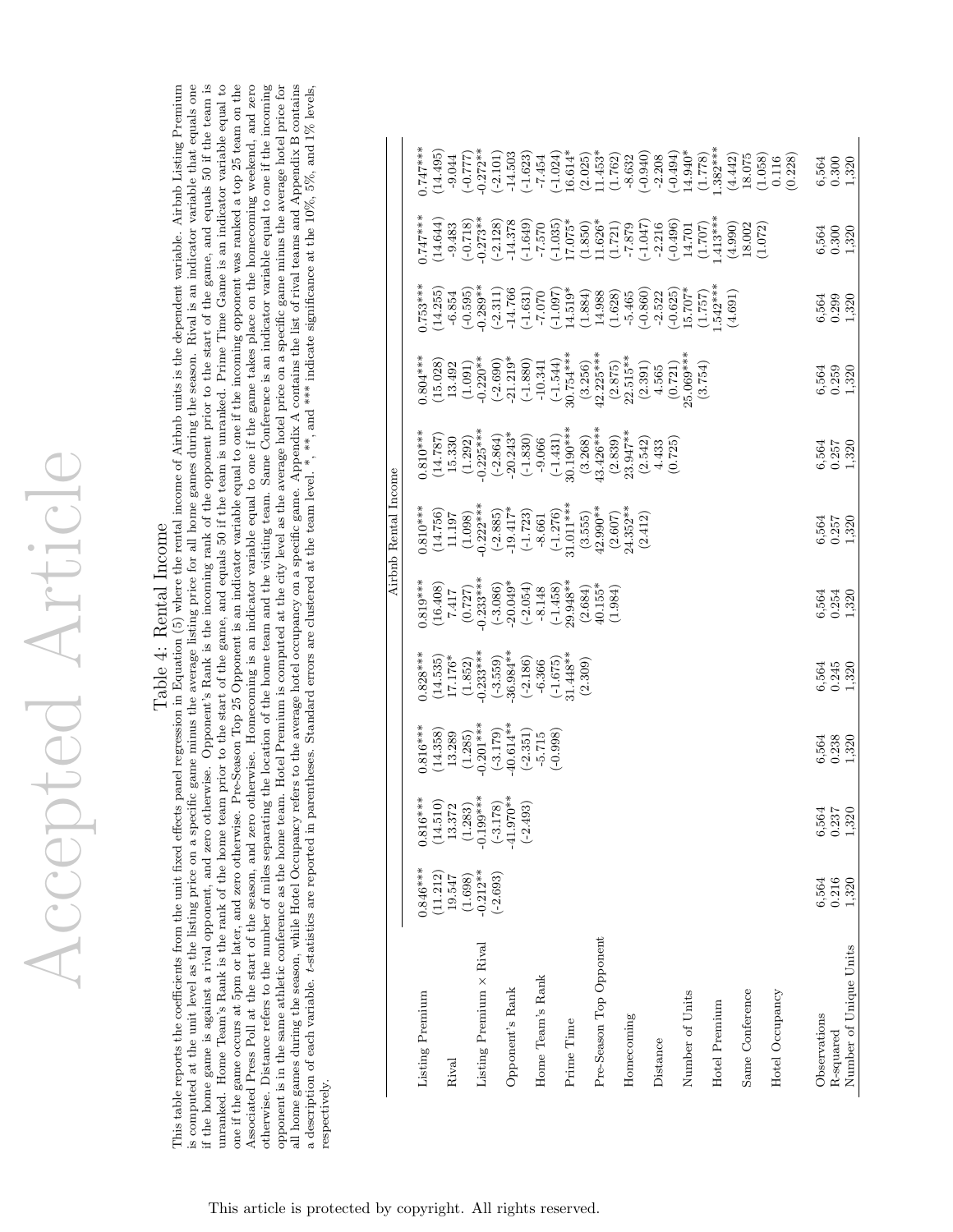## Table 5: Additional Results Table 5: Additional Results

Hotel Premium, which is computed at the city level as the average hotel price on a specific game minus the average hotel price for all home games during the season. In Panel D, the Unrelated Regression (SUR) that jointly estimates the two Equations are recorded. In Panel B, the Airbnb Listing Premium and the Hotel Premium are expressed as percentage deviations from their respective benchmark rather than as dollar-denominated deviations. In Panel C, the Airbub Listing Premium is replaced with the ratio of this premium normalized by the Airbnb Listing Premium is replaced with the original unadjusted Airbnb listing prices as the dependent variable in Equation (2). The sample consists of entire units on Airbnb and hotels located in college towns. Rival is an indicator variable that equals one if the home game is against a rival opponent, and zero otherwise. Opponent's Rank is the incoming rank of the opponent prior to the start of the game, and equals 50 if the team is unranked. Home Team's Rank is the rank of the home team prior to the start of the game, and equals 50 if the team to one if the incoming opponent was ranked a top 25 team on the Associated Press Poll at the start of the season, and zero otherwise. Homecoming is an indicator variable equal to one if the game takes place on the homecoming weekend, and zero otherwise. Distance refers to the number of miles separating the location of the home team and the visiting team. Same Conference is an indicator variable equal to one if the incoming opponent is in the same athletic conference as the home team. Hotel Occupancy refers to the average hotel occupancy on a specific game. Appendix A contains the list of rival teams and Appendix B contains a description of each variable. t-statistics are reported in parentheses. Standard errors are This table reports the coefficients from three robustness tests that modify the unit fixed effects panel regressions in Equations (2) and (5). In Panel A, the results from a Seemingly This table reports the coefficients from three robustness tests that modify the unit fixed effects panel regressions in Equations (2) and (5). In Panel A, the results from a Seemingly Unrelated Regression (SUR) that jointly estimates the two Equations are recorded. In Panel B, the Airbnb Listing Premium and the Hotel Premium are expressed as percentage deviations from their respective benchmark rather than as dollar-denominated deviations. In Panel C, the Airbnb Listing Premium is replaced with the ratio of this premium normalized by the Hotel Premium, which is computed at the city level as the average hotel price on a specific game minus the average hotel price for all home games during the season. In Panel D, the Airbnb Listing Premium is replaced with the original unadjusted Airbnb listing prices as the dependent variable in Equation (2). The sample consists of entire units on Airbnb and hotels located in college towns. Rival is an indicator variable that equals one if the home game is against a rival opponent, and zero otherwise. Opponent's Rank is the incoming rank of the opponent prior to the start of the game, and equals 50 if the team's unranked. Home Team's Rank is the rank of the team prior to the start of the game, and equals 50 if the team  $\ldots$  and the team is and equals 50 if the is unranked. Prime Time Game is an indicator variable equal to one if the game occurs at 5pm or later, and zero otherwise. Pre-Season Top 25 Opponent is an indicator variable equal is unranked. Prime Time Game is an indicator variable equal to one if the game occurs at 5pm or later, and zero otherwise. Pre-Season Top 25 Opponent is an indicator variable equal to one if the incoming opponent was ranked a top 25 team on the Associated Press Poll at the start of the season, and zero otherwise. Homecoming is an indicator variable equal to one if the game takes place on the homecoming weekend, and zero otherwise. Distance refers to the number of miles separating the location of the home team and the visiting team. Same Conference is an indicator variable equal to one if the incoming opponent is in the same athletic conference as the home team. Hotel Occupancy refers to the average hotel occupancy on a specific game. Appendix A contains the list of rival teams and Appendix B contains a description of each variable. t-statistics are reported in parentheses. Standard errors are clustered at the team level. \*, \*\*, and \*\*\* indicate significance at the  $10\%$ ,  $5\%$ , and  $1\%$  levels, respectively. clustered at the team level. \*, \*\*, and \*\*\* indicate significance at the  $10\%$ ,  $5\%$ , and  $1\%$  levels, respectively.

|                         | Panel A: SUR Estimation |                         | Panel B: Percentage Premiums                                                                                                                                                                                                                                                                                           |                                                   |                                                                                  | Panel C: Ratio of Airbnb to Hotel Premium                     | Panel D: Listing Price                                                                                                                                                                                                                                                                                                     |
|-------------------------|-------------------------|-------------------------|------------------------------------------------------------------------------------------------------------------------------------------------------------------------------------------------------------------------------------------------------------------------------------------------------------------------|---------------------------------------------------|----------------------------------------------------------------------------------|---------------------------------------------------------------|----------------------------------------------------------------------------------------------------------------------------------------------------------------------------------------------------------------------------------------------------------------------------------------------------------------------------|
|                         | Listing Premium         | Rental Income           | Listing Premium                                                                                                                                                                                                                                                                                                        | Rental Income                                     | Ratio Premium                                                                    | Rental Income                                                 | Unadjusted Listing Price                                                                                                                                                                                                                                                                                                   |
| Premium                 |                         | $0.763***$              |                                                                                                                                                                                                                                                                                                                        | 210.679***                                        |                                                                                  | 34.992**                                                      |                                                                                                                                                                                                                                                                                                                            |
|                         |                         | (33.613)                |                                                                                                                                                                                                                                                                                                                        |                                                   |                                                                                  | (2.765)                                                       |                                                                                                                                                                                                                                                                                                                            |
| Rival                   | $20.572***$             | 1.253                   | $0.059***$                                                                                                                                                                                                                                                                                                             | $(5.274)$<br>0.409                                | $0.117***$                                                                       | 18.347                                                        | $21.310***$                                                                                                                                                                                                                                                                                                                |
|                         | (5.978)                 | (0.231)                 | (4.019)                                                                                                                                                                                                                                                                                                                | (0.034)                                           | (4.200)                                                                          | $(1.058)$<br>$-38.614**$                                      | (4.854)                                                                                                                                                                                                                                                                                                                    |
| Premium $\times$ Rival  |                         | $-0.228***$             |                                                                                                                                                                                                                                                                                                                        | $114.356***$                                      |                                                                                  |                                                               |                                                                                                                                                                                                                                                                                                                            |
|                         |                         | $(-4.502)$              |                                                                                                                                                                                                                                                                                                                        | $(-2.717)$<br>$-21.032*$                          |                                                                                  | $(-2.199)$<br>$-27.889**$                                     |                                                                                                                                                                                                                                                                                                                            |
| Opponent's Rank         | $12.487***$             | $-20.144***$            |                                                                                                                                                                                                                                                                                                                        |                                                   |                                                                                  |                                                               | $-11.212$                                                                                                                                                                                                                                                                                                                  |
|                         | $(-5.199)$              | $(-5.419)$              | $-0.006$<br>$(-0.307)$<br>$-0.014$                                                                                                                                                                                                                                                                                     | $\begin{array}{c} (-1.828) \\ -5.464 \end{array}$ | $\begin{array}{c} -0.010 \\ (-0.259) \\ 0.001 \\ 0.066 \end{array}$              | $(-2.103)$<br>$-9.534$<br>$(-0.762)$<br>$57.670**$            | $(-1.640)$<br>-1.968                                                                                                                                                                                                                                                                                                       |
| Home Team's Rank        | $-0.842$                | $-5.952*$               |                                                                                                                                                                                                                                                                                                                        |                                                   |                                                                                  |                                                               |                                                                                                                                                                                                                                                                                                                            |
|                         | $(-0.405)$              | $(-1.852)$<br>37.707*** | $(-1.602)$                                                                                                                                                                                                                                                                                                             | $(-0.529)$                                        |                                                                                  |                                                               |                                                                                                                                                                                                                                                                                                                            |
| Same Conference         | $21.477***$             |                         | $0.040*$                                                                                                                                                                                                                                                                                                               | 26.133                                            | $-0.032$                                                                         |                                                               |                                                                                                                                                                                                                                                                                                                            |
|                         | (7.340)                 | (8.295)                 | $\begin{array}{l} (1.826)\\ -0.029^{**}\\ -0.029^{**}\\ -0.001\\ -0.001\\ 0.017\\ (1.446)\\ -0.05\\ (-0.810)\\ -0.005\\ (-0.810)\\ (-0.810)\\ (-0.810)\\ (-0.810)\\ (-0.810)\\ (-0.810)\\ (-0.810)\\ (-0.810)\\ (-0.810)\\ (-0.810)\\ (-0.810)\\ (-0.810)\\ (-0.810)\\ (-0.810)\\ (-0.810)\\ (-0.810)\\ (-0.810)\\ (-$ | (1.068)                                           | $(-0.651)$<br>$-0.089***$                                                        | $\begin{array}{c} (2.527) \\ 17.312^* \\ (1.726) \end{array}$ | $\begin{array}{l} (-0.455) \\ 20.747^{**} \\ (2.501) \\ (1.198) \\ (0.290) \\ (0.416^{**} \\ (0.416^{**}) \\ (0.202) \\ (0.396) \\ (0.386) \\ (0.386) \\ (0.386) \\ (0.396) \\ (0.396) \\ (0.396) \\ (0.396) \\ (0.396) \\ (0.396) \\ (0.396) \\ (0.396) \\ (0.396) \\ (0.396) \\ (0.396) \\ (0.396) \\ (0.396) \\ (0.396$ |
| Prime Time Game         | 0.690                   | 23.699***               |                                                                                                                                                                                                                                                                                                                        | $20.132**$                                        |                                                                                  |                                                               |                                                                                                                                                                                                                                                                                                                            |
|                         | (0.255)                 | (5.643)                 |                                                                                                                                                                                                                                                                                                                        | (2.105)                                           |                                                                                  |                                                               |                                                                                                                                                                                                                                                                                                                            |
| Pre-Season Top Opponent | $6.922**$               | $19.889***$             |                                                                                                                                                                                                                                                                                                                        | $16.850***$                                       |                                                                                  | 23.344                                                        |                                                                                                                                                                                                                                                                                                                            |
|                         | (2.217)                 | (4.122)                 |                                                                                                                                                                                                                                                                                                                        | (2.109)                                           | $\begin{array}{c} (-2.811) \\ -0.055^* \\ (-1.840) \\ 0.048 \end{array}$         | (1.564)                                                       |                                                                                                                                                                                                                                                                                                                            |
| Homecoming              | $-7.854***$             | $-13.749***$            |                                                                                                                                                                                                                                                                                                                        | $-10.492$                                         |                                                                                  | $-10.638$                                                     |                                                                                                                                                                                                                                                                                                                            |
|                         | $(-2.324)$              | $(-2.629)$<br>-0.545    |                                                                                                                                                                                                                                                                                                                        | $(-0.876)$                                        | $\begin{array}{c} (1.289) \\ -0.012 \\ (-1.163) \\ 0.053 \\ (0.801) \end{array}$ | $(-0.841)$                                                    |                                                                                                                                                                                                                                                                                                                            |
| Distance                | $-1.459$                |                         |                                                                                                                                                                                                                                                                                                                        | $-0.948$                                          |                                                                                  |                                                               |                                                                                                                                                                                                                                                                                                                            |
|                         | $(-0.839)$              | $(-0.203)$              |                                                                                                                                                                                                                                                                                                                        | $(-0.204)$                                        |                                                                                  | (0.561)                                                       |                                                                                                                                                                                                                                                                                                                            |
| Number of Units         | $4.235***$              | $20.996***$             | $0.040*$                                                                                                                                                                                                                                                                                                               | $18.811**$                                        |                                                                                  | 29.734***                                                     |                                                                                                                                                                                                                                                                                                                            |
|                         | (3.713)                 | (3.541)                 | (1.927)                                                                                                                                                                                                                                                                                                                | (2.230)                                           |                                                                                  | (3.083)                                                       | $(3.028)$<br>$0.642***$                                                                                                                                                                                                                                                                                                    |
| Hotel Premium           | $0.696***$              | $0.332***$              | $0.421***$                                                                                                                                                                                                                                                                                                             | $51.867***$                                       |                                                                                  |                                                               |                                                                                                                                                                                                                                                                                                                            |
|                         | (12.169)                | (3.693)                 | (2.528)                                                                                                                                                                                                                                                                                                                | $\begin{array}{c} (2.345) \\ 0.415 \end{array}$   |                                                                                  |                                                               |                                                                                                                                                                                                                                                                                                                            |
| Hotel Occupancy         | $-0.059$                | $.725***$               | $0.003**$                                                                                                                                                                                                                                                                                                              |                                                   | $0.016***$                                                                       | $3.201***$                                                    |                                                                                                                                                                                                                                                                                                                            |
|                         | $(-0.427)$              | (8.088)                 | $(-2.452)$                                                                                                                                                                                                                                                                                                             | (0.405)                                           | $(-7.720)$                                                                       | (3.319)                                                       | $\begin{array}{c} (4.000) \\ 0.072 \\ (0.362) \end{array}$                                                                                                                                                                                                                                                                 |
| Observations            | 6,564                   | 6,564                   | 6,564                                                                                                                                                                                                                                                                                                                  | 6,564                                             | 6,564                                                                            | 6,564                                                         | 6,564                                                                                                                                                                                                                                                                                                                      |
| R-squared               | 0.085                   | 0.628                   | 0.114                                                                                                                                                                                                                                                                                                                  | 0.213                                             | 0.112                                                                            | 0.161                                                         | 0.094                                                                                                                                                                                                                                                                                                                      |
| Number of Unique Units  | 1,320                   | 1,320                   | 1,320                                                                                                                                                                                                                                                                                                                  | 1,320                                             | 1,320                                                                            | 1,320                                                         | 1,320                                                                                                                                                                                                                                                                                                                      |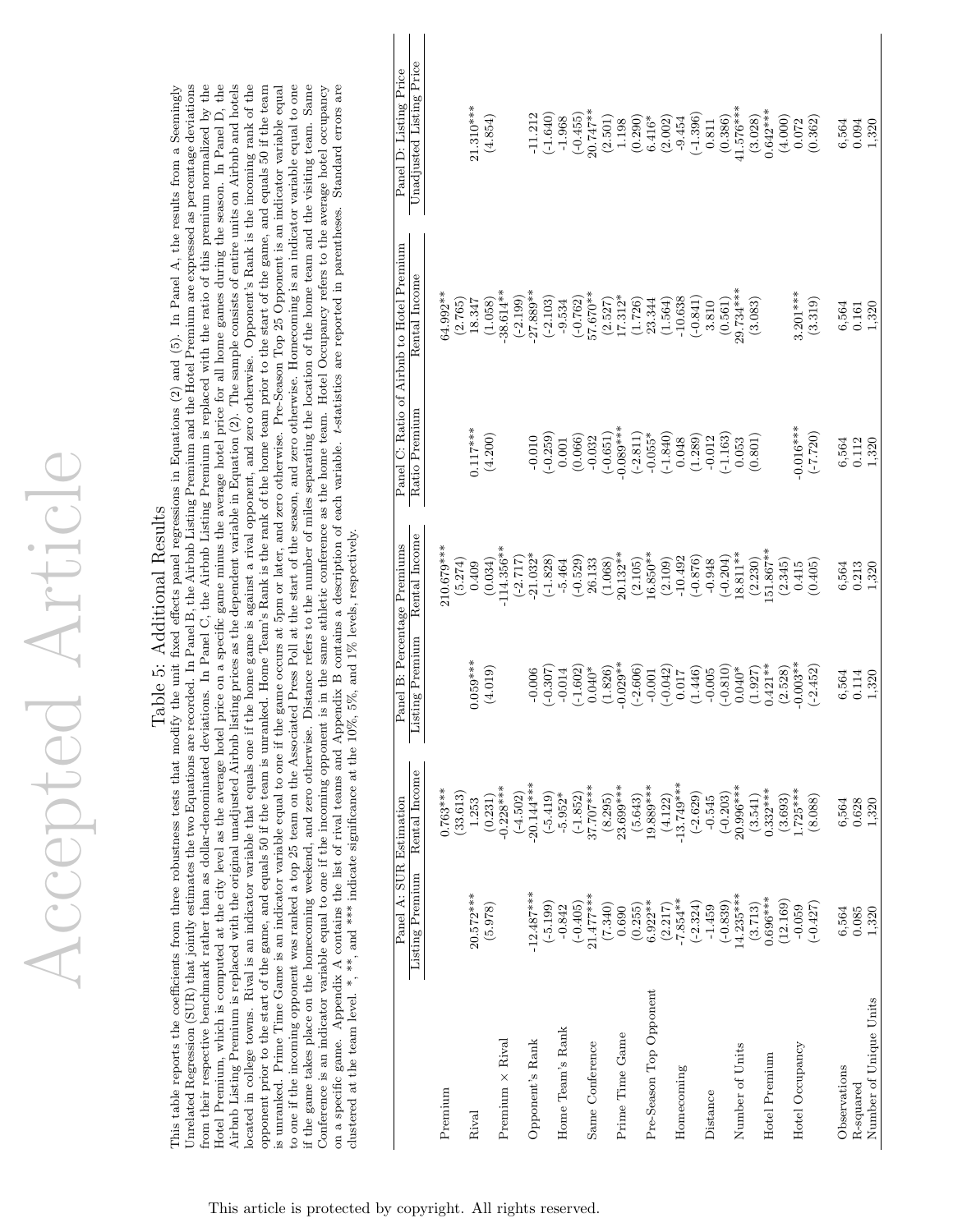## Table 6: Residual Listing Premium

This table reports the coefficients from the unit fixed effects panel regression where the rental income of Airbnb units is the dependent variable. Residual Listing Premium is computed by regressing the Airbnb Listing Premium onto the Hotel Premium. Airbnb Listing Premium is computed at the unit level as the listing price on a specific game minus the average listing price for all home games during the season. Hotel Premium is computed at the city level as the average hotel price on a specific minus the average hotel price for all home games during the season. Rival is an indicator variable that equals one if the home game is against a rival opponent, and zero otherwise. Opponent's Rank is the incoming rank of the opponent prior to the start of the game, and equals 50 if the team is unranked. Home Team's Rank is the rank of the home team prior to the start of the game, and equals 50 if the team is unranked. Prime Time Game is an indicator variable equal to one if the game occurs at 5pm or later, and zero otherwise. Pre-Season Top 25 Opponent is an indicator variable equal to one if the incoming opponent was ranked a top 25 team on the Associated Press Poll at the start of the season, and zero otherwise. Homecoming is an indicator variable equal to one if the game takes place on the homecoming weekend, and zero otherwise. Distance refers to the number of miles separating the location of the home team and the visiting team. Same Conference is an indicator variable equal to one if the incoming opponent is in the same athletic conference as the home team. Hotel Occupancy refers to the average hotel occupancy on a specific game. Appendix A contains the list of rival teams and Appendix B contains a description of each variable. t-statistics are reported in parentheses. Standard errors are clustered at the team level. \*, \*\*, and \*\*\* indicate significance at the 10%, 5%, and 1% levels, respectively.

|                                         | Airbnb Listing Premium | Rental Income     |
|-----------------------------------------|------------------------|-------------------|
|                                         |                        |                   |
| Hotel Premium                           | $0.891***$             |                   |
| Residual Listing Premium                | (4.472)                | $0.822***$        |
|                                         |                        | (9.387)           |
| Rival                                   |                        | $-13.529$         |
|                                         |                        | $(-1.103)$        |
| Residual Listing Premium $\times$ Rival |                        | $-0.214**$        |
|                                         |                        | $(-2.031)$        |
| Opponent's Rank                         |                        | $-16.204$         |
|                                         |                        | $(-1.675)$        |
| Home Team's Rank                        |                        | $-6.120$          |
|                                         |                        | $(-0.818)$        |
| Prime Time Game                         |                        | 15.997*           |
|                                         |                        | (1.834)           |
| Pre-Season Top Opponent                 |                        | 11.176<br>(1.694) |
| Homecoming                              |                        | $-8.847$          |
|                                         |                        | $(-0.883)$        |
| Distance                                |                        | $-2.961$          |
|                                         |                        | $(-0.619)$        |
| Number of Units                         |                        | 14.156            |
|                                         |                        | (1.617)           |
| Hotel Premium                           |                        | $2.016***$        |
|                                         |                        | (5.365)           |
| Same Conference                         |                        | 19.390            |
|                                         |                        | (1.107)           |
| Hotel Occupancy                         |                        | 0.179             |
|                                         |                        | (0.333)           |
| Observations                            | 6,564                  | 6,564             |
| R-squared                               | 0.061                  | 0.283             |
| Number of Unique Units                  | 1,320                  | 1,320             |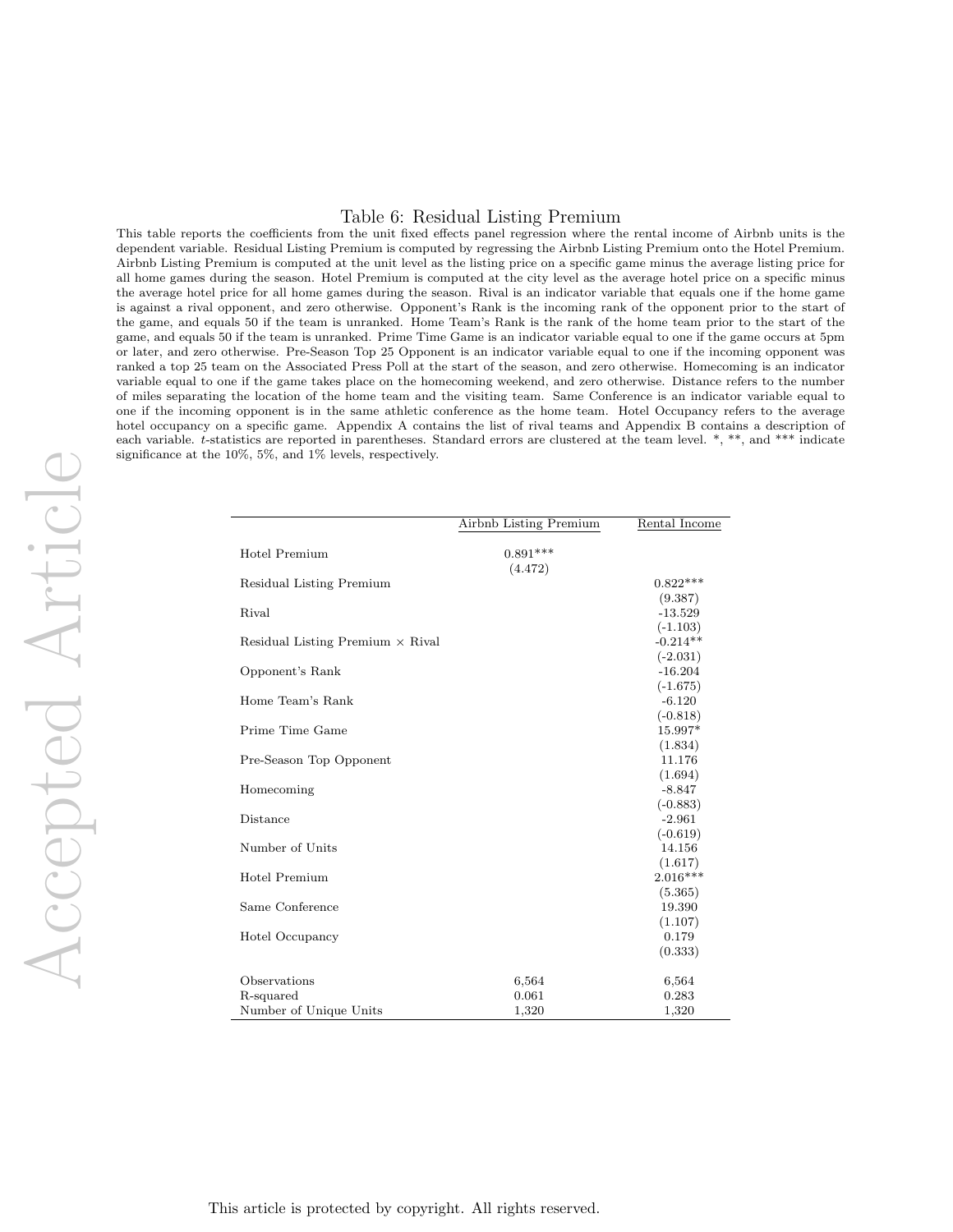## Table 7: Placebo Tests for Demand Table 7: Placebo Tests for Demand

on the homecoming weekend, and zero otherwise. Opponent's Rank is the incoming rank of the opponent prior to the start of the game, and equals 50 if the team is unranked. Home incoming opponent was ranked a top 25 team on the Associated Press Poll at the start of the season, and zero otherwise. Prime Time Game is an indicator variable equal to one if the This table reports the coefficients from a unit fixed effects panel regression in Equation 5 where the rental income of Airbnb units is the dependent variable. Panel A examines the as the listing price on a specific game minus the average listing price for all home games during the season. Homecoming is an indicator variable equal to one if the game takes place Team's Rank is the rank of the home team prior to the start of the game, and equals 50 if the team is unranked. Pre-Season Top 25 Opponent is an indicator variable equal to one if the game occurs at 5pm or later, and zero otherwise. Distance refers to the number of miles separating the location of the home team and the visiting team. Same Conference is an indicator variable equal to one if the incoming opponent is in the same athletic conference as the home team. Hotel Premium is computed at the city level as the average hotel price on a specific of rival teams and Appendix B contains a description of each variable. t-statistics are reported in parentheses. Standard errors are clustered at the team level. \*,\*\*, and \*\*\* indicate This table reports the coefficients from a unit fixed effects panel regression in Equation 5 where the rental income of Airbnb units is the dependent variable. Panel A examines the interaction variable involving Homecoming, while Panel B examines the interaction variable involving Pre-Season Top Opponent. Airbnb Listing Premium is computed at the unit level interaction variable involving Homecoming, while Panel B examines the interaction variable involving Pre-Season Top Opponent. Airbnb Listing Premium is computed at the unit level as the listing price on a specific game minus the average listing price for all home games during the season. Homecoming is an indicator variable equal to one if the game takes place on the homecoming weekend, and zero otherwise. Opponent's Rank is the incoming rank of the opponent prior to the start of the game, and equals 50 if the team is unranked. Home Team's Rank is the rank of the home team prior to the start of the game, and equals 50 if the team is unranked. Pre-Season Top 25 Opponent is an indicator variable equal to one if the incoming opponent was ranked a top 25 team on the Associated Press Poll at the start of the season, and zero otherwise. Prime Time Game is an indicator variable equal to one if the game occurs at 5pm or later, and zero otherwise. Distance refers to the number of miles separating the location of the home team and the visiting team. Same Conference is an indicator variable equal to one if the incoming opponent is in the same athletic conference as the home team. Hotel Premium is computed at the city level as the average hotel price on a specific game minus the average hotel price for all home games during the season, while Hotel Occupancy refers to the average hotel occupancy on a specific game. Appendix A contains the list game minus the average hotel price for all home games during the season, while Hotel Occupancy refers to the average hotel occupancy on a specific game. Appendix A contains the list of rival teams and Appendix B contains a description of each variable. t-statistics are reported in parentheses. Standard errors are clustered at the team level. \*, \*\*, and \*\*\* indicate significance at the  $10\%, 5\%,$  and  $1\%$  levels, respectively. significance at the 10%, 5%, and 1% levels, respectively.

Panel A: Placebo Test on Homecoming Panel A: Placebo Test on Homecoming

|                                     |                                                                            |                                                                                                                                           |                                                                                                                                                                                 |                                                                                                                                                                                                                                                                                                                            | Rental Income                                                                                                                                                                                                |                                                                                                                                                                                                                                                                                                                        |                                                                                                                                                                                                                                                                                        |                                                                                                                                                                                                                                                                                                                               |                                                                                                                                                                                                                                                                                              |
|-------------------------------------|----------------------------------------------------------------------------|-------------------------------------------------------------------------------------------------------------------------------------------|---------------------------------------------------------------------------------------------------------------------------------------------------------------------------------|----------------------------------------------------------------------------------------------------------------------------------------------------------------------------------------------------------------------------------------------------------------------------------------------------------------------------|--------------------------------------------------------------------------------------------------------------------------------------------------------------------------------------------------------------|------------------------------------------------------------------------------------------------------------------------------------------------------------------------------------------------------------------------------------------------------------------------------------------------------------------------|----------------------------------------------------------------------------------------------------------------------------------------------------------------------------------------------------------------------------------------------------------------------------------------|-------------------------------------------------------------------------------------------------------------------------------------------------------------------------------------------------------------------------------------------------------------------------------------------------------------------------------|----------------------------------------------------------------------------------------------------------------------------------------------------------------------------------------------------------------------------------------------------------------------------------------------|
| Listing Premium                     | $0.643***$                                                                 | $0.642***$                                                                                                                                | $-646***$                                                                                                                                                                       | $0.625***$                                                                                                                                                                                                                                                                                                                 | $0.625***$                                                                                                                                                                                                   | $0.619***$                                                                                                                                                                                                                                                                                                             | $0.540***$                                                                                                                                                                                                                                                                             | $.537***$                                                                                                                                                                                                                                                                                                                     | $.538***$                                                                                                                                                                                                                                                                                    |
|                                     |                                                                            |                                                                                                                                           |                                                                                                                                                                                 |                                                                                                                                                                                                                                                                                                                            |                                                                                                                                                                                                              | $(22.363)$<br>25.536**                                                                                                                                                                                                                                                                                                 |                                                                                                                                                                                                                                                                                        | (13.902)                                                                                                                                                                                                                                                                                                                      |                                                                                                                                                                                                                                                                                              |
| Homecoming                          |                                                                            |                                                                                                                                           |                                                                                                                                                                                 |                                                                                                                                                                                                                                                                                                                            |                                                                                                                                                                                                              |                                                                                                                                                                                                                                                                                                                        |                                                                                                                                                                                                                                                                                        |                                                                                                                                                                                                                                                                                                                               |                                                                                                                                                                                                                                                                                              |
|                                     | $(20.680)$<br>17.918**<br>(2.085)<br>(2.085)<br>-0.183<br>446)<br>(-2.446) | $\begin{array}{l} (20.528) \\ 18.110^{*} \\ (1.975) \\ -0.184 \\ (-1.182) \\ (-1.182) \\ (40.423^{***} \\ (-2.316) \\ -5.326 \end{array}$ | $\begin{array}{l} (21.385) \\ 19.447^* \\ (1.772) \\ -0.160 \\ (-1.056) \\ (-1.056) \\ (-2.242) \\ -5.922 \\ (-3.37142^*) \\ (-1.342) \\ (-1.342) \\ (-1.342^*) \\ \end{array}$ | $\begin{array}{l} (21.631) \\ 27.070^{**} \\ (2.716) \\ (1.314) \\ (-0.917) \\ (-1.7216) \\ (-1.656) \\ (-1.657) \\ (3.034) \\ (3.034) \\ (3.034) \\ (3.035) \\ (3.034) \\ (3.035) \\ (3.034) \\ (3.035) \\ (3.037) \\ (3.037) \\ (3.038) \\ (3.039) \\ (3.034) \\ (3.037) \\ (3.038) \\ (3.039) \\ (3.039) \\ (3.030) \\$ | $\begin{array}{l} (21.870)\\ 264^{***}\\ 26.964^{***}\\ (2.905)\\ (-0.134)\\ (-1.7287\\ (-1.611)\\ (-1.611)\\ (-1.617)\\ (-1.614)\\ (2.832)\\ (2.832)\\ (2.832)\\ (3.123)\\ (3.123)\\ (3.124)\\ \end{array}$ | $\begin{array}{l} (2.755)\\ (-0.139\\ -0.139\\ (-1.864)\\ (-1.864)\\ (-1.361)\\ (-1.361)\\ (2.33)\\ (3.148)\\ (3.148)\\ (3.148)\\ (-1.361)\\ (3.148)\\ (-1.085)\\ (-1.085)\\ (-1.085)\\ (-2.15)\\ (-2.15)\\ (-2.15)\\ (-2.15)\\ (-2.15)\\ (-2.15)\\ (-2.15)\\ (-2.15)\\ (-2.15)\\ (-2.15)\\ (-2.15)\\ (-2.15)\\ (-2.1$ | $\begin{array}{l} (12.857)\\ (11.152)\\ (11.152)\\ (11.152)\\ (11.152)\\ (11.152)\\ (11.152)\\ (11.152)\\ (11.152)\\ (11.152)\\ (11.152)\\ (11.152)\\ (11.152)\\ (11.152)\\ (11.152)\\ (11.152)\\ (11.152)\\ (11.152)\\ (11.152)\\ (11.152)\\ (11.152)\\ (11.152)\\ (11.152)\\ (11.15$ | $\begin{array}{l} (-0.195) \\ -0.112 \\ -0.823) \\ -13.418 \\ -1.404) \\ -1.4141 \\ -1.505) \\ -1.4141 \\ -1.505) \\ -1.4161 \\ -1.505) \\ -1.4161 \\ -1.505) \\ -1.508 \\ -1.508 \\ -1.508 \\ -1.508 \\ -1.508 \\ -1.508 \\ -1.508 \\ -1.508 \\ -1.508 \\ -1.508 \\ -1.508 \\ -1.508 \\ -1.508 \\ -1.508 \\ -1.508 \\ -1.50$ | $\begin{array}{l} (13.380)\\ (13.518)\\ (14.67)\\ (14.67)\\ (14.67)\\ (14.67)\\ (14.67)\\ (14.67)\\ (14.67)\\ (14.67)\\ (14.67)\\ (14.67)\\ (14.67)\\ (14.67)\\ (14.67)\\ (14.67)\\ (14.67)\\ (14.67)\\ (14.67)\\ (14.67)\\ (14.67)\\ (14.67)\\ (14.67)\\ (14.67)\\ (14.67)\\ (14.67)\\ (14$ |
| Listing Premium $\times$ Homecoming |                                                                            |                                                                                                                                           |                                                                                                                                                                                 |                                                                                                                                                                                                                                                                                                                            |                                                                                                                                                                                                              |                                                                                                                                                                                                                                                                                                                        |                                                                                                                                                                                                                                                                                        |                                                                                                                                                                                                                                                                                                                               |                                                                                                                                                                                                                                                                                              |
| Opponent's Rank                     |                                                                            |                                                                                                                                           |                                                                                                                                                                                 |                                                                                                                                                                                                                                                                                                                            |                                                                                                                                                                                                              |                                                                                                                                                                                                                                                                                                                        |                                                                                                                                                                                                                                                                                        |                                                                                                                                                                                                                                                                                                                               |                                                                                                                                                                                                                                                                                              |
|                                     |                                                                            |                                                                                                                                           |                                                                                                                                                                                 |                                                                                                                                                                                                                                                                                                                            |                                                                                                                                                                                                              |                                                                                                                                                                                                                                                                                                                        |                                                                                                                                                                                                                                                                                        |                                                                                                                                                                                                                                                                                                                               |                                                                                                                                                                                                                                                                                              |
| Home Team's Rank                    |                                                                            |                                                                                                                                           |                                                                                                                                                                                 |                                                                                                                                                                                                                                                                                                                            |                                                                                                                                                                                                              |                                                                                                                                                                                                                                                                                                                        |                                                                                                                                                                                                                                                                                        |                                                                                                                                                                                                                                                                                                                               |                                                                                                                                                                                                                                                                                              |
|                                     |                                                                            |                                                                                                                                           |                                                                                                                                                                                 |                                                                                                                                                                                                                                                                                                                            |                                                                                                                                                                                                              |                                                                                                                                                                                                                                                                                                                        |                                                                                                                                                                                                                                                                                        |                                                                                                                                                                                                                                                                                                                               |                                                                                                                                                                                                                                                                                              |
| Prime Time game                     |                                                                            |                                                                                                                                           |                                                                                                                                                                                 |                                                                                                                                                                                                                                                                                                                            |                                                                                                                                                                                                              |                                                                                                                                                                                                                                                                                                                        |                                                                                                                                                                                                                                                                                        |                                                                                                                                                                                                                                                                                                                               |                                                                                                                                                                                                                                                                                              |
|                                     |                                                                            |                                                                                                                                           |                                                                                                                                                                                 |                                                                                                                                                                                                                                                                                                                            |                                                                                                                                                                                                              |                                                                                                                                                                                                                                                                                                                        |                                                                                                                                                                                                                                                                                        |                                                                                                                                                                                                                                                                                                                               |                                                                                                                                                                                                                                                                                              |
| Pre-Season Top Opponent             |                                                                            |                                                                                                                                           |                                                                                                                                                                                 |                                                                                                                                                                                                                                                                                                                            |                                                                                                                                                                                                              |                                                                                                                                                                                                                                                                                                                        |                                                                                                                                                                                                                                                                                        |                                                                                                                                                                                                                                                                                                                               |                                                                                                                                                                                                                                                                                              |
|                                     |                                                                            |                                                                                                                                           |                                                                                                                                                                                 |                                                                                                                                                                                                                                                                                                                            |                                                                                                                                                                                                              |                                                                                                                                                                                                                                                                                                                        |                                                                                                                                                                                                                                                                                        |                                                                                                                                                                                                                                                                                                                               |                                                                                                                                                                                                                                                                                              |
| Distance                            |                                                                            |                                                                                                                                           |                                                                                                                                                                                 |                                                                                                                                                                                                                                                                                                                            |                                                                                                                                                                                                              |                                                                                                                                                                                                                                                                                                                        |                                                                                                                                                                                                                                                                                        |                                                                                                                                                                                                                                                                                                                               |                                                                                                                                                                                                                                                                                              |
|                                     |                                                                            |                                                                                                                                           |                                                                                                                                                                                 |                                                                                                                                                                                                                                                                                                                            |                                                                                                                                                                                                              |                                                                                                                                                                                                                                                                                                                        |                                                                                                                                                                                                                                                                                        |                                                                                                                                                                                                                                                                                                                               |                                                                                                                                                                                                                                                                                              |
| Number of Units                     |                                                                            |                                                                                                                                           |                                                                                                                                                                                 |                                                                                                                                                                                                                                                                                                                            |                                                                                                                                                                                                              |                                                                                                                                                                                                                                                                                                                        |                                                                                                                                                                                                                                                                                        |                                                                                                                                                                                                                                                                                                                               |                                                                                                                                                                                                                                                                                              |
|                                     |                                                                            |                                                                                                                                           |                                                                                                                                                                                 |                                                                                                                                                                                                                                                                                                                            |                                                                                                                                                                                                              |                                                                                                                                                                                                                                                                                                                        |                                                                                                                                                                                                                                                                                        |                                                                                                                                                                                                                                                                                                                               |                                                                                                                                                                                                                                                                                              |
| Hotel Premium                       |                                                                            |                                                                                                                                           |                                                                                                                                                                                 |                                                                                                                                                                                                                                                                                                                            |                                                                                                                                                                                                              |                                                                                                                                                                                                                                                                                                                        |                                                                                                                                                                                                                                                                                        |                                                                                                                                                                                                                                                                                                                               |                                                                                                                                                                                                                                                                                              |
|                                     |                                                                            |                                                                                                                                           |                                                                                                                                                                                 |                                                                                                                                                                                                                                                                                                                            |                                                                                                                                                                                                              |                                                                                                                                                                                                                                                                                                                        | (4.287)                                                                                                                                                                                                                                                                                | $\begin{array}{c} (4.381) \\ 22.732 \\ (1.591) \end{array}$                                                                                                                                                                                                                                                                   |                                                                                                                                                                                                                                                                                              |
| Same Conference                     |                                                                            |                                                                                                                                           |                                                                                                                                                                                 |                                                                                                                                                                                                                                                                                                                            |                                                                                                                                                                                                              |                                                                                                                                                                                                                                                                                                                        |                                                                                                                                                                                                                                                                                        |                                                                                                                                                                                                                                                                                                                               |                                                                                                                                                                                                                                                                                              |
|                                     |                                                                            |                                                                                                                                           |                                                                                                                                                                                 |                                                                                                                                                                                                                                                                                                                            |                                                                                                                                                                                                              |                                                                                                                                                                                                                                                                                                                        |                                                                                                                                                                                                                                                                                        |                                                                                                                                                                                                                                                                                                                               |                                                                                                                                                                                                                                                                                              |
| Hotel Occupancy                     |                                                                            |                                                                                                                                           |                                                                                                                                                                                 |                                                                                                                                                                                                                                                                                                                            |                                                                                                                                                                                                              |                                                                                                                                                                                                                                                                                                                        |                                                                                                                                                                                                                                                                                        |                                                                                                                                                                                                                                                                                                                               |                                                                                                                                                                                                                                                                                              |
|                                     |                                                                            |                                                                                                                                           |                                                                                                                                                                                 |                                                                                                                                                                                                                                                                                                                            |                                                                                                                                                                                                              |                                                                                                                                                                                                                                                                                                                        |                                                                                                                                                                                                                                                                                        |                                                                                                                                                                                                                                                                                                                               | (0.514)                                                                                                                                                                                                                                                                                      |
| Observations                        | $\begin{array}{c} 6,564 \\ 0.188 \\ 1,320 \end{array}$                     | $\begin{array}{c} 6,564 \\ 0.189 \\ 1,320 \end{array}$                                                                                    | 6,564<br>0.196<br>1,320                                                                                                                                                         | 6,564<br>0.210<br>1,320                                                                                                                                                                                                                                                                                                    | 6,564<br>0.210<br>1,320                                                                                                                                                                                      | 6,564<br>0.213<br>1,320                                                                                                                                                                                                                                                                                                | 6,564<br>0.257<br>1,320                                                                                                                                                                                                                                                                | 6,564<br>0.260<br>1,320                                                                                                                                                                                                                                                                                                       | $6,564$<br>0.260<br>1,320                                                                                                                                                                                                                                                                    |
| R-squared                           |                                                                            |                                                                                                                                           |                                                                                                                                                                                 |                                                                                                                                                                                                                                                                                                                            |                                                                                                                                                                                                              |                                                                                                                                                                                                                                                                                                                        |                                                                                                                                                                                                                                                                                        |                                                                                                                                                                                                                                                                                                                               |                                                                                                                                                                                                                                                                                              |
| Number of Unique Units              |                                                                            |                                                                                                                                           |                                                                                                                                                                                 |                                                                                                                                                                                                                                                                                                                            |                                                                                                                                                                                                              |                                                                                                                                                                                                                                                                                                                        |                                                                                                                                                                                                                                                                                        |                                                                                                                                                                                                                                                                                                                               |                                                                                                                                                                                                                                                                                              |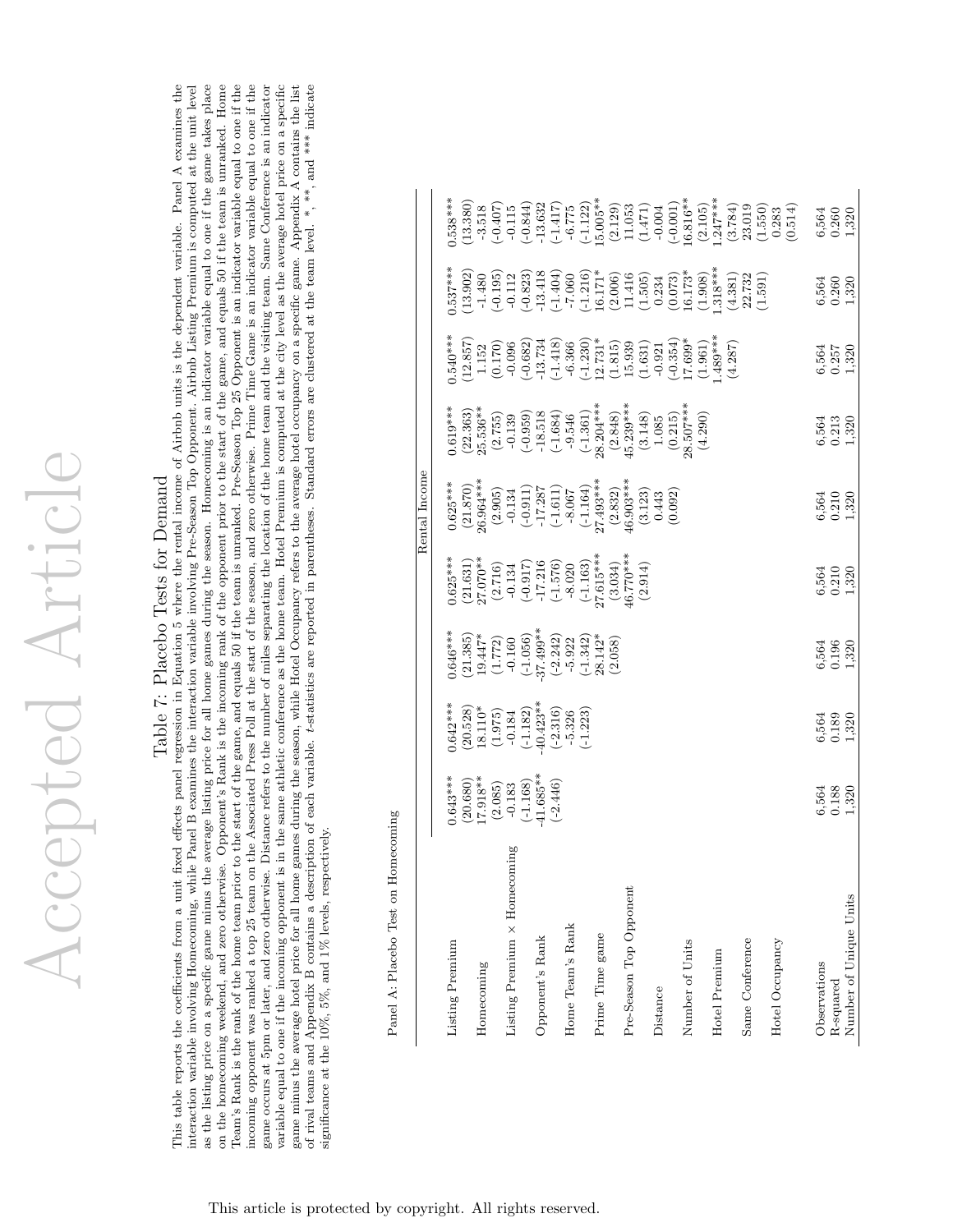| $0.506***$<br>$.312***$<br>$\begin{array}{c} (-0.026) \\ 15.667* \\ (1.858) \end{array}$<br>$\begin{array}{l} (12.476)\\ 11.300\\ (1.605)\\ 0.052\\ (0.435)\\ -13.310 \end{array}$<br>16.845*<br>$\begin{array}{c} (1.857) \\ -1.247 \\ (-0.178) \end{array}$<br>$(-1.204)$<br>$(-1.417)$<br>$-6.802$<br>$-0.086$<br>23.153<br>(1.507)<br>$6,564$<br>0.259<br>1,320<br>$0.522***$<br>$(-0.428)$<br>17.426*<br>(1.986)<br>(1.989***<br>$\begin{array}{c} (13.028)\\ 15.954\\ 16.669)\\ (1.669)\\ 0.025\\ (0.220)\\ -13.679 \end{array}$<br>$(-1.427)$<br>$-6.219$<br>$(-1.221)$<br>$(1.221)$<br>$13.107*$<br>(4.420)<br>$\begin{array}{c} (1.710) \\ 1.188 \\ (0.189) \end{array}$<br>$-1.158$<br>$\begin{array}{c} 6,564 \\ 0.257 \\ 1,320 \end{array}$<br>$0.573***$<br>$\begin{array}{c} (0.784) \\ -18.344^{*} \\ (-1.717) \\ -9.123 \\ (-1.329) \\ -0.26^{**} \end{array}$<br>$\begin{array}{c} (2.758)\\ (2.5970^{***}\\ (2.881)\\ (0.607\\ 0.607\\ (0.117)\\ 27.753^{***}\\ (4.155) \end{array}$<br>$(13.613)$<br>45.045***<br>(3.230)<br>0.082<br>6,564<br>$0.574***$<br>$(-1.116)$<br>28.404**<br>$(13.343)$<br>46.598***<br>$(2.725)$<br>$27.469***$<br>$(3.048)$<br>$-0.045$<br>$\begin{array}{c} (3.218) \\ 0.094 \\ (0.877) \\ (17.125 \\ -17.125 \\ (-1.647) \\ -7.632 \end{array}$<br>$(-0.009)$<br>6,564<br>$\frac{(-1.119)}{28.391***}$<br>$(2.899)$<br>27.458***<br>$0.574***$<br>$(13.471)$<br>46.612***<br>$\begin{array}{c} (0.887) \\ -17.132 \\ (-1.607) \\ -7.637 \end{array}$<br>$\begin{array}{c} (3.008) \\ 0.094 \end{array}$<br>(2.852)<br>6,564<br>$0.587***$<br>$\frac{(-1.329)}{27.388**}$<br>$(13.641)$<br>42.390**<br>$\begin{array}{c} (2.089) \\ 0.074 \\ (0.660) \\ (0.660) \\ -18.044* \\ (-1.977) \\ (-1.977) \\ \end{array}$<br>(2.236)<br>$\begin{array}{c} 6,564 \\ 0.205 \\ 1,320 \end{array}$<br>$\begin{array}{c} 43.167^{*} \\ (1.768) \\ 0.054 \\ (0.556) \\ (-20.686^{**} \end{array}$<br>$0.590***$<br>$(-2.187)$<br>-6.583<br>(13.996)<br>$(-1.692)$<br>$\begin{array}{c} 6,564 \\ 0.199 \\ 1,320 \end{array}$<br>$-22.477**$<br>$0.588***$<br>(13.798)<br>$42.608*$<br>$(-2.343)$<br>$(1.782)$<br>0.059<br>(0.611)<br>6,564<br>Listing Premium × Pre-Season Top Opponent<br>Pre-Season Top Opponent<br>Home Team's Rank<br>Prime Time Game<br>Opponent's Rank<br>Same Conference<br>Number of Units<br>Listing Premium<br>Hotel Occupancy<br>Hotel Premium<br>Observations<br>Homecoming<br>Distance |           |       |  |                       | Rental Income         |                       |         |  |
|--------------------------------------------------------------------------------------------------------------------------------------------------------------------------------------------------------------------------------------------------------------------------------------------------------------------------------------------------------------------------------------------------------------------------------------------------------------------------------------------------------------------------------------------------------------------------------------------------------------------------------------------------------------------------------------------------------------------------------------------------------------------------------------------------------------------------------------------------------------------------------------------------------------------------------------------------------------------------------------------------------------------------------------------------------------------------------------------------------------------------------------------------------------------------------------------------------------------------------------------------------------------------------------------------------------------------------------------------------------------------------------------------------------------------------------------------------------------------------------------------------------------------------------------------------------------------------------------------------------------------------------------------------------------------------------------------------------------------------------------------------------------------------------------------------------------------------------------------------------------------------------------------------------------------------------------------------------------------------------------------------------------------------------------------------------------------------------------------------------------------------------------------------------------------------------------------------------------------------------------------------------------------------------------------------------------------------------------------------------------------------------------------------------------------------------------------------|-----------|-------|--|-----------------------|-----------------------|-----------------------|---------|--|
|                                                                                                                                                                                                                                                                                                                                                                                                                                                                                                                                                                                                                                                                                                                                                                                                                                                                                                                                                                                                                                                                                                                                                                                                                                                                                                                                                                                                                                                                                                                                                                                                                                                                                                                                                                                                                                                                                                                                                                                                                                                                                                                                                                                                                                                                                                                                                                                                                                                        |           |       |  |                       |                       |                       |         |  |
|                                                                                                                                                                                                                                                                                                                                                                                                                                                                                                                                                                                                                                                                                                                                                                                                                                                                                                                                                                                                                                                                                                                                                                                                                                                                                                                                                                                                                                                                                                                                                                                                                                                                                                                                                                                                                                                                                                                                                                                                                                                                                                                                                                                                                                                                                                                                                                                                                                                        |           |       |  |                       |                       |                       |         |  |
|                                                                                                                                                                                                                                                                                                                                                                                                                                                                                                                                                                                                                                                                                                                                                                                                                                                                                                                                                                                                                                                                                                                                                                                                                                                                                                                                                                                                                                                                                                                                                                                                                                                                                                                                                                                                                                                                                                                                                                                                                                                                                                                                                                                                                                                                                                                                                                                                                                                        |           |       |  |                       |                       |                       |         |  |
|                                                                                                                                                                                                                                                                                                                                                                                                                                                                                                                                                                                                                                                                                                                                                                                                                                                                                                                                                                                                                                                                                                                                                                                                                                                                                                                                                                                                                                                                                                                                                                                                                                                                                                                                                                                                                                                                                                                                                                                                                                                                                                                                                                                                                                                                                                                                                                                                                                                        |           |       |  |                       |                       |                       |         |  |
|                                                                                                                                                                                                                                                                                                                                                                                                                                                                                                                                                                                                                                                                                                                                                                                                                                                                                                                                                                                                                                                                                                                                                                                                                                                                                                                                                                                                                                                                                                                                                                                                                                                                                                                                                                                                                                                                                                                                                                                                                                                                                                                                                                                                                                                                                                                                                                                                                                                        |           |       |  |                       |                       |                       |         |  |
|                                                                                                                                                                                                                                                                                                                                                                                                                                                                                                                                                                                                                                                                                                                                                                                                                                                                                                                                                                                                                                                                                                                                                                                                                                                                                                                                                                                                                                                                                                                                                                                                                                                                                                                                                                                                                                                                                                                                                                                                                                                                                                                                                                                                                                                                                                                                                                                                                                                        |           |       |  |                       |                       |                       |         |  |
|                                                                                                                                                                                                                                                                                                                                                                                                                                                                                                                                                                                                                                                                                                                                                                                                                                                                                                                                                                                                                                                                                                                                                                                                                                                                                                                                                                                                                                                                                                                                                                                                                                                                                                                                                                                                                                                                                                                                                                                                                                                                                                                                                                                                                                                                                                                                                                                                                                                        |           |       |  |                       |                       |                       |         |  |
|                                                                                                                                                                                                                                                                                                                                                                                                                                                                                                                                                                                                                                                                                                                                                                                                                                                                                                                                                                                                                                                                                                                                                                                                                                                                                                                                                                                                                                                                                                                                                                                                                                                                                                                                                                                                                                                                                                                                                                                                                                                                                                                                                                                                                                                                                                                                                                                                                                                        |           |       |  |                       |                       |                       |         |  |
|                                                                                                                                                                                                                                                                                                                                                                                                                                                                                                                                                                                                                                                                                                                                                                                                                                                                                                                                                                                                                                                                                                                                                                                                                                                                                                                                                                                                                                                                                                                                                                                                                                                                                                                                                                                                                                                                                                                                                                                                                                                                                                                                                                                                                                                                                                                                                                                                                                                        |           |       |  |                       |                       |                       |         |  |
|                                                                                                                                                                                                                                                                                                                                                                                                                                                                                                                                                                                                                                                                                                                                                                                                                                                                                                                                                                                                                                                                                                                                                                                                                                                                                                                                                                                                                                                                                                                                                                                                                                                                                                                                                                                                                                                                                                                                                                                                                                                                                                                                                                                                                                                                                                                                                                                                                                                        |           |       |  |                       |                       |                       |         |  |
|                                                                                                                                                                                                                                                                                                                                                                                                                                                                                                                                                                                                                                                                                                                                                                                                                                                                                                                                                                                                                                                                                                                                                                                                                                                                                                                                                                                                                                                                                                                                                                                                                                                                                                                                                                                                                                                                                                                                                                                                                                                                                                                                                                                                                                                                                                                                                                                                                                                        |           |       |  |                       |                       |                       |         |  |
|                                                                                                                                                                                                                                                                                                                                                                                                                                                                                                                                                                                                                                                                                                                                                                                                                                                                                                                                                                                                                                                                                                                                                                                                                                                                                                                                                                                                                                                                                                                                                                                                                                                                                                                                                                                                                                                                                                                                                                                                                                                                                                                                                                                                                                                                                                                                                                                                                                                        |           |       |  |                       |                       |                       |         |  |
|                                                                                                                                                                                                                                                                                                                                                                                                                                                                                                                                                                                                                                                                                                                                                                                                                                                                                                                                                                                                                                                                                                                                                                                                                                                                                                                                                                                                                                                                                                                                                                                                                                                                                                                                                                                                                                                                                                                                                                                                                                                                                                                                                                                                                                                                                                                                                                                                                                                        |           |       |  |                       |                       |                       |         |  |
|                                                                                                                                                                                                                                                                                                                                                                                                                                                                                                                                                                                                                                                                                                                                                                                                                                                                                                                                                                                                                                                                                                                                                                                                                                                                                                                                                                                                                                                                                                                                                                                                                                                                                                                                                                                                                                                                                                                                                                                                                                                                                                                                                                                                                                                                                                                                                                                                                                                        |           |       |  |                       |                       |                       |         |  |
|                                                                                                                                                                                                                                                                                                                                                                                                                                                                                                                                                                                                                                                                                                                                                                                                                                                                                                                                                                                                                                                                                                                                                                                                                                                                                                                                                                                                                                                                                                                                                                                                                                                                                                                                                                                                                                                                                                                                                                                                                                                                                                                                                                                                                                                                                                                                                                                                                                                        |           |       |  |                       |                       |                       | (4.615) |  |
|                                                                                                                                                                                                                                                                                                                                                                                                                                                                                                                                                                                                                                                                                                                                                                                                                                                                                                                                                                                                                                                                                                                                                                                                                                                                                                                                                                                                                                                                                                                                                                                                                                                                                                                                                                                                                                                                                                                                                                                                                                                                                                                                                                                                                                                                                                                                                                                                                                                        |           |       |  |                       |                       |                       |         |  |
|                                                                                                                                                                                                                                                                                                                                                                                                                                                                                                                                                                                                                                                                                                                                                                                                                                                                                                                                                                                                                                                                                                                                                                                                                                                                                                                                                                                                                                                                                                                                                                                                                                                                                                                                                                                                                                                                                                                                                                                                                                                                                                                                                                                                                                                                                                                                                                                                                                                        |           |       |  |                       |                       |                       |         |  |
|                                                                                                                                                                                                                                                                                                                                                                                                                                                                                                                                                                                                                                                                                                                                                                                                                                                                                                                                                                                                                                                                                                                                                                                                                                                                                                                                                                                                                                                                                                                                                                                                                                                                                                                                                                                                                                                                                                                                                                                                                                                                                                                                                                                                                                                                                                                                                                                                                                                        |           |       |  |                       |                       |                       |         |  |
|                                                                                                                                                                                                                                                                                                                                                                                                                                                                                                                                                                                                                                                                                                                                                                                                                                                                                                                                                                                                                                                                                                                                                                                                                                                                                                                                                                                                                                                                                                                                                                                                                                                                                                                                                                                                                                                                                                                                                                                                                                                                                                                                                                                                                                                                                                                                                                                                                                                        |           |       |  |                       |                       |                       |         |  |
| 1,320                                                                                                                                                                                                                                                                                                                                                                                                                                                                                                                                                                                                                                                                                                                                                                                                                                                                                                                                                                                                                                                                                                                                                                                                                                                                                                                                                                                                                                                                                                                                                                                                                                                                                                                                                                                                                                                                                                                                                                                                                                                                                                                                                                                                                                                                                                                                                                                                                                                  | R-squared | 0.198 |  | $\frac{0.210}{1.320}$ | $\frac{0.210}{1.320}$ | $\frac{0.213}{1.320}$ |         |  |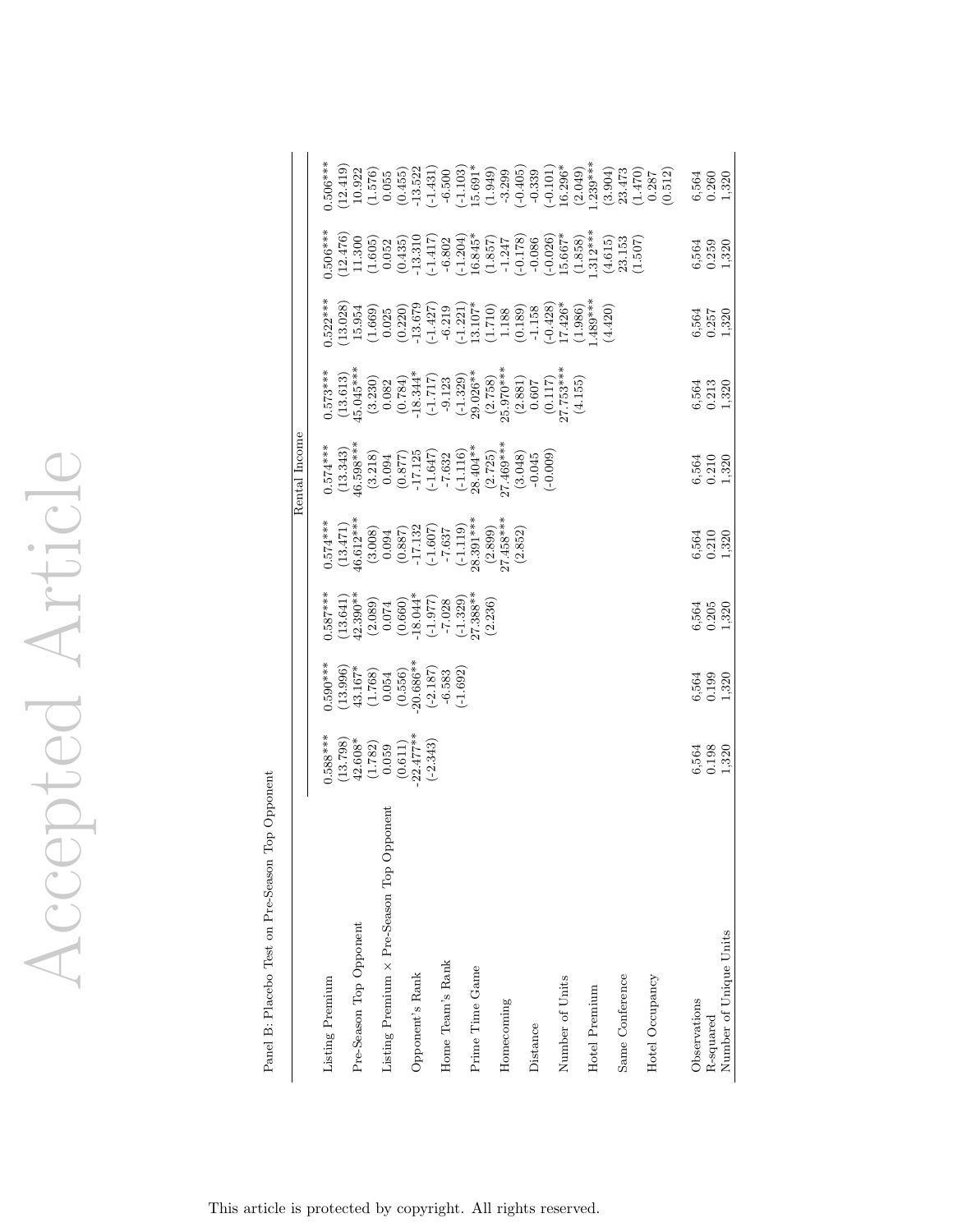## Table 8: Competition Table 8: Competition

is based on two criteria; the ratio of Airbnb units to all accommodations and the total number of Airbnb units, including units whose listing price is unchanged during football season. Airbnb Listing Premium is computed at the unit level as the listing price on a specific game minus the average listing price for all home games during the season. Rival is an indicator 50 if the team is unranked. Home Team's Rank is the rank of the home team prior to the start of the game, and equals 50 if the team is unranked. Prime Time Game is an indicator variable equal to one if the game occurs at 5pm or later, and zero otherwise. Pre-Season Top 25 Opponent is an indicator variable equal to one if the incoming opponent was ranked a variable equal to one if the game occurs at 5pm or later, and zero otherwise. Pre-Season Top 25 Opponent is an indicator variable equal to one if the incoming opponent was ranked a weekend, and zero otherwise. Distance refers to the number of miles separating the location of the home team and the visiting team. Same Conference is an indicator variable equal to one if the incoming opponent is in the same athletic conference as the home team. Hotel Premium is computed at the city level as the average hotel price on a specific game minus the and Appendix B contains a description of each variable. t-statistics are reported in parentheses. Standard errors are clustered at the team level. \*,\*\*\*, and \*\*\* indicate significance at and the standard errors are cluster This table reports the coefficients for the unit fixed effects panel regressions in Equations  $(2)$  and  $(5)$  after separating college towns into high versus low competition. This separation This table reports the coefficients for the unit fixed effects panel regressions in Equations (2) and (5) after separating college towns into high versus low competition. This separation Airbnb Listing Premium is computed at the unit level as the listing price on a specific game minus the average listing price for all home games during the season. Rival is an indicator variable that equals one if the home game is against a rival opponent, and zero otherwise. Opponent's Rank is the incoming rank of the opponent prior to the start of the game, and equals variable that equals one if the home game is against a rival opponent, and zero otherwise. Opponent's Rank is the incoming rank of the opponent prior to the start of the game, and equals 50 if the team is unranked. Home Team's Rank is the rank of the home team prior to the start of the game, and equals 50 if the team is unranked. Prime Time Game is an indicator top 25 team on the Associated Press Poll at the start of the season, and zero otherwise. Homecoming is an indicator variable equal to one if the game takes place on the homecoming top 25 team on the Associated Press Poll at the start of the season, and zero otherwise. Homecoming is an indicator variable equal to one if the game takes place on the homecoming weekend, and zero otherwise. Distance refers to the number of miles separating the location of the home team and the visiting team. Same Conference is an indicator variable equal to one if the incoming opponent is in the same athletic conference as the home team. Hotel Premium is computed at the city level as the average hotel price on a specific game minus the average hotel price for all home games during the season, while Hotel Occupancy refers to the average hotel occupancy on a specific game. Appendix A contains the list of rival teams average hotel price for all home games during the season, while Hotel Occupancy refers to the average hotel occupancy on a specific game. Appendix A contains the list of rival teams and Appendix B contains a description of each variable. t-statistics are reported in parentheses. Standard errors are clustered at the team level. \*, \*\*, and \*\*\* indicate significance at is based on two criteria; the ratio of Airbnb units to all accommodations and the total number of Airbnb units, including units whose listing price is unchanged during football season. the 10%, 5%, and 1% levels, respectively. the 10%, 5%, and 1% levels, respectively.

|                                |                                                     | Panel A: Ratio of Airbnb Units | Airbnb Units + Hotel Rooms                         |                      |                                                    |                      | Panel B: All Airbnb Units (including those with no listing price change) |                                                               |
|--------------------------------|-----------------------------------------------------|--------------------------------|----------------------------------------------------|----------------------|----------------------------------------------------|----------------------|--------------------------------------------------------------------------|---------------------------------------------------------------|
|                                | Above Average (High Competition)<br>Listing Premium | Rental Income                  | Below Average (Low Competition)<br>Listing Premium | Rental Income        | Above Average (High Competition<br>Listing Premium | Rental Income        | Below Average (Low Competition<br>Listing Premium                        | Rental Income                                                 |
| Listing Premium                |                                                     | $0.716***$                     |                                                    | $0.804***$           |                                                    | $0.754***$           |                                                                          | $0.749***$                                                    |
|                                |                                                     | (12.870)                       |                                                    | (6.097)              |                                                    | (12.499)             |                                                                          | (5.252)                                                       |
| Rival                          | $18.794***$                                         | $-14.837$                      | $13.220*$                                          |                      | $5.369**$                                          | $-4.848$             | 14.937                                                                   | $-4.334$                                                      |
|                                | (3.296)                                             | $(-1.201)$                     | (2.008)                                            | $3.052$<br>$(0.244)$ | (2.548)                                            | $(-0.628)$           | (1.446)                                                                  | $(-0.231)$                                                    |
| Listing Premium $\times$ Rival |                                                     | $-0.249**$                     |                                                    | $-0.315$             |                                                    | $0.294***$           |                                                                          | $-0.227$                                                      |
|                                |                                                     | $(-2.204)$                     |                                                    | $(-0.921)$           |                                                    | $(-2.305)$           |                                                                          | $(-0.661)$                                                    |
| Opponent's Rank                | $-7.326$                                            | $-20.938$                      | $-7.785$                                           | $-0.005$             | $-4.747$                                           | $-22.779$            | $-11.175$                                                                | 0.193                                                         |
|                                | $(-0.695)$                                          | $(-1.607)$                     | $(-1.223)$                                         | $(-0.001)$           | $(-0.518)$                                         | $(-1.562)$           |                                                                          | (0.020)                                                       |
| Home Team's Rank               | $-9.153***$                                         | $-7.070$                       | $16.333**$                                         | $-0.594$             | $-7.455***$                                        | $-10.160$            | $(1.374)$<br>14.001*                                                     | $-8.125$                                                      |
|                                | $(-3.110)$                                          | $(-0.699)$                     | (2.666)                                            | $(-0.067)$           | $(-2.577)$<br>14.356***                            | $(-1.190)$           | $(2.040)$<br>11.934*                                                     | $(-0.782)$                                                    |
| Prime Time Game                | $-14.048***$                                        | 14.431                         | $8.628**$                                          | 13.397               |                                                    | 12.665               |                                                                          | 45.159*                                                       |
|                                | $(-6.345)$                                          | (1.617)                        | (2.473)                                            | $(0.591)$<br>-16.044 | $(-4.743)$                                         | $(1.296)$<br>9.691** | $\left( 1.860\right)$ $-7.244$                                           | (1.919)                                                       |
| Pre-Season Top Opponent        | $-2.639$                                            | 12.868                         | $-5.051$                                           |                      | $-1.230$                                           |                      |                                                                          | $-4.422$                                                      |
|                                | $(-0.574)$                                          | (1.784)                        | $(-0.985)$                                         | $(-1.487)$           | $(-0.269)$                                         | (2.821)              | $(-0.939)$                                                               | $(-0.333)$                                                    |
| Homecoming                     | $-3.229$                                            | $-8.266$                       | 5.053                                              | $-16.293$            |                                                    | $-4.767$             |                                                                          |                                                               |
|                                | $(-0.739)$                                          | $(-0.508)$                     | (0.897)                                            | $(-1.131)$           | (0.283)                                            | $(-0.425)$<br>2.484  | $\begin{array}{c} 4.445 \\ (0.500) \\ 0.442 \\ (0.053) \end{array}$      | $\begin{array}{c} -25.690 \\ (-1.588) \\ -14.129 \end{array}$ |
| Distance                       | 0.892                                               | $-6.481$                       | 0.425                                              | $5.618$              | $-0.020$                                           |                      |                                                                          |                                                               |
|                                | (0.221)                                             | $(-1.112)$                     | (0.121)                                            | (0.570)              | $(-0.005)$                                         | (0.427)              |                                                                          | $(-1.367)$                                                    |
| Number of Units                | $30.390***$                                         | 14.453                         | $-1.174$                                           | $21.322*$            | 20.039                                             | $51.591**$           | $-0.465$                                                                 | 12.824                                                        |
|                                | (7.611)                                             | (1.057)                        | $(-0.394)$                                         | (1.767)              | (1.768)                                            | (2.387)              | $(-0.134)$                                                               | (0.776)                                                       |
| Hotel Premium                  | $0.983**$                                           | $1.285***$                     | $0.816*$                                           | $2.216***$           | $1.022**$                                          | $1.204**$            | $0.831*$                                                                 | $2.054***$                                                    |
|                                | (3.099)                                             | (2.665)                        | (1.959)                                            | (5.050)              | $(3.045)$<br>17.065*                               | (2.810)              | $\begin{array}{c} (2.018) \\ 1.450 \end{array}$                          | (4.759)                                                       |
| Same Conference                | 14.849                                              | 23.912                         | 6.365                                              | 6.139                |                                                    | 25.152               |                                                                          | $-3.815$                                                      |
|                                | (1.481)                                             | (0.807)                        | (0.869)                                            | (0.557)              | (2.151)                                            | (1.024)              | (0.126)                                                                  | $(-0.325)$                                                    |
| Hotel Occupancy                | $-0.720$                                            | 0.277                          | $1.493**$                                          | $-1.140$             | $-0.929*$                                          | 0.116                | $1.171**$                                                                | $-0.732$                                                      |
|                                | $-1.445$                                            | (0.335)                        | $(-2.387)$                                         | $(-1.585)$           | $(-1.884)$                                         | (0.135)              | $(-2.491)$                                                               | $(-0.835)$                                                    |
| Observations                   | 4,792                                               | 4,792                          | 1,772<br>0.064                                     | 1,772<br>0.246       | 5,105                                              | $5,105$              | $1,459$<br>0.077<br>401                                                  | $1,459$<br>0.247                                              |
| R-squared                      | 0.109                                               | 0.329                          |                                                    |                      | $0.103$<br>$1,135$                                 | 0.340                |                                                                          |                                                               |
| Number of Unique Units         | 1,081                                               | 1,081                          | 404                                                | 404                  |                                                    | 1,135                |                                                                          | $401$                                                         |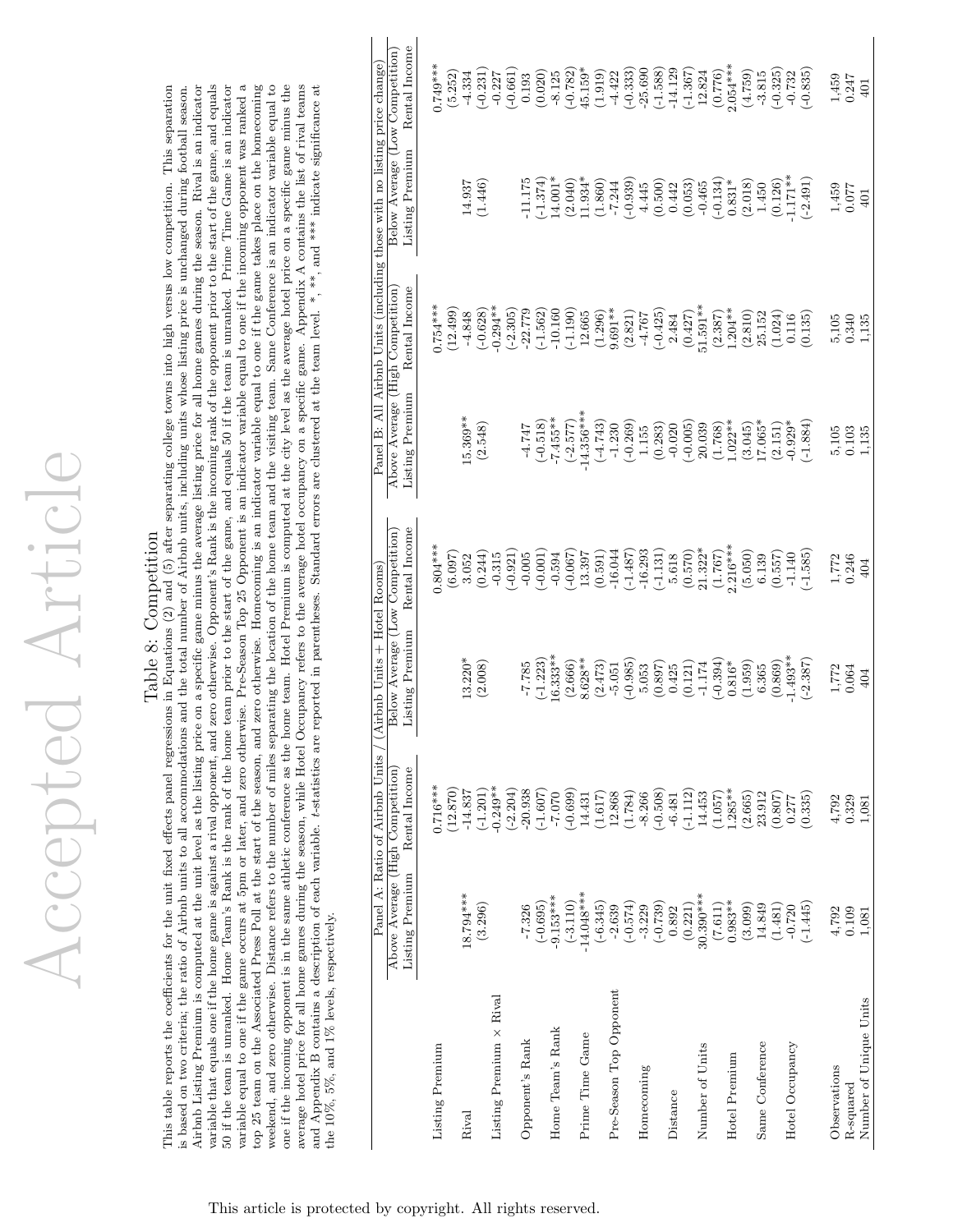## Table 9: Distance from Stadium Table 9: Distance from Stadium

This table reports the coefficients for the unit fixed effects panel regressions in Equations (2) and (5) where the sample consists of entire units on Airbnb located with a specific distance (15 miles, 10 miles, 5 miles, and 1 mile) of the football stadium. Airbnb Listing Premium is computed at the unit level as the listing price on a specific game minus the average listing price for all home games during the season. Rival is an indicator variable that equals one if the home game is against a rival opponent, and zero otherwise. Opponent's Rank is the This table reports the coefficients for the unit fixed effects panel regressions in Equations (2) and (5) where the sample consists of entire units on Airbnb located with a specific distance (15 miles, 10 miles, 5 miles, and 1 mile) of the football stadium. Airbnb Listing Premium is computed at the unit level as the listing price on a specific game minus the average listing price for all home games during the season. Rival is an indicator variable that equals one if the home game is against a rival opponent, and zero otherwise. Opponent's Rank is the incoming rank of the opponent prior to the start of the game, and equals 50 if the team is unranked. Home Team's Rank is the rank of the bome team prior to the start of the game, and equals 50 if the team is unranked. Prime Time Game is an indicator variable equal to one if the game occurs at 5pm or later, and zero otherwise. Pre-Season Top 25 Opponent is and equals 50 if the team is unranked. Prime Time Game is an indicator variable equal to one if the game occurs at 5pm or later, and zero otherwise. Pre-Season Top 25 Opponent is an indicator variable equal to one if the incoming opponent was ranked a top 25 team on the Associated Press Poll at the start of the season, and zero otherwise. Homecoming is an an indicator variable equal to one if the incoming opponent was ranked a top 25 team on the Associated Press Poll at the start of the season, and zero otherwise. Homecoming is an indicator variable equal to one if the game takes place on the homecoming weekend, and zero otherwise. Distance refers to the number of miles separating the location of the home team indicator variable equal to one if the game takes place on the homecoming weekend, and zero otherwise. Distance refers to the number of miles separating the location of the home team<br>and the vicition to compose on the midd and the visiting team. Same Conference is an indicator variable equal to one if the incoming opponent is in the same athletic conference as the home team. Hotel Premium is computed and the visiting team. Same Conference is an indicator variable equal to one if the incoming opponent is in the same athletic conference as the home team. Hotel Premium is computed at the city level as the average hotel price on a specific game minus the average hotel price for all home games during the season, while Hotel Occupancy refers to the average hotel at the city level as the average hotel price on a specific game minus the average hotel price for all home games during the season, while Hotel Occupancy refers to the average hotel occupancy on a specific game. Appendix A contains the list of rival teams and Appendix B contains a description of each variable. t-statistics are reported in parentheses. Standard occupancy on a specific game. Appendix A contains the list of rival teams and Appendix B contains a description of each variable. t-statistics are reported in parentheses. Standard incoming rank of the opponent prior to the start of the game, and equals 50 if the team is unranked. Home Team's Rank is the rank of the home team prior to the start of the game, errors are clustered at the team level.  $*, **$ , and  $***$  indicate significance at the 10%, 5%, and 1% levels, respectively. errors are clustered at the team level. \*, \*\*, and \*\*\* indicate significance at the  $10\%$ ,  $5\%$ , and  $1\%$  levels, respectively.

|                                |                                                                                                                                                                             | Airbnb Listing Premium                                                                                                                                               |                                                                                                                                                                                |                                                                                                                                                                                                      |                                                                                                             | $\rm{Rental}$                                                                                                                                                                                                                                                                                                                        | Income                                                                                                                                                                                |                                                                                                                                                                                                                                                                                              |
|--------------------------------|-----------------------------------------------------------------------------------------------------------------------------------------------------------------------------|----------------------------------------------------------------------------------------------------------------------------------------------------------------------|--------------------------------------------------------------------------------------------------------------------------------------------------------------------------------|------------------------------------------------------------------------------------------------------------------------------------------------------------------------------------------------------|-------------------------------------------------------------------------------------------------------------|--------------------------------------------------------------------------------------------------------------------------------------------------------------------------------------------------------------------------------------------------------------------------------------------------------------------------------------|---------------------------------------------------------------------------------------------------------------------------------------------------------------------------------------|----------------------------------------------------------------------------------------------------------------------------------------------------------------------------------------------------------------------------------------------------------------------------------------------|
|                                | 15 miles                                                                                                                                                                    | 10 miles                                                                                                                                                             | 5 miles                                                                                                                                                                        | 1 mile                                                                                                                                                                                               | 15 miles                                                                                                    | 10 miles                                                                                                                                                                                                                                                                                                                             | 5 miles                                                                                                                                                                               | 1 mile                                                                                                                                                                                                                                                                                       |
| Listing Premium                |                                                                                                                                                                             |                                                                                                                                                                      |                                                                                                                                                                                |                                                                                                                                                                                                      | $0.747***$                                                                                                  | $0.858***$                                                                                                                                                                                                                                                                                                                           | $0.922***$                                                                                                                                                                            | $1.191***$                                                                                                                                                                                                                                                                                   |
|                                |                                                                                                                                                                             |                                                                                                                                                                      |                                                                                                                                                                                |                                                                                                                                                                                                      | (14.495)                                                                                                    |                                                                                                                                                                                                                                                                                                                                      | (8.886)                                                                                                                                                                               |                                                                                                                                                                                                                                                                                              |
| Rival                          | 19.497***                                                                                                                                                                   | $7.029***$                                                                                                                                                           | $18.273**$                                                                                                                                                                     | 25.470**                                                                                                                                                                                             | $-9.044$                                                                                                    | (11.925)                                                                                                                                                                                                                                                                                                                             | $-4.364$                                                                                                                                                                              |                                                                                                                                                                                                                                                                                              |
|                                | (4.431)                                                                                                                                                                     | (3.583)                                                                                                                                                              | (2.672)                                                                                                                                                                        | (2.392)                                                                                                                                                                                              | $(-0.777)$                                                                                                  |                                                                                                                                                                                                                                                                                                                                      |                                                                                                                                                                                       |                                                                                                                                                                                                                                                                                              |
| Listing Premium $\times$ Riva. |                                                                                                                                                                             |                                                                                                                                                                      |                                                                                                                                                                                |                                                                                                                                                                                                      | $-0.272**$                                                                                                  | $\begin{array}{l} (-0.725)\\[-0.309^{**}$\\[-0.309^{**}$\\[-0.5em] -0.309^{**}$\\[-0.5em] -0.309^{**}$\\[-0.5em] -0.309^{**}$\\[-0.5em] -0.309^{**}$\\[-0.5em] -0.303^{**}$\\[-0.5em] -0.303^{**}$\\[-0.5em] -0.303^{**}$\\[-0.5em] -0.300^{**}$\\[-0.5em] -0.300^{**}$\\[-0.5em] -0.300^{**}$\\[-0.5em] -0.300^{**}$\\[-0.5em] -0.$ | $(-0.349)$<br>0.393**                                                                                                                                                                 | $\begin{array}{l} (6.650)\\ (6.650)\\ (3.0985)\\ (1.275)\\ (2.621)\\ (3.623)\\ (4.627)\\ (5.629)\\ (6.621)\\ (7.621)\\ (8.621)\\ (9.621)\\ (1.621)\\ (1.621)\\ (1.621)\\ (1.621)\\ (1.621)\\ (1.621)\\ (1.621)\\ (1.621)\\ (1.622)\\ (1.622)\\ (1.623)\\ (1.623)\\ (1.624)\\ (1.624)\\ (1.6$ |
|                                |                                                                                                                                                                             |                                                                                                                                                                      |                                                                                                                                                                                |                                                                                                                                                                                                      | $(-2.101)$                                                                                                  |                                                                                                                                                                                                                                                                                                                                      | $\begin{array}{l} (2.225)\\ (2.225)\\ (1.4.614)\\ (1.777)\\ (0.957)\\ (0.214)\\ (0.214)\\ (0.480)\\ (0.480)\\ (0.649)\\ (0.695)\\ (0.697)\\ (0.619)\\ (0.48)\\ (0.448)\\ \end{array}$ |                                                                                                                                                                                                                                                                                              |
| Opponent's Rank                |                                                                                                                                                                             |                                                                                                                                                                      |                                                                                                                                                                                |                                                                                                                                                                                                      | $-14.503$                                                                                                   |                                                                                                                                                                                                                                                                                                                                      |                                                                                                                                                                                       |                                                                                                                                                                                                                                                                                              |
|                                | (110.1)                                                                                                                                                                     | $-8.184$<br>$(-1.069)$                                                                                                                                               |                                                                                                                                                                                | $\frac{-14.569}{(-1.564)}$<br>1.055                                                                                                                                                                  |                                                                                                             |                                                                                                                                                                                                                                                                                                                                      |                                                                                                                                                                                       |                                                                                                                                                                                                                                                                                              |
| Home Team's Rank               | $-4.387$                                                                                                                                                                    | $-4.839$                                                                                                                                                             |                                                                                                                                                                                |                                                                                                                                                                                                      |                                                                                                             |                                                                                                                                                                                                                                                                                                                                      |                                                                                                                                                                                       |                                                                                                                                                                                                                                                                                              |
|                                | $(-1.490)$                                                                                                                                                                  | $(-1.473)$                                                                                                                                                           | $-4.648$<br>$(-0.670)$<br>$-1.345$<br>$(-0.284)$                                                                                                                               |                                                                                                                                                                                                      |                                                                                                             |                                                                                                                                                                                                                                                                                                                                      |                                                                                                                                                                                       |                                                                                                                                                                                                                                                                                              |
| Pre-Season Top Opponent        |                                                                                                                                                                             |                                                                                                                                                                      |                                                                                                                                                                                |                                                                                                                                                                                                      |                                                                                                             |                                                                                                                                                                                                                                                                                                                                      |                                                                                                                                                                                       |                                                                                                                                                                                                                                                                                              |
|                                | $-0.699$<br>$(-0.146)$                                                                                                                                                      |                                                                                                                                                                      |                                                                                                                                                                                |                                                                                                                                                                                                      |                                                                                                             |                                                                                                                                                                                                                                                                                                                                      |                                                                                                                                                                                       |                                                                                                                                                                                                                                                                                              |
| Prime Time Game                | $9.434***$                                                                                                                                                                  |                                                                                                                                                                      |                                                                                                                                                                                |                                                                                                                                                                                                      | $\begin{array}{c} (-1.623) \\ -7.454 \\ (-1.024) \\ 11.453^* \\ (1.762) \\ (1.762) \\ 16.614^* \end{array}$ |                                                                                                                                                                                                                                                                                                                                      |                                                                                                                                                                                       |                                                                                                                                                                                                                                                                                              |
|                                | $\begin{array}{c} (-3.201) \\[-4pt] 1.450 \\[-4pt] (0.351) \\[-4pt] 0.721 \\[-4pt] (0.419) \\[-4pt] (1.694) \\[-4pt] (1.694) \\[-4pt] (1.694) \\[-4pt] (1.694) \end{array}$ | $\begin{array}{r} -0.165 \\ -0.031) \\ (-0.031) \\ (-2.23*** \\ (-2.246) \\ (-2.330) \\ (-0.11) \\ 0.011 \\ (-0.078) \\ (1.739) \\ (-1.739) \\ 0.882*** \end{array}$ | $\begin{array}{l} (0.724 \\ (0.110) \\ (-1.099 \\ (-0.298) \\ (0.452) \\ (0.452) \\ (-1.768 \\ (-0.750) \\ (-0.750) \\ (-0.096) \\ (-0.096) \\ (1.096) \\ (2.965) \end{array}$ | $\begin{array}{l} (0.085) \\ (0.085) \\ (-2.112) \\ (-6.086 \\ -6.086 \\ 0.074) \\ (0.794) \\ (0.781) \\ (-0.781) \\ 17.689^* \\ (1.930) \\ (1.930) \\ (1.930) \\ (1.930) \\ (1.930) \\ \end{array}$ | $\begin{array}{c} (2.025) \\ -8.632 \\ (-0.940) \\ -2.208 \end{array}$                                      |                                                                                                                                                                                                                                                                                                                                      |                                                                                                                                                                                       |                                                                                                                                                                                                                                                                                              |
| Homecoming                     |                                                                                                                                                                             |                                                                                                                                                                      |                                                                                                                                                                                |                                                                                                                                                                                                      |                                                                                                             |                                                                                                                                                                                                                                                                                                                                      |                                                                                                                                                                                       |                                                                                                                                                                                                                                                                                              |
|                                |                                                                                                                                                                             |                                                                                                                                                                      |                                                                                                                                                                                |                                                                                                                                                                                                      |                                                                                                             |                                                                                                                                                                                                                                                                                                                                      |                                                                                                                                                                                       |                                                                                                                                                                                                                                                                                              |
| Distance                       |                                                                                                                                                                             |                                                                                                                                                                      |                                                                                                                                                                                |                                                                                                                                                                                                      |                                                                                                             |                                                                                                                                                                                                                                                                                                                                      |                                                                                                                                                                                       |                                                                                                                                                                                                                                                                                              |
|                                |                                                                                                                                                                             |                                                                                                                                                                      |                                                                                                                                                                                |                                                                                                                                                                                                      |                                                                                                             |                                                                                                                                                                                                                                                                                                                                      |                                                                                                                                                                                       |                                                                                                                                                                                                                                                                                              |
| Number of Units                |                                                                                                                                                                             |                                                                                                                                                                      |                                                                                                                                                                                |                                                                                                                                                                                                      | $(-0.494)$<br>14.940*<br>(1.778)<br>(382***                                                                 |                                                                                                                                                                                                                                                                                                                                      | $(0.634)$<br>$(0.634)$<br>$.326***$                                                                                                                                                   |                                                                                                                                                                                                                                                                                              |
|                                |                                                                                                                                                                             |                                                                                                                                                                      |                                                                                                                                                                                |                                                                                                                                                                                                      |                                                                                                             |                                                                                                                                                                                                                                                                                                                                      |                                                                                                                                                                                       |                                                                                                                                                                                                                                                                                              |
| Hotel Premium                  |                                                                                                                                                                             |                                                                                                                                                                      |                                                                                                                                                                                |                                                                                                                                                                                                      |                                                                                                             |                                                                                                                                                                                                                                                                                                                                      |                                                                                                                                                                                       |                                                                                                                                                                                                                                                                                              |
|                                | (3.203)                                                                                                                                                                     | (3.008)                                                                                                                                                              |                                                                                                                                                                                | (2.827)                                                                                                                                                                                              | (4.442)                                                                                                     |                                                                                                                                                                                                                                                                                                                                      | (5.082)                                                                                                                                                                               |                                                                                                                                                                                                                                                                                              |
| Same Conference                | 9.798                                                                                                                                                                       | 10.144                                                                                                                                                               | 10.960                                                                                                                                                                         |                                                                                                                                                                                                      | 18.075                                                                                                      |                                                                                                                                                                                                                                                                                                                                      |                                                                                                                                                                                       |                                                                                                                                                                                                                                                                                              |
|                                | $(1.162)$<br>0.723**<br>(-2.159)                                                                                                                                            | $(1.075)$<br>0.767**                                                                                                                                                 | $(0.940)$<br>$-0.702*$<br>$(-1.894)$                                                                                                                                           | $\begin{array}{c} 6.871 \\ (0.303) \\ 1.714** \\ (-2.374) \end{array}$                                                                                                                               | (1.058)                                                                                                     | $\begin{array}{l} (4.337) \\ 21.592 \\ (1.236) \\ 0.345 \\ (0.621) \end{array}$                                                                                                                                                                                                                                                      | 15.750<br>(1.436)                                                                                                                                                                     | $\begin{array}{c} (3.767) \\ -6.142 \\ -0.303 \\ 0.930 \\ \end{array}$                                                                                                                                                                                                                       |
| Hotel Occupancy                |                                                                                                                                                                             |                                                                                                                                                                      |                                                                                                                                                                                |                                                                                                                                                                                                      | $\frac{0.116}{0.228}$                                                                                       |                                                                                                                                                                                                                                                                                                                                      | $\frac{0.182}{0.333}$                                                                                                                                                                 |                                                                                                                                                                                                                                                                                              |
|                                |                                                                                                                                                                             | $(-2.269)$                                                                                                                                                           |                                                                                                                                                                                |                                                                                                                                                                                                      |                                                                                                             |                                                                                                                                                                                                                                                                                                                                      |                                                                                                                                                                                       |                                                                                                                                                                                                                                                                                              |
| Observations                   | 6,564                                                                                                                                                                       | 5,974                                                                                                                                                                |                                                                                                                                                                                | 899                                                                                                                                                                                                  |                                                                                                             |                                                                                                                                                                                                                                                                                                                                      |                                                                                                                                                                                       | 899                                                                                                                                                                                                                                                                                          |
| R-squared                      | 0.088                                                                                                                                                                       |                                                                                                                                                                      | 3,862<br>0.104<br>776                                                                                                                                                          | 0.089                                                                                                                                                                                                |                                                                                                             | 5,974<br>0.292<br>1,181                                                                                                                                                                                                                                                                                                              | 3,862<br>0.292                                                                                                                                                                        | 0.367                                                                                                                                                                                                                                                                                        |
| Number of Unique Units         | 1,320                                                                                                                                                                       | 0.086<br>1,181                                                                                                                                                       |                                                                                                                                                                                | 185                                                                                                                                                                                                  | $\begin{array}{c} 6,564 \\ 0.300 \\ 1,320 \end{array}$                                                      |                                                                                                                                                                                                                                                                                                                                      | $776\,$                                                                                                                                                                               | 185                                                                                                                                                                                                                                                                                          |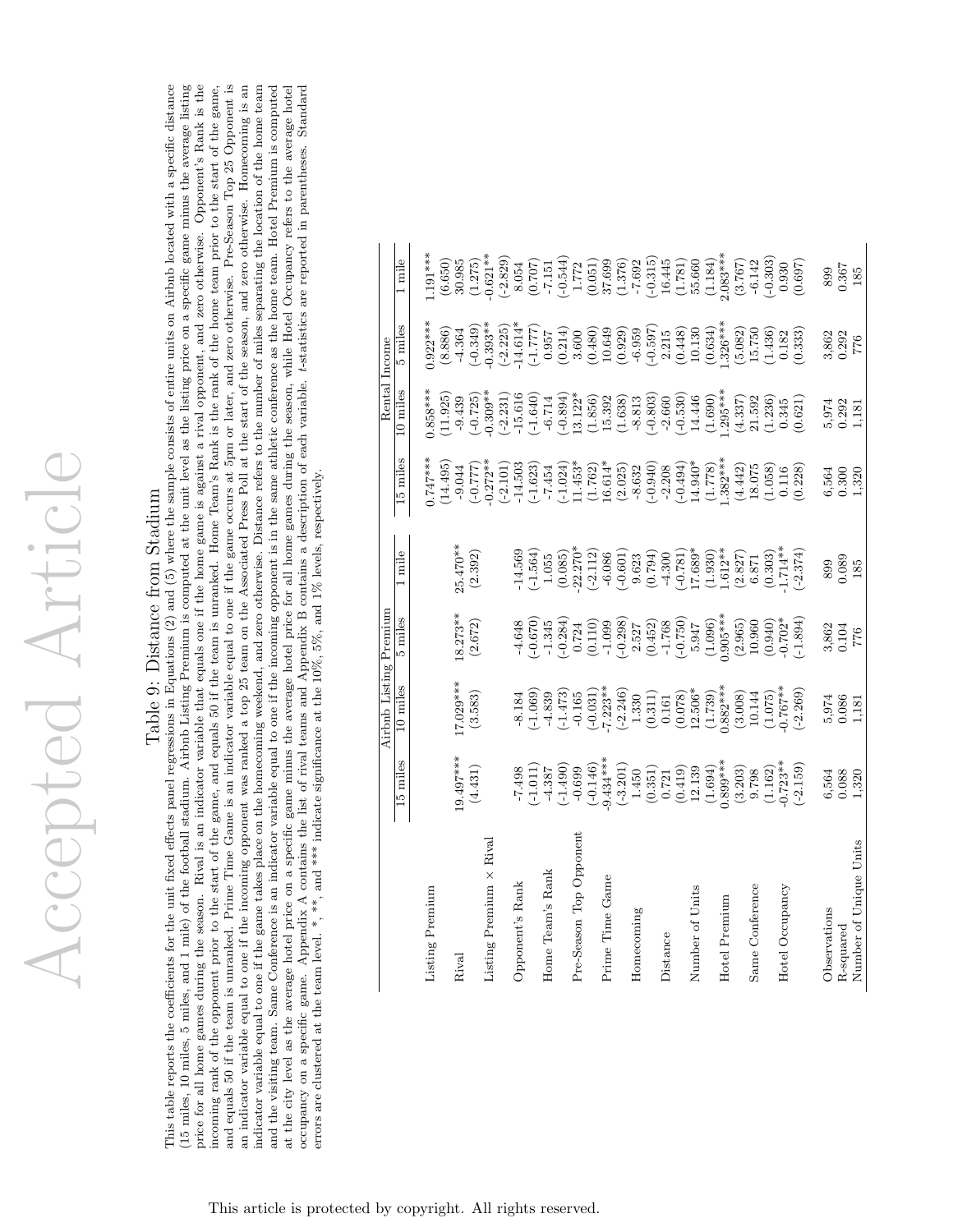## Table 10: Financial Constraints

This reports the coefficients from the unit fixed effects panel regressions in Equations (2) and (5) for non-professional hosts that have only one unit listed on Airbnb. A low credit utilization score corresponds with financially unconstrained hosts, while a high credit utilization score corresponds with financially constrained hosts. Airbnb Listing Premium is computed at the unit level as the listing price on a specific game minus the average listing price for all home games during the season. Rival is an indicator variable that equals one if the home game is against a rival opponent, and zero otherwise. Opponent's Rank is the incoming rank of the opponent prior to the start of the game, and equals 50 if the team is unranked. Home Team's Rank is the rank of the home team prior to the start of the game, and equals 50 if the team is unranked. Prime Time Game is an indicator variable equal to one if the game occurs at 5pm or later, and zero otherwise. Pre-Season Top 25 Opponent is an indicator variable equal to one if the incoming opponent was ranked a top 25 team on the Associated Press Poll at the start of the season, and zero otherwise. Homecoming is an indicator variable equal to one if the game takes place on the homecoming weekend, and zero otherwise. Distance refers to the number of miles separating the location of the home team and the visiting team. Same Conference is an indicator variable equal to one if the incoming opponent is in the same athletic conference as the home team. Hotel Premium is computed at the city level as the average hotel price on a specific game minus the average hotel price for all home games during the season, while Hotel Occupancy refers to the average hotel occupancy on a specific game. Appendix A contains the list of rival teams and Appendix B contains a description of each variable. t-statistics are reported in parentheses. Standard errors are clustered at the team level. \*, \*\*, and \*\*\* indicate significance at the 10%, 5%, and 1% levels, respectively.

|                                | Financially Unconstrained |                       | Financially Constrained |                       |  |
|--------------------------------|---------------------------|-----------------------|-------------------------|-----------------------|--|
|                                | Listing Premium           | Rental Income         | <b>Listing Premium</b>  | Rental Income         |  |
| Listing Premium                |                           | $0.540***$<br>(6.153) |                         | $0.747***$<br>(9.799) |  |
| Rival                          | 25.378***                 | $-8.87$               | 10.041                  | $-0.279$              |  |
|                                | (3.823)                   | $(-0.732)$            | (1.565)                 | $(-0.017)$            |  |
| Listing Premium $\times$ Rival |                           | $-0.430**$            |                         | 0.096                 |  |
|                                |                           | $(-2.786)$            |                         | (0.528)               |  |
| Opponent's Rank                | $-3.477$                  | $-21.409$             | $-8.853$                | $-8.709$              |  |
|                                | $(-0.401)$                | $(-1.649)$            | $(-0.821)$              | $(-0.710)$            |  |
| Home Team's Rank               | $-4.68$                   | $-10.534$             | $-9.417$                | $-2.072$              |  |
|                                | $(-1.669)$                | $(-1.217)$            | $(-1.576)$              | $(-0.221)$            |  |
| Pre-Season Top Opponent        | 5.23                      | 9.117                 | 1.087                   | 15.428                |  |
|                                | (0.719)                   | (1.091)               | (0.191)                 | (1.554)               |  |
| Prime Time Game                | $-10.762***$              | 13.888                | $-6.852$                | 22.165                |  |
|                                | $(-4.423)$                | (1.179)               | $(-0.741)$              | (1.643)               |  |
| Homecoming                     | 1.318                     | $-5.423$              | 0.821                   | 1.879                 |  |
|                                | (0.257)                   | $(-0.446)$            | (0.215)                 | (0.203)               |  |
| Same Conference                | 8.834                     | 38.729                | 9.319                   | 25.726*               |  |
|                                | (0.864)                   | (1.594)               | (1.493)                 | (1.813)               |  |
| Distance                       | 2.369                     | $-7.174$              | $-0.298$                | 0.384                 |  |
|                                | (0.897)                   | $(-1.129)$            | $(-0.094)$              | (0.050)               |  |
| Number of Units                | $11.250*$                 | 13.233                | 11.962                  | 14.99                 |  |
|                                | (1.796)                   | (1.656)               | (1.091)                 | (0.941)               |  |
| Hotel Premium                  | $0.790*$                  | $1.297***$            | $0.786***$              | $1.090**$             |  |
|                                | (1.821)                   | (4.391)               | (3.486)                 | (2.627)               |  |
| Hotel Occupancy                | $-0.563$                  | 0.088                 | $-0.792**$              | 0.271                 |  |
|                                | $(-1.443)$                | (0.160)               | $(-2.171)$              | (0.487)               |  |
| Observations                   | 2,576                     | 2,576                 | 2,444                   | 2,444                 |  |
| R-squared                      | 0.109                     | 0.237                 | 0.077                   | 0.301                 |  |
| Number of Unique Units         | 512                       | 512                   | 494                     | 494                   |  |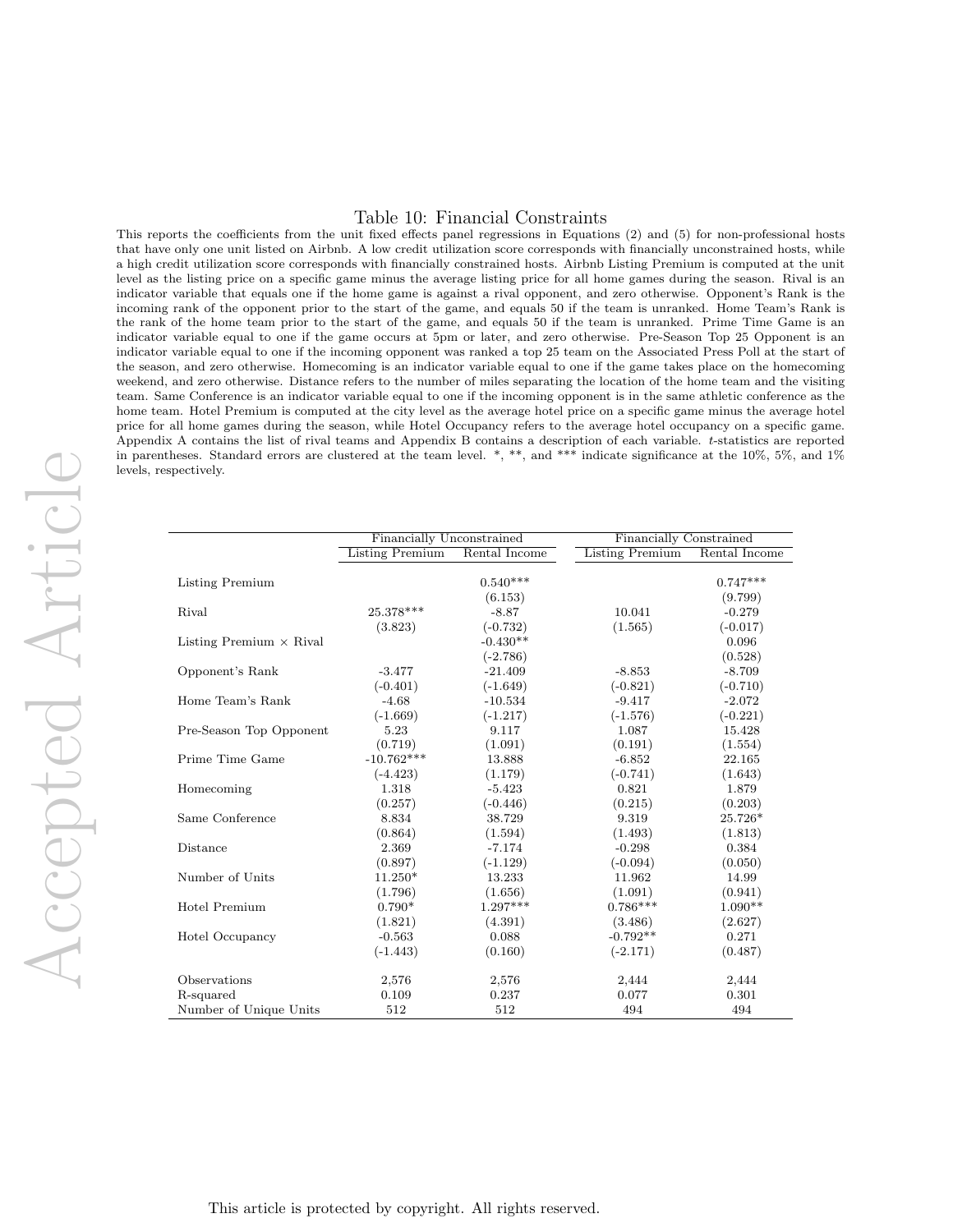## Table 11: Learning

This table reports the coefficients from the unit fixed effects panel regressions in Equation (5) based on units in 2015. The sample of units is divided into two categories; those that were first listed in 2014 (early hosts) versus those that were first listed in 2015 (late hosts). Units listed in 2014 are associated with greater learning than those listed in 2015. A low credit utilization score corresponds with financially unconstrained hosts, while a high credit utilization score corresponds with financially constrained hosts. Airbnb Listing Premium is computed at the unit level as the listing price on a specific game minus the average listing price for all home games during the season. Rival is an indicator variable that equals one if the home game is against a rival opponent, and zero otherwise. Opponent's Rank is the incoming rank of the opponent prior to the start of the game, and equals 50 if the team is unranked. Home Team's Rank is the rank of the home team prior to the start of the game, and equals 50 if the team is unranked. Prime Time Game is an indicator variable equal to one if the game occurs at 5pm or later, and zero otherwise. Pre-Season Top 25 Opponent is an indicator variable equal to one if the incoming opponent was ranked a top 25 team on the Associated Press Poll at the start of the season, and zero otherwise. Homecoming is an indicator variable equal to one if the game takes place on the homecoming weekend, and zero otherwise. Distance refers to the number of miles separating the location of the home team and the visiting team. Same Conference is an indicator variable equal to one if the incoming opponent is in the same athletic conference as the home team. Hotel Premium is computed at the city level as the average hotel price on a specific game minus the average hotel price for all home games during the season, while Hotel Occupancy refers to the average hotel occupancy on a specific game. Appendix A contains the list of rival teams and Appendix B contains a description of each variable. t-statistics are reported in parentheses. Standard errors are clustered at the team level. \*, \*\*, and \*\*\* indicate significance at the 10%, 5%, and 1% levels, respectively.

|                                | Rental Income                                            |             |               |             |
|--------------------------------|----------------------------------------------------------|-------------|---------------|-------------|
|                                | High Learning (Early Hosts)<br>Low Learning (Late Hosts) |             |               |             |
|                                | Unconstrained                                            | Constrained | Unconstrained | Constrained |
|                                |                                                          |             |               |             |
| Listing Premium                | $0.685***$                                               | $0.824***$  | $0.663***$    | $0.846***$  |
|                                | (3.359)                                                  | (8.591)     | (5.526)       | (8.671)     |
| Rival                          | 9.380                                                    | 21.804      | $-6.589$      | 4.539       |
|                                | (0.227)                                                  | (0.613)     | $(-0.702)$    | (0.449)     |
| Listing Premium $\times$ Rival | $-0.627**$                                               | 0.085       | $-0.425**$    | 0.102       |
|                                | $(-2.074)$                                               | (0.614)     | $(-2.310)$    | (0.643)     |
| Opponent's Rank                | $-15.133$                                                | $-94.207*$  | $-23.538*$    | 1.504       |
|                                | $(-0.893)$                                               | $(-2.277)$  | $(-1.995)$    | (0.092)     |
| Home Team's Rank               | $-49.550**$                                              | $-24.780$   | $-17.303*$    | $-16.149$   |
|                                | $(-3.049)$                                               | $(-0.894)$  | $(-1.921)$    | $(-1.685)$  |
| Prime Time                     | $-11.533$                                                | 56.585      | 6.543         | 10.981      |
|                                | $(-0.454)$                                               | (1.601)     | (0.584)       | (0.997)     |
| Pre-Season Top Opponent        | 75.666                                                   | 15.940      | $-0.141$      | 9.714       |
|                                | (1.817)                                                  | (0.352)     | $(-0.018)$    | (1.309)     |
| Homecoming                     | $-6.448$                                                 | 37.520      | 3.382         | 9.004       |
|                                | $(-0.419)$                                               | (1.179)     | (0.319)       | (0.729)     |
| Distance                       | $-3.959$                                                 | 4.120       | $-6.287$      | $-2.697$    |
|                                | $(-0.219)$                                               | (0.190)     | $(-1.054)$    | $(-0.396)$  |
| Number of Units                | 90.181                                                   | 137.471     | $-11.706$     | $-52.401$   |
|                                | (1.202)                                                  | (1.341)     | $(-0.209)$    | $(-0.764)$  |
| Hotel Premium                  | $-0.884$                                                 | $-0.702$    | $1.484***$    | $1.338**$   |
|                                | $(-0.973)$                                               | $(-1.074)$  | (4.192)       | (2.815)     |
| Same Conference                | 105.868**                                                | 94.134**    | 23.644        | 12.146      |
|                                | (2.981)                                                  | (3.192)     | (1.080)       | (1.247)     |
| Hotel Occupancy                | $7.625***$                                               | 2.290       | $-1.186**$    | $-0.665$    |
|                                | (3.287)                                                  | (1.101)     | $(-2.190)$    | $(-0.955)$  |
|                                |                                                          |             |               |             |
| Observations                   | 220                                                      | 184         | 2,172         | 2,012       |
| R-squared                      | 0.388                                                    | 0.512       | 0.273         | 0.373       |
| Number of Unique Units         | 35                                                       | 29          | 475           | 449         |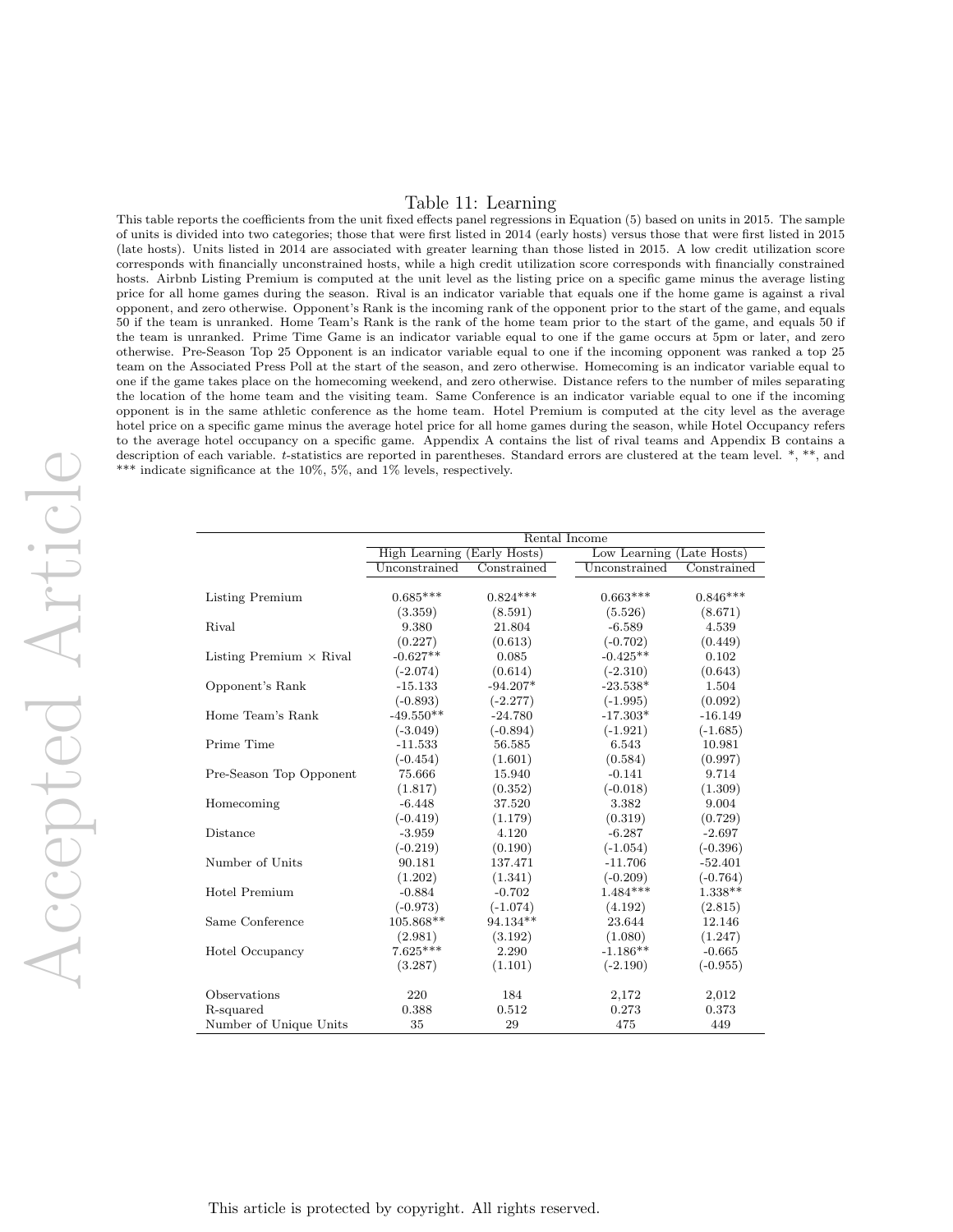## Table 12: Listing Premium for Shared Units

This table reports the coefficients from the unit fixed effects panel regression for shared units listed on Airbnb whose listing price changed at least once during the football season. For shared units, Airbnb Listing Premium is computed at the unit level as the listing price on a specific game minus the average listing price for all home games during the season. A low credit utilization score corresponds with financially unconstrained hosts, while a high credit utilization score corresponds with financially constrained hosts. Rival is an indicator variable that equals one if the home game is against a rival opponent, and zero otherwise. Homecoming is an indicator variable equal to one if the game takes place on the homecoming weekend, and zero otherwise. Opponent's Rank is the incoming rank of the opponent prior to the start of the game, and equals 50 if the team is unranked. Home Team's Rank is the rank of the home team prior to the start of the game, and equals 50 if the team is unranked. Pre-Season Top 25 Opponent is an indicator variable equal to one if the incoming opponent was ranked a top 25 team on the Associated Press Poll at the start of the season, and zero otherwise. Prime Time Game is an indicator variable equal to one if the game occurs at 5pm or later, and zero otherwise. Distance refers to the number of miles separating the location of the home team and the visiting team. Same Conference is an indicator variable equal to one if the incoming opponent is in the same athletic conference as the home team. Hotel Premium is computed at the city level as the average hotel price on a specific game minus the average hotel price for all home games during the season, while Hotel Occupancy refers to the average hotel occupancy on a specific game. Appendix A contains the list of rival teams and Appendix B contains a description of each variable. t-statistics are reported in parentheses. Standard errors are clustered at the team level. \*, \*\*, and \*\*\* indicate significance at the 10%, 5%, and 1% levels, respectively.

|                         | Financially Unconstrained | Financially Constrained |
|-------------------------|---------------------------|-------------------------|
|                         |                           |                         |
| Rival                   | $-0.817$                  | 4.376                   |
|                         | $(-0.142)$                | (1.628)                 |
| Opponent's Rank         | 0.980                     | 1.415                   |
|                         | (0.341)                   | (0.461)                 |
| Home Team's Rank        | $-1.106$                  | 0.883                   |
|                         | $(-0.410)$                | (0.354)                 |
| Prime Time Game         | $-2.656$                  | $-0.636$                |
|                         | $(-0.981)$                | $(-0.402)$              |
| Pre-Season Top Opponent | 3.609                     | 1.433                   |
|                         | (1.217)                   | (0.474)                 |
| Homecoming              | 1.656                     | 0.572                   |
|                         | (1.075)                   | (0.331)                 |
| Distance                | $-0.840$                  | $-0.024$                |
|                         | $(-1.253)$                | $(-0.015)$              |
| Same Conference         | $-3.852$                  | $-2.715$                |
|                         | $(-1.158)$                | $(-0.744)$              |
| Hotel Premium           | $0.326***$                | 0.196                   |
|                         | (3.216)                   | (0.909)                 |
| Hotel Occupancy         | $-0.274*$                 | $-0.082$                |
|                         | $(-2.010)$                | $(-0.360)$              |
| Number of Shared Units  | $-1.361$                  | 0.294                   |
|                         | $(-0.504)$                | (0.107)                 |
|                         |                           |                         |
| Observations            | 972                       | 958                     |
| R-squared               | 0.072                     | 0.045                   |
| Number of Unique Units  | 202                       | 200                     |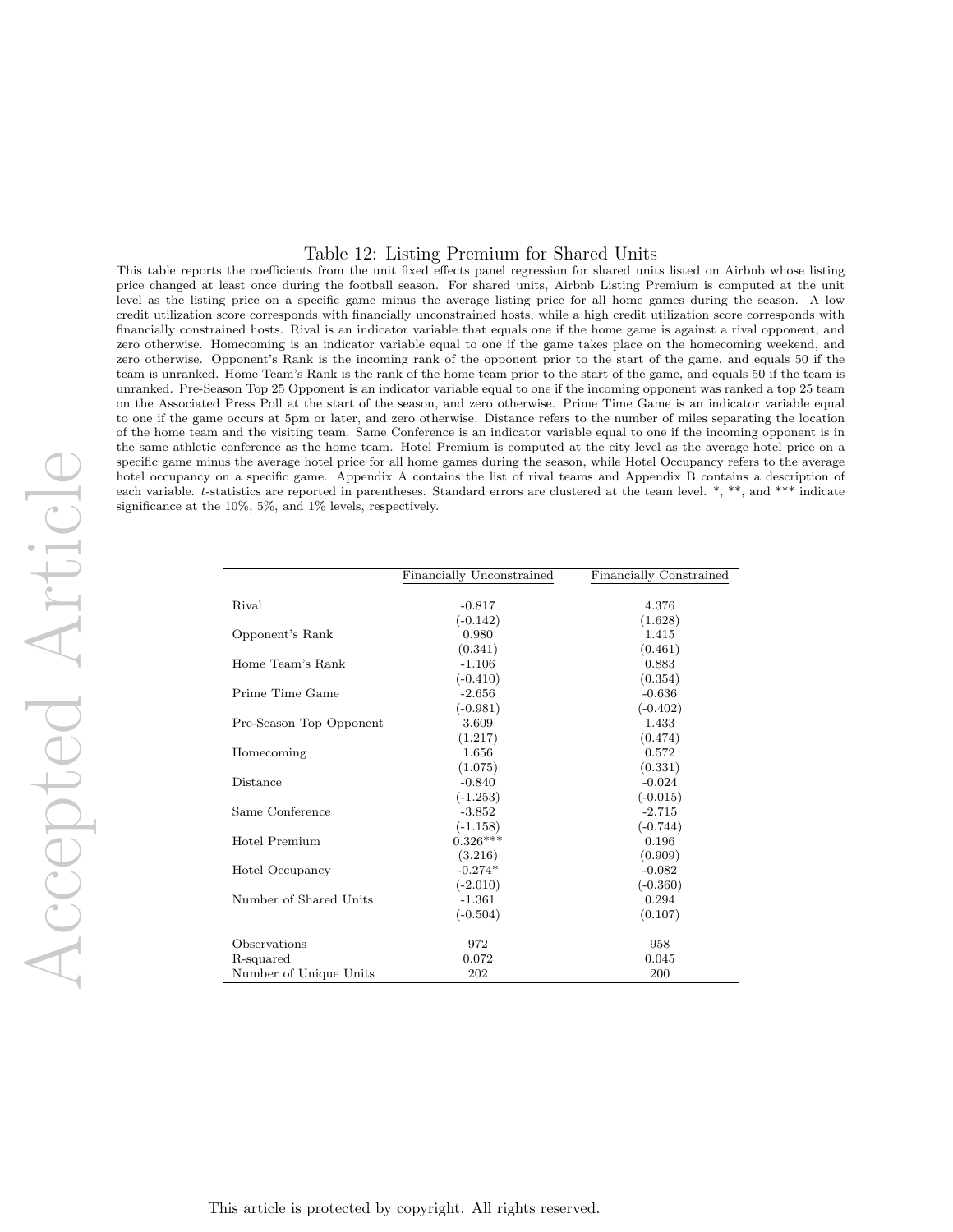## Table 13: Stadium Incidents

This table reports the coefficients from a team fixed effects regression explaining the number of stadium incidents, defined as the sum of disorderly conduct violations at the stadium and stadium ejections on each home game. Rival is an indicator variable that equals one if the home game is against a rival opponent, and zero otherwise. Homecoming is an indicator variable equal to one if the game takes place on the homecoming weekend, and zero otherwise. Prime Time Game is an indicator variable equal to one if the game occurs at 5pm or later, and zero otherwise. Opponent's Rank is the incoming rank of the opponent prior to the start of the game, and equals 50 if the team is unranked. Home Team's Rank is the rank of the home team prior to the start of the game, and equals 50 if the team is unranked. Pre-Season Top 25 Opponent is an indicator variable equal to one if the incoming opponent was ranked a top 25 team on the Associated Press Poll at the start of the season, and zero otherwise. Same Conference is an indicator variable equal to one if the incoming opponent is in the same athletic conference as the home team. Distance refers to the number of miles separating the location of the home team and the visiting team. Appendix A contains the list of rival teams and Appendix B contains a description of each variable. t-statistics are reported in parentheses. Standard errors are clustered at the team level. \*, \*\*, and \*\*\* indicate significance at the 10%, 5%, and 1% levels, respectively.

|                           |              |                                     |                                     | Stadium Incidents                   |                           |                          |                                   |
|---------------------------|--------------|-------------------------------------|-------------------------------------|-------------------------------------|---------------------------|--------------------------|-----------------------------------|
| Rival                     | $25.292***$  | 24.009***                           | $24.401***$                         | 18.974***                           | 17.801**<br>(2.789)       | $16.064**$<br>(2.675)    | $15.607**$                        |
| Homecoming                | (3.491)      | (3.422)<br>$-8.893**$<br>$(-2.308)$ | (3.486)<br>$-7.943**$<br>$(-2.128)$ | (2.966)<br>$-7.443**$<br>$(-2.263)$ | $-6.634**$<br>$(-2.442)$  | $-5.998**$<br>$(-2.244)$ | (2.390)<br>$-6.478$<br>$(-1.699)$ |
| Prime Time Game           |              |                                     | $21.746**$<br>(2.872)               | $19.427**$<br>(2.772)               | $18.886**$<br>(2.877)     | $16.145**$<br>(2.749)    | $16.281**$<br>(2.779)             |
| Opponent's Rank           |              |                                     |                                     | $-14.312**$<br>$(-2.543)$           | $-13.876**$<br>$(-2.583)$ | $-8.846**$<br>$(-2.155)$ | $-8.864**$<br>$(-2.150)$          |
| Home Team's Rank          |              |                                     |                                     |                                     | $-6.764$<br>$(-1.371)$    | $-6.862$<br>$(-1.455)$   | $-6.902$<br>$(-1.489)$            |
| Pre-Season Top Opponent   |              |                                     |                                     |                                     |                           | $15.638**$<br>(2.655)    | 14.967**<br>(2.383)               |
| Same Conference           |              |                                     |                                     |                                     |                           |                          | 1.529<br>(0.212)                  |
| Team Fixed Effects        | Yes          | Yes                                 | Yes                                 | Yes                                 | Yes                       | Yes                      | $_{\rm Yes}$                      |
| Observations<br>R-squared | 214<br>0.506 | 214<br>0.512                        | 214<br>0.563                        | 214<br>0.613                        | 214<br>0.621              | 214<br>0.637             | 214<br>0.637                      |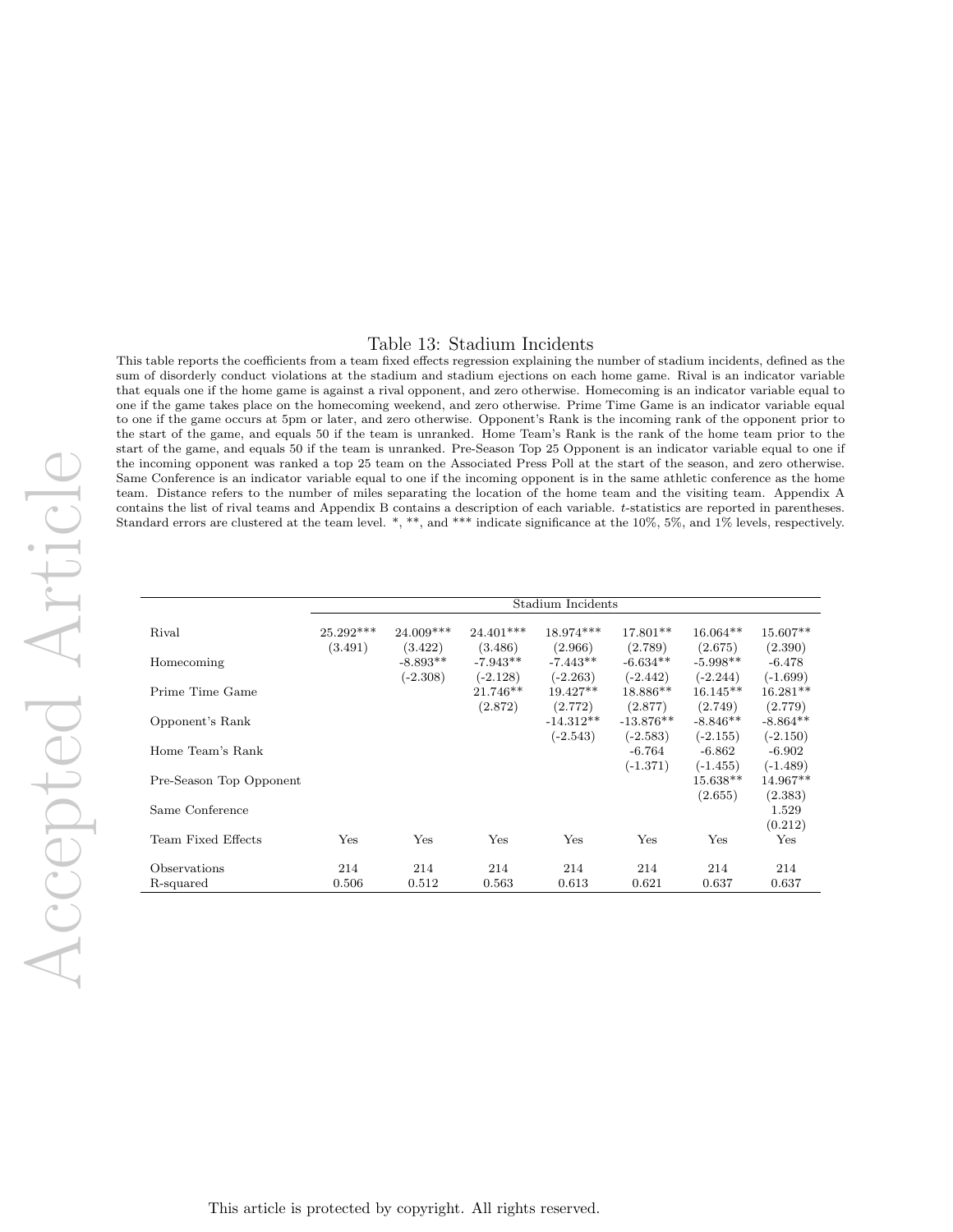## Appendix A: List of Home Games Against Rivals

| Home Team      | Opponent          | Year | Home Team         | Opponent       | Year |
|----------------|-------------------|------|-------------------|----------------|------|
| South Carolina | Georgia           | 2014 | South Carolina    | Clemson        | 2015 |
| Georgia        | Georgia Tech      | 2014 | Clemson           | Georgia Tech   | 2015 |
| Florida State  | Florida           | 2014 | Georgia           | South Carolina | 2015 |
| Florida        | LSU               | 2014 | Florida State     | Miami          | 2015 |
| Tennessee      | Kentucky          | 2014 | Florida           | Florida State  | 2015 |
| Kentucky       | Vanderbilt        | 2014 | Alabama           | LSU            | 2015 |
| Ohio State     | Michigan          | 2014 | Auburn            | Alabama        | 2015 |
| Iowa           | Iowa State        | 2014 | Tennessee         | Vanderbilt     | 2015 |
| Iowa           | Wisconsin         | 2014 | Mississippi State | LSU            | 2015 |
| Wisconsin      | Minnesota         | 2014 | Mississippi State | Alabama        | 2015 |
| Nebraska       | Minnesota         | 2014 | Kentucky          | Tennessee      | 2015 |
| LSU            | Mississippi State | 2014 | Notre Dame        | USC            | 2015 |
| LSU            | Alabama           | 2014 | Michigan          | Michigan State | 2015 |
| Arkansas       | LSU               | 2014 | Michigan          | Ohio State     | 2015 |
| Arkansas       | Ole Miss          | 2014 | Michigan St.      | Indiana        | 2015 |
| Oklahoma       | Oklahoma State    | 2014 | Iowa              | Minnesota      | 2015 |
| TCU            | Texas Tech        | 2014 | Wisconsin         | Iowa           | 2015 |
| Texas Tech     | Texas             | 2014 | $_{\rm LSU}$      | Florida        | 2015 |
| Oregon State   | Oregon            | 2014 | $_{\rm LSU}$      | Arkansas       | 2015 |
| Oregon         | Washington        | 2014 | Texas Tech        | TCU            | 2015 |
|                |                   |      | Utah              | Colorado       | 2015 |
|                |                   |      | ASU               | Arizona        | 2015 |